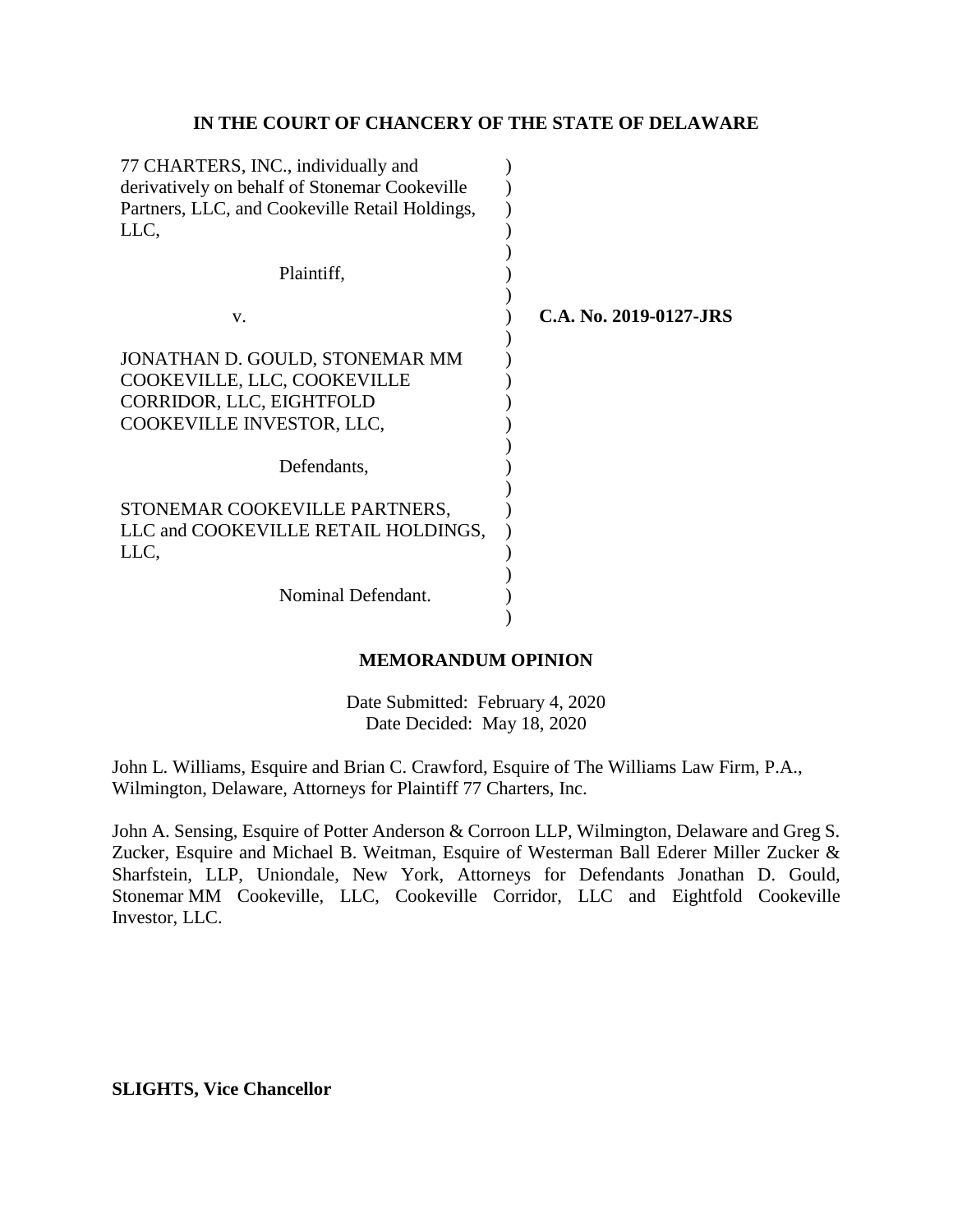In 2007, three groups of investors acquired a shopping mall in Tennessee for \$29,394,000. One of these investors, Plaintiff, 77 Charters, Inc. ("77 Charters"), contributed \$1,211,717 to the venture in exchange for a non-preferred ownership interest. The second investor, Defendant, Jonathan D. Gould, indirectly held a similar non-preferred interest. Non-party, Kimco Preferred Investor LXXIII, Inc. ("Kimco"), received preferred interests. Among other rights, Kimco's preferred stake entitled it to receive a 9% annual rate of return on its investment before 77 Charters or Gould would receive any distributions. All parties agreed that Gould, and entities he controlled, would run the mall's day-to-day operations.

While 77 Charters' involvement with Gould and Kimco was limited to the mall in Tennessee, Kimco and Gould owned and operated malls throughout the Southeast. In 2013, without 77 Charters' knowledge and for reasons unpled, Kimco decided to shed these investments. This left Gould in need of a new preferred investor. To fill the role, he identified Defendant, Eightfold Cookeville Investor, LLC ("Eightfold"). Unbeknownst to 77 Charters, Gould, Kimco and Eightfold negotiated a three-step transaction whereby Eightfold ultimately acquired Kimco's interest in the mall.

*First*, Gould acquired Kimco's preferred investment for \$1,995,283. This gave Gould sole control over the operating entity the parties had formed to hold and operate the mall. *Second*, Gould amended the operating entity's constitutive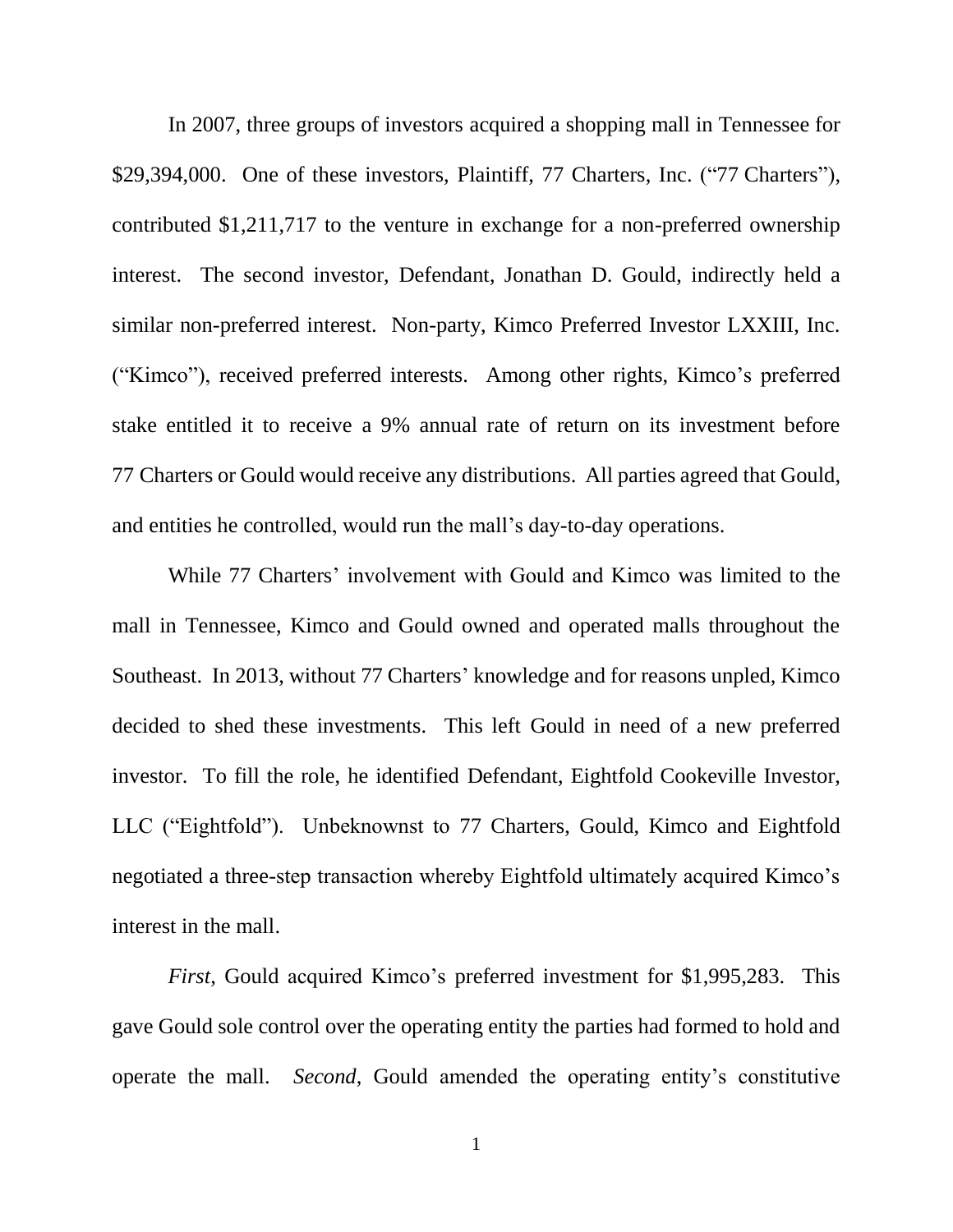documents to advantage the mall's preferred investors (i.e., himself) beyond the rights Kimco had enjoyed. Among other changes, Gould increased his distribution preference from a 9% rate of return to 12.5%. *Third*, Gould sold part of Kimco's interest to Eightfold for \$1,995,283—the same price he paid for all of Kimco's interest—while retaining a slice of the preferred stake for himself.

By 2016, 77 Charters decided to investigate the status of its investment. Its efforts eventually led to a formal books and records demand in 2017 under 6 *Del. C.* § 18-305 of the Delaware Limited Liability Company Act (the "Act"). Just as it appeared 77 Charters would be receiving documents, in 2018, Gould and Eightfold agreed to sell the mall for \$30,200,000. After paying off the mall's creditors, \$4,768,045 was left over for distribution to preferred investors. 77 Charters received nothing.

In the wake of the sale, 77 Charters filed a complaint in this Court, which it later amended.<sup>1</sup> While creative minds can differ on how best to structure and plead a complaint, I have found 77 Charters' approach here to have made the task of discerning the precise nature of its legal claims quite difficult. 77 Charters structured its Complaint as a streaming narrative followed by a laundry list of claims that

<sup>&</sup>lt;sup>1</sup> D.I. 1; First Am. Verified Compl. ("Compl.") (D.I. 25).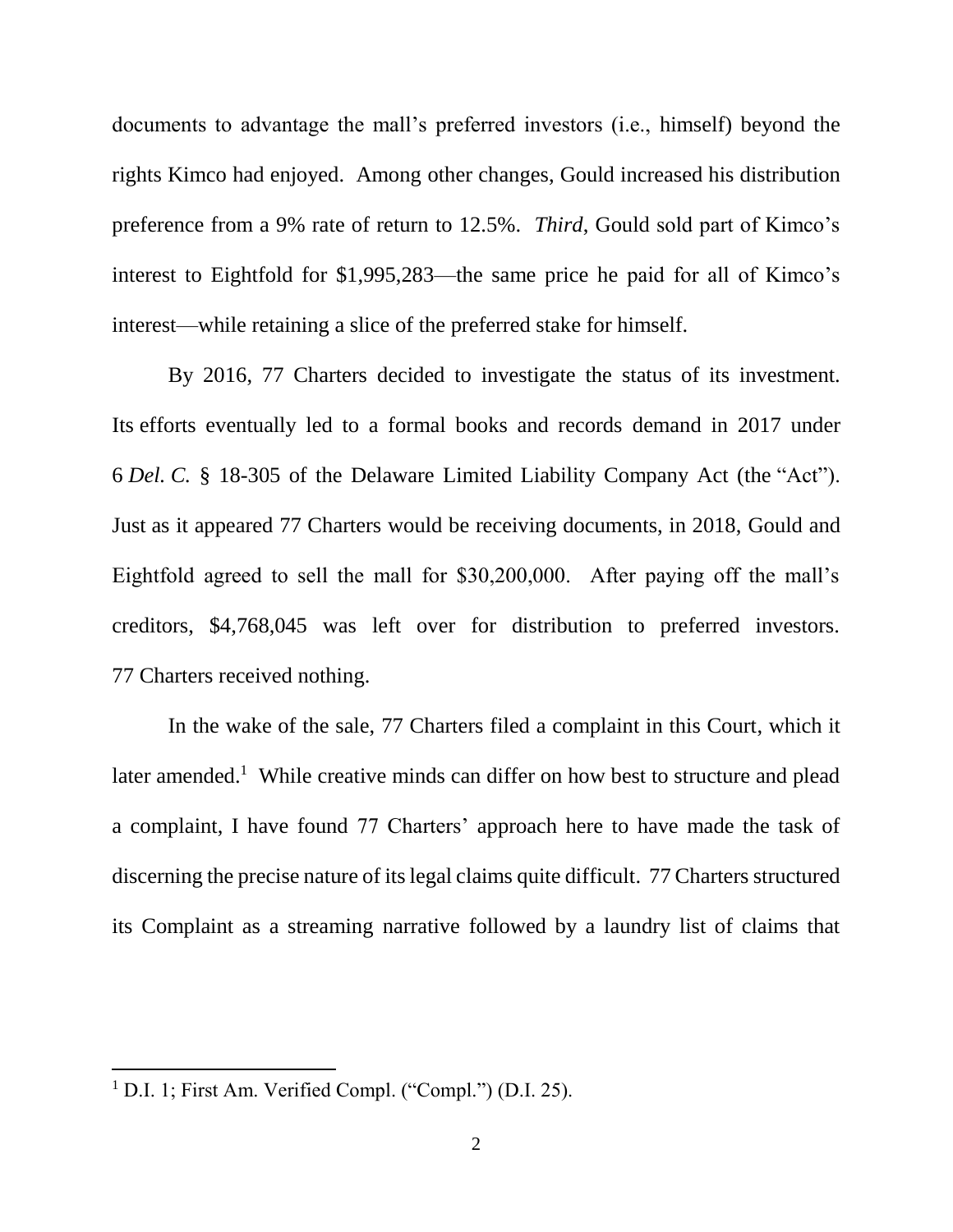generally incorporate the narrative but do not state why or how the facts meet the *prima facie* elements of the claim asserted.

As best I can tell, 77 Charters' primary allegation is that Gould, and the entities he controlled, breached their fiduciary duties by acquiring Kimco's interest, amending the relevant operating agreement to benefit Gould and then selling the mall at a time and in a manner where he would recover his investment (and more) while leaving 77 Charters with nothing. In some instances, 77 Charters describes this chain of events from 2013 to 2018 as a *single* wrong; in others, it describes them as several "Wrongful Acts."<sup>2</sup>

To further complicate the Court's analysis, one of 77 Charters' "main target[s]" in this action is Gould, who was neither a member nor a manager of the mall's operating entity in his individual capacity.<sup>3</sup> Perhaps acknowledging that Gould's remote status would not give rise to traditional fiduciary duties, 77 Charters attempts to rest its claims upon the framework established in *USACafes, L.P. Litigation*, <sup>4</sup> where Chancellor Allen held remote "controllers" of an alternative entity

<sup>2</sup> *Compare* Compl. ¶ 3 (describing this chain of events as a single "deal"), *with* Compl. ¶ 93 (describing a long list of separate "wrongful acts").

<sup>3</sup> Oral Arg. on Defs.' Mot. to Dismiss First Am. Compl. ("Tr.") (D.I. 40) at 39.

<sup>4</sup> Compl. ¶ 104; *In re USACafes, L.P. Litig*., 600 A.2d 43 (Del. Ch. 1991).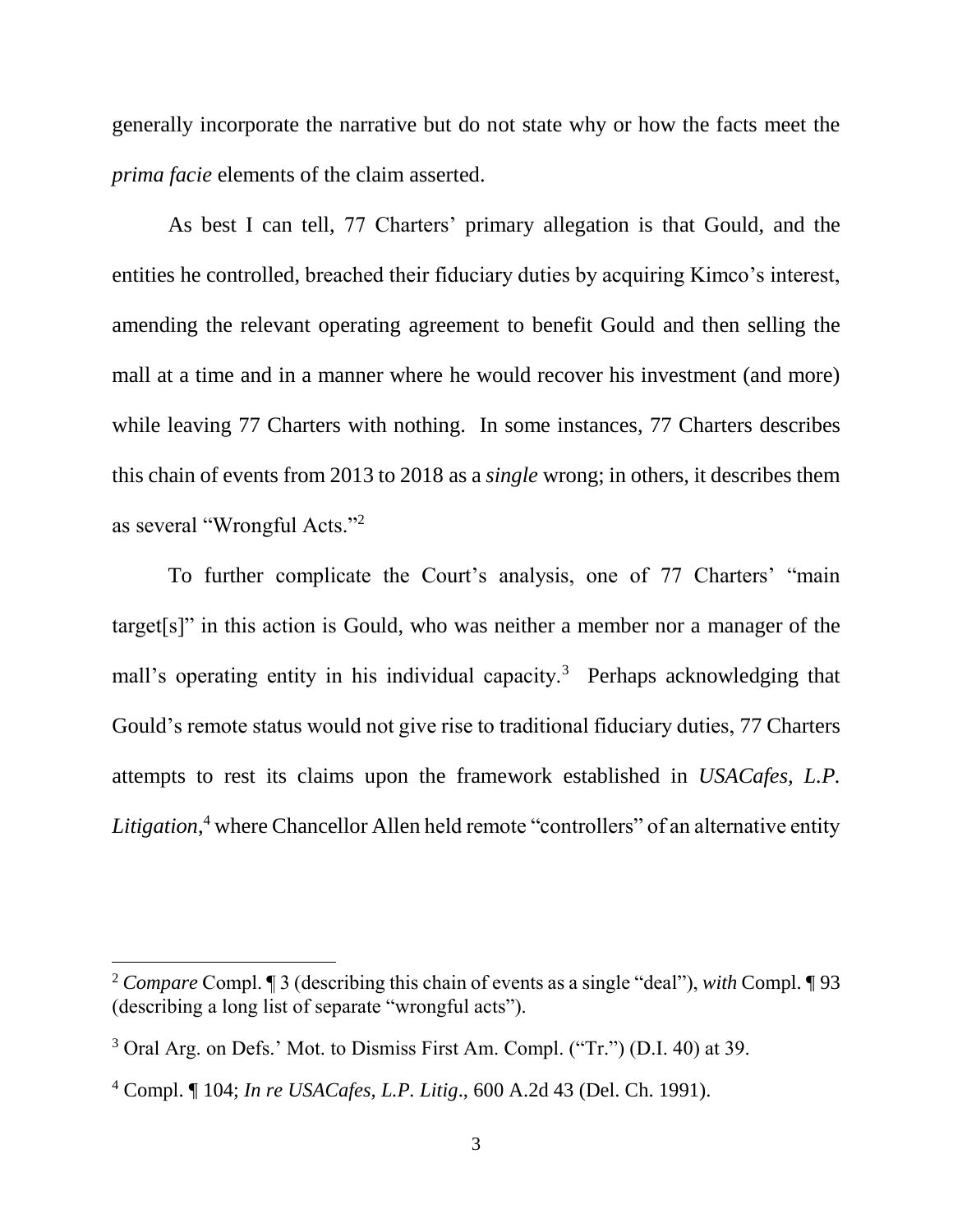may owe limited fiduciary duties, the "full scope" of which the court did not "delineate."<sup>5</sup>

In addition to 77 Charters' claims against Gould and the entities he controls, 77 Charters also brings aiding and abetting, civil conspiracy, unjust enrichment and breach of contract claims against Eightfold. Again, the precise factual bases of these claims is difficult to make out.

All Defendants have moved to dismiss the Complaint under Court of Chancery Rule  $12(b)(6)$  for failure to state viable claims (the "Motion").<sup>6</sup> For reasons explained below, after giving 77 Charters all fair and reasonable inferences, the Motion will be granted in part and denied in part. 77 Charters' efforts to loop Eightfold into its dispute with Gould fail as it is not reasonably conceivable that Eightfold was anything other than a third-party purchaser of Kimco's preferred interest. As for Gould and his entities, I am satisfied 77 Charters has well pled viable breach of fiduciary duty and civil conspiracy claims against these defendants. But only a narrow swath of the Complaint's enumerated "Wrongful Acts" is actionable as a matter of law.<sup>7</sup>

<sup>5</sup> *In re USACafes*, 600 A.2d at 49.

 $^6$  D.I. 27.

 $7$  Compl. ¶ 93.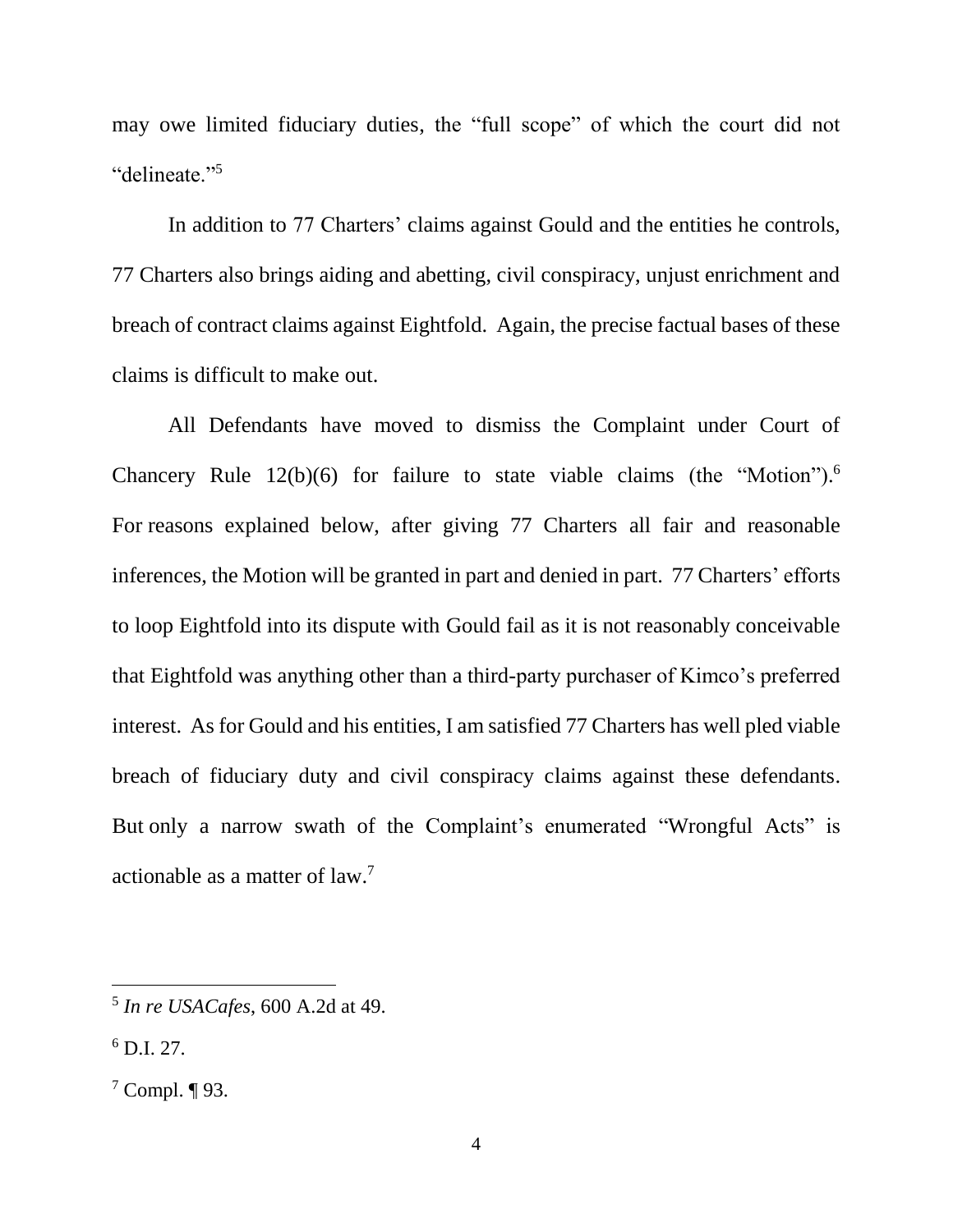Based on the operating entity's constitutive documents, Gould's acquisition of the preferred interest, standing alone, could not have been wrongful as he (and his entities) had the contractual right to compete with 77 Charters for additional investments in the mall. Similarly, 77 Charters has not well pled a stand-alone breach of fiduciary duty claim arising out of the mall's sale in 2018. Gould's amendment of the operating agreement, however, is a different story. It is reasonable to infer Gould amended the mall's operating agreement in a self-dealing transaction that was not entirely fair to 77 Charters. Accordingly, this narrow aspect of 77 Charters' claims must survive Defendants' Motion.

## **I. FACTUAL BACKGROUND**

I draw the facts from the allegations in the Complaint, documents incorporated by reference or integral to that pleading and judicially noticeable facts.<sup>8</sup> For purposes of the Motion, I accept as true the Complaint's well-pled factual allegations and draw all reasonable inferences in 77 Charters' favor.<sup>9</sup>

<sup>8</sup> *See Wal-Mart Stores, Inc. v. AIG Life Ins. Co.*, 860 A.2d 312, 320 (Del. 2004) (quoting *In re Santa Fe Pac. Corp. S'holder Litig.*, 669 A.2d 59, 69 (Del. 1995)) (noting that on a motion to dismiss, the court may consider documents that are "incorporated by reference" or "integral" to the complaint); D.R.E. 201–02 (codifying Delaware's judicial notice doctrine).

<sup>9</sup> *Savor, Inc. v. FMR Corp.*, 812 A.2d 894, 896–97 (Del. 2002).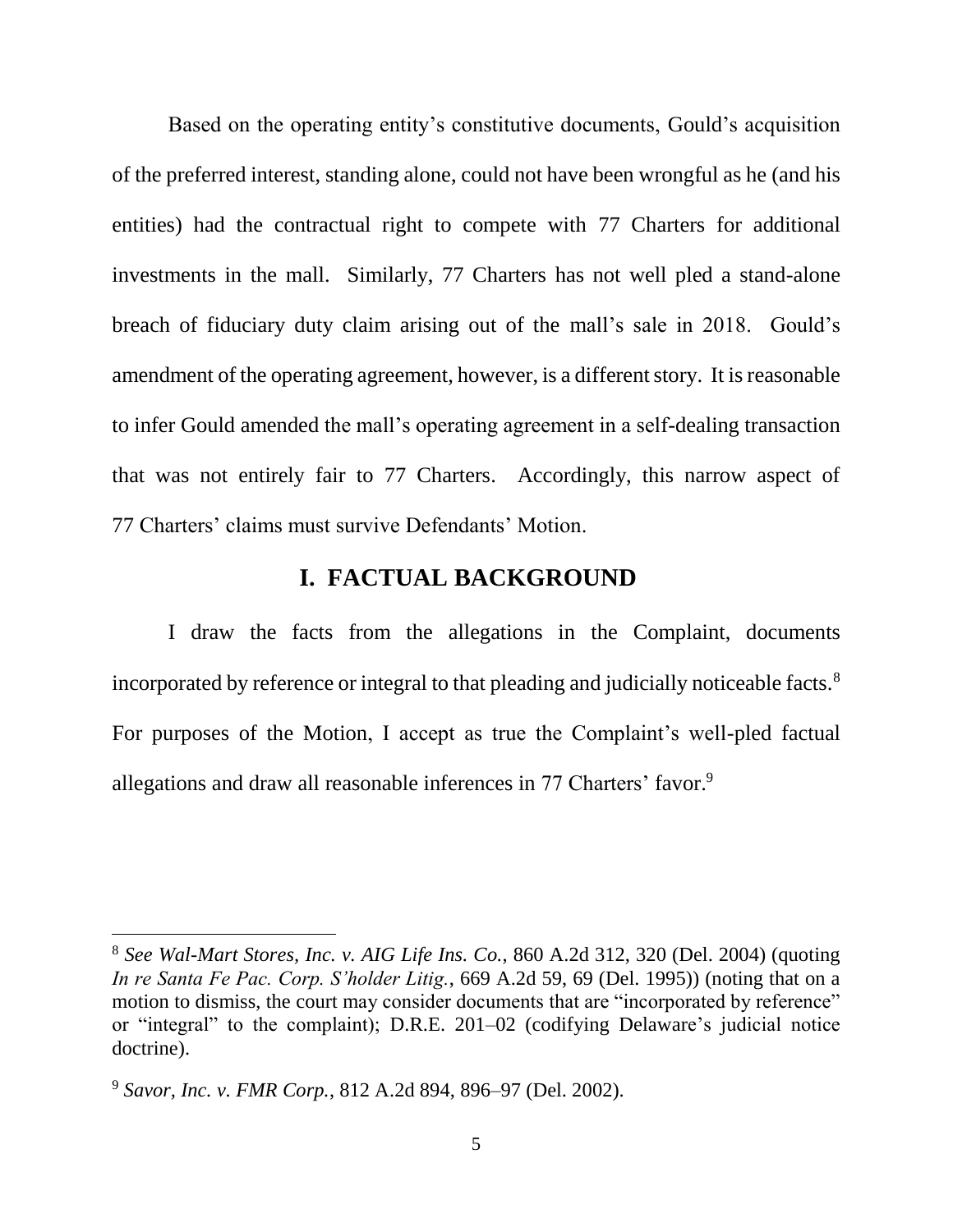#### **Parties and Relevant Non-Parties**

Nominal Defendant, Cookeville Retail Holdings, LLC ("Cookeville Retail"), is a Delaware limited liability company that was formed to invest in a retail shopping center located in Cookeville, Tennessee ("Jackson Plaza"). 10 Cookeville Retail was formed on March 8, 2007, by (i) its managing member (nominal Defendant and Delaware limited liability company, Stonemar Cookeville Partners, LLC ("Stonemar Cookeville")) and (ii) its preferred member, Kimco.<sup>11</sup>

For its part, Stonemar Cookeville was formed on July 31, 2007, by (i) its managing member (Defendant, Stonemar MM Cookeville, LLC ("Stonemar MM")) and (ii) its non-managing members, one of which is  $77$  Charters.<sup>12</sup> Stonemar Cookeville is a special purpose entity formed "to hold direct or indirect investments in commercial real estate properties," but its main "objective . . . was to obtain financial distributions from Cookeville Retail."<sup>13</sup>

At the top of the organizational hierarchy sits Defendant, Jonathan D. Gould, a New York resident and managing member of Stonemar MM and Defendant,

<sup>&</sup>lt;sup>10</sup> Compl.  $\P$  1; Compl. Ex. C § 1.1 (definition of the "Project"), § 2.5 (Cookeville Retail's "purposes and scope" were "strictly limited" to acquiring and maintaining Jackson Plaza.).

 $11$  Compl.  $\P\P$  1, 8, 19.

<sup>12</sup> Compl. ¶¶ 5, 7, 15.

<sup>13</sup> Compl. ¶¶ 15, 17–18.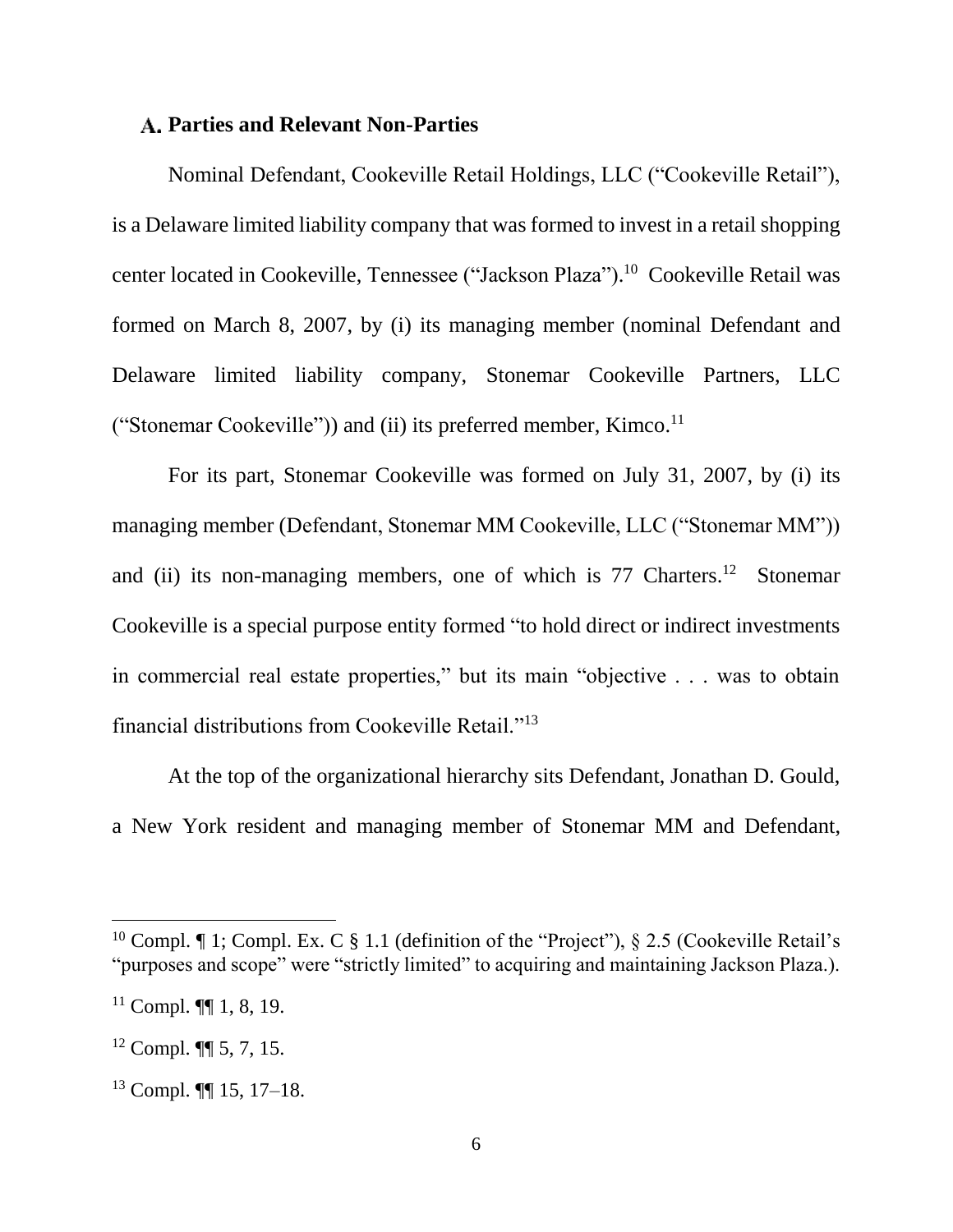Cookeville Corridor, LLC ("Cookeville Corridor").<sup>14</sup> In addition to his interests in Stonemar MM and Cookeville Corridor, Gould is alleged to control Defendant, Stonemar Realty Management, LLC ("Stonemar Realty").<sup>15</sup>

Kimco is owned by non-party, Kimco Realty Corporation ("Kimco Realty"), a publicly-traded real estate investment trust.<sup>16</sup> As noted, Kimco was a co-investor, along with Stonemar Cookeville, in Cookeville Retail.<sup>17</sup> Apart from this investment, Kimco Realty had "other commercial dealings" with Gould, including malls in Kentucky and Mississippi.<sup>18</sup>

Eightfold's ownership structure is something of a mystery in the Complaint.<sup>19</sup> What is clear, however, is that Eightfold would eventually take Kimco's place as a preferred investor in Cookeville Retail.<sup>20</sup> 77 Charters does not allege Eightfold is owned or controlled by Gould.

 $\overline{a}$ 

 $17$  Compl.  $\P$  19.

<sup>18</sup> Compl. ¶ 35.

<sup>&</sup>lt;sup>14</sup> Compl.  $\P$  3, 6–7, 10, 20. Gould is alleged to be the "sole owner" of Cookeville Corridor. Compl. ¶ 10.

 $15$  Compl.  $\P$  23.

<sup>16</sup> Compl. ¶¶ 19, 35, 63.

<sup>&</sup>lt;sup>19</sup> *See, e.g.*, Compl. **[63** ("It is unclear . . . whether Kimco Realty [] owns an interest in Eightfold.").

 $20$  Compl.  $\P\P$  11, 36, 63.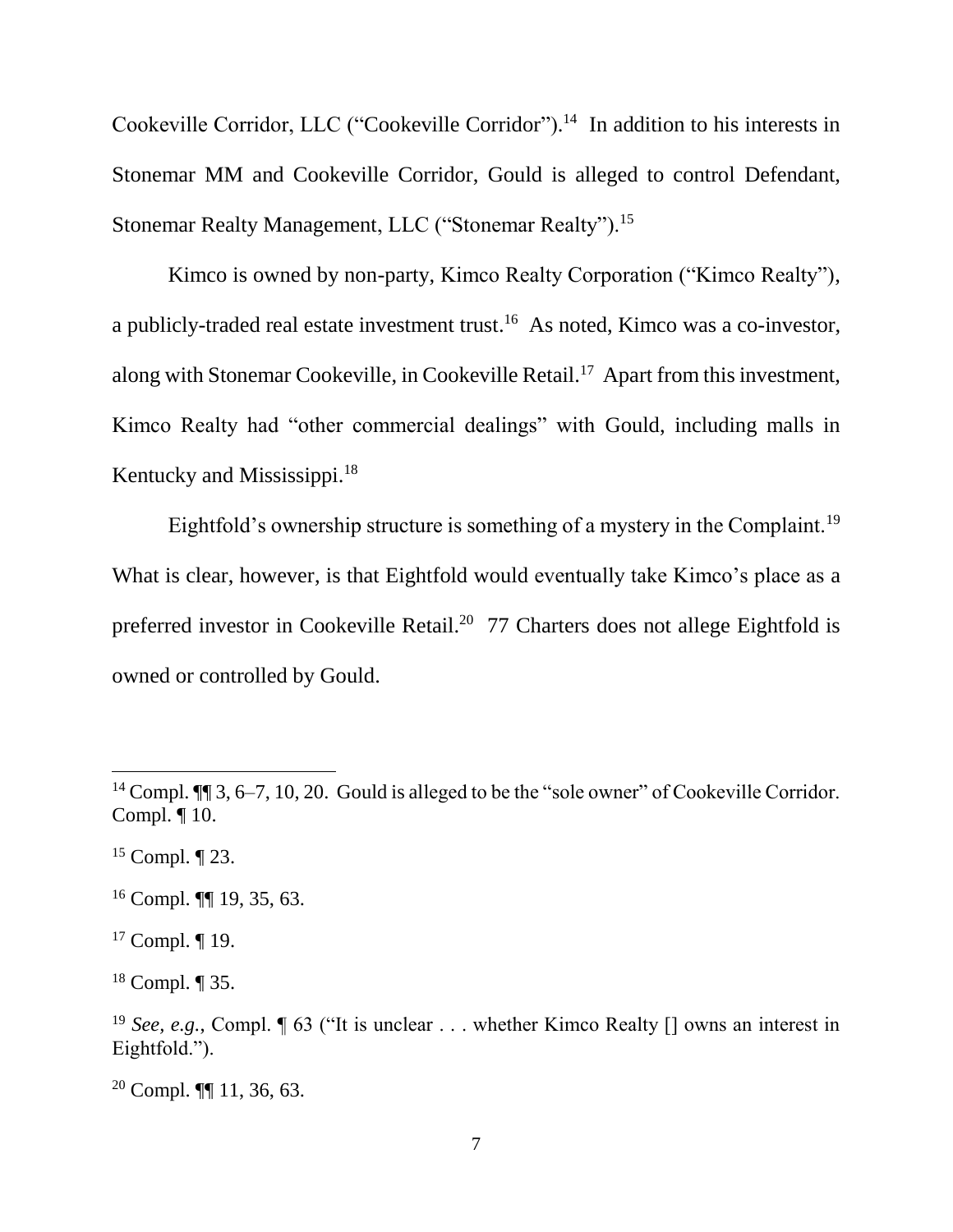The following chart depicts the relationships between the parties circa 2007:<sup>21</sup>



## **The Basic Investment Structure**

The parties structured their investments in Cookeville Retail so that 77 Charters would be a passive investor, while Gould and the entities under his control would oversee all of Jackson Plaza's operations.<sup>22</sup> With this structure as the

<sup>&</sup>lt;sup>21</sup> Compl.  $\P$  1–22.

 $22$  Compl.  $\P$  24.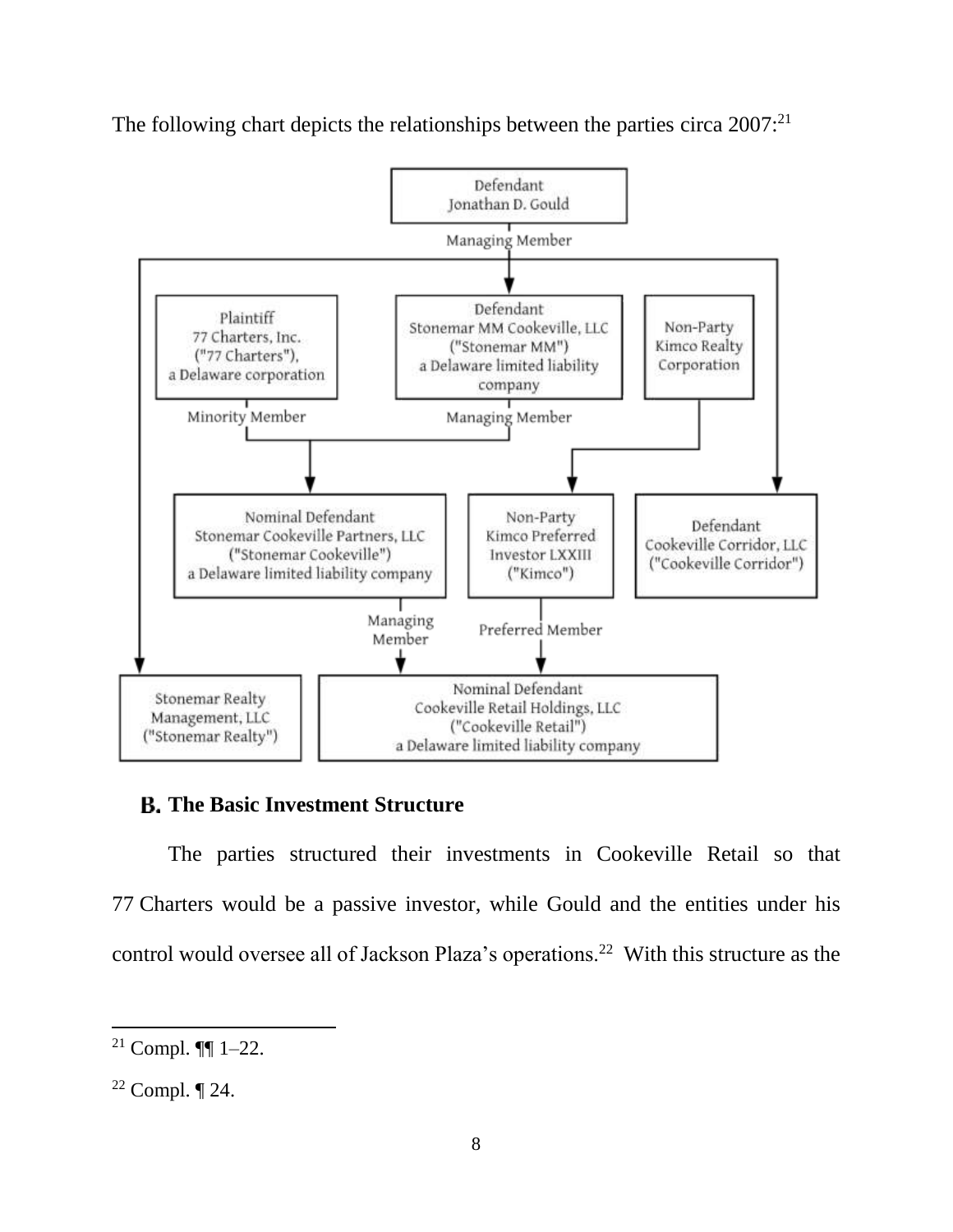backdrop, Cookeville Retail purchased Jackson Plaza for ~\$29,000,000 on August 9, 2007.<sup>23</sup> Of this purchase price, Cookeville Retail borrowed \$24,380,000 (the "Loan"). $^{24}$ 

Cookeville Retail's Limited Liability Company Agreement provided that Stonemar Cookeville and Kimco would distribute returns on investments according to a waterfall.<sup>25</sup> At the Cookeville Retail level, any distributions would be allocated, first, to Kimco's preferred membership interests until it had received a specified preferred return of at least 9% on its capital contributions (the "Preferred Interest").<sup>26</sup> Then, excess returns would be distributed to Stonemar Cookeville and its members (including 77 Charters) who were, essentially, the residual equity holders in Jackson Plaza.<sup>27</sup>

In anticipation of Cookeville Retail's purchase of Jackson Plaza, Gould, acting through Stonemar MM and Stonemar Cookeville, caused Cookeville Retail to enter into a management and leasing agreement (the "Management Agreement") with Stonemar Realty where it was agreed that Stonemar Realty alone would manage

- <sup>25</sup> Compl. ¶ 49; Compl. Ex. C § 8.2.
- <sup>26</sup> Compl. ¶ 49; Compl. Ex. C § 8.2.

<sup>&</sup>lt;sup>23</sup> Compl.  $\P$  21.

<sup>&</sup>lt;sup>24</sup> Compl.  $\P$  22.

<sup>27</sup> Compl. ¶ 49.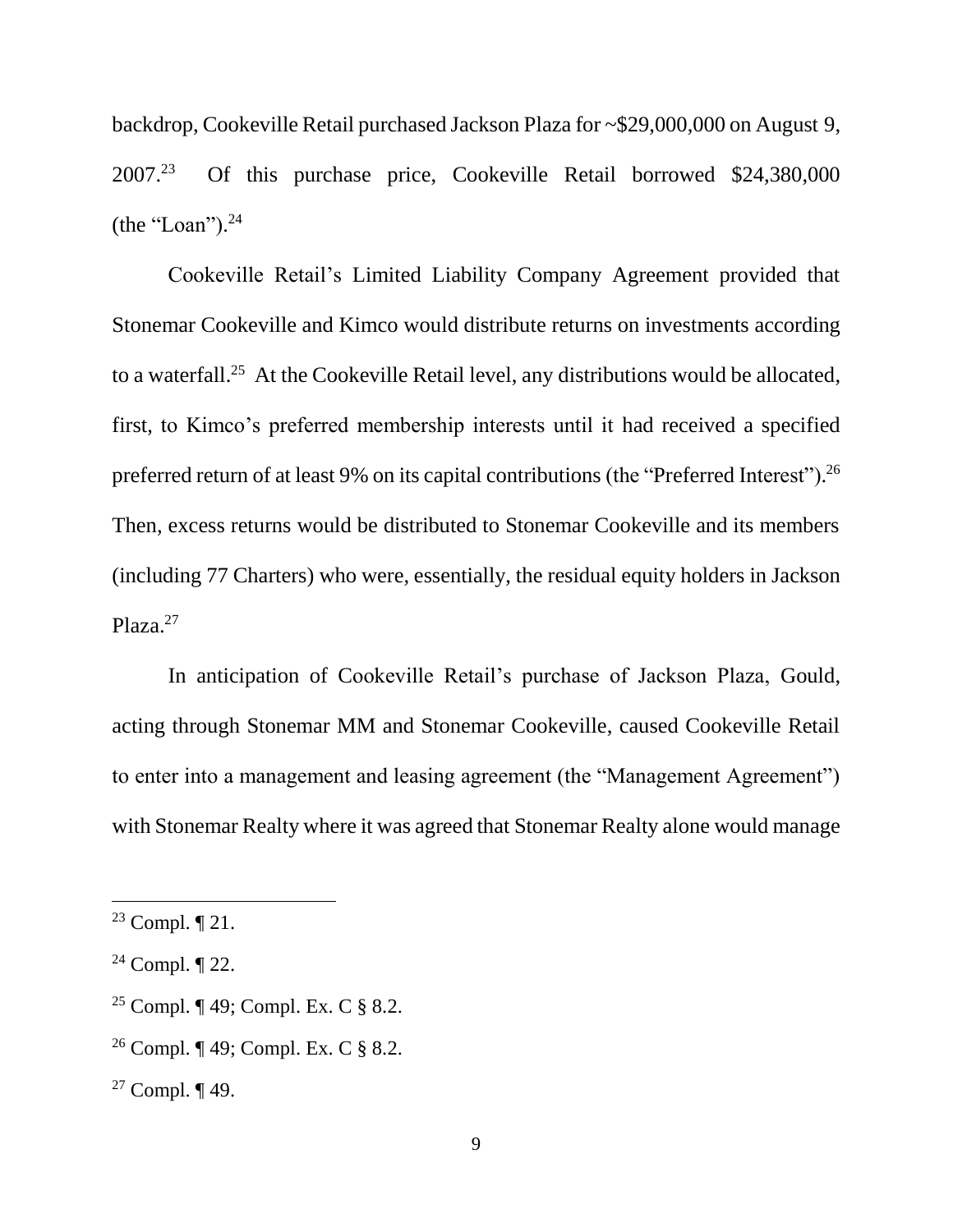Jackson Plaza's day-to-day operations.<sup>28</sup> According to 77 Charters, this arrangement caused it to be so far removed from Jackson Plaza's business that it had no knowledge of the Management Agreement or Cookeville Retail's operating agreement. 29

### **The Relevant Contracts**

The principal agreements governing the relationship between 77 Charters, Kimco, Gould and the entities he controlled are the Limited Liability Company Agreement of Cookeville Retail Holdings LLC (the "CRA") and the Limited Liability Company Operating Agreement of Stonemar Cookeville Partners, LLC (the "SCA").<sup>30</sup> I summarize the key provisions of both agreements below.

### **1. The CRA**

Two parties, Kimco and Stonemar Cookeville, executed the CRA in August  $2007^{31}$ In keeping with Stonemar Cookeville's manager-managed structure, Section 4.1(a) provides, "Manager [(Stonemar Cookeville)] shall manage the affairs of the Company and shall have sole authority to bind and take any action on behalf

<sup>&</sup>lt;sup>28</sup> Compl.  $\P$  23.

 $29$  Compl.  $\P$  25.

<sup>30</sup> *See* Compl. Ex. C (the "CRA"); Compl. Ex. B (the "SCA").

<sup>&</sup>lt;sup>31</sup> CRA (recitals). The CRA defines Cookeville Retail's "Members" as Kimco and Stonemar Cookeville. CRA § 1.1 (definitions of "Members," "Developer Member" and "Kimco Member").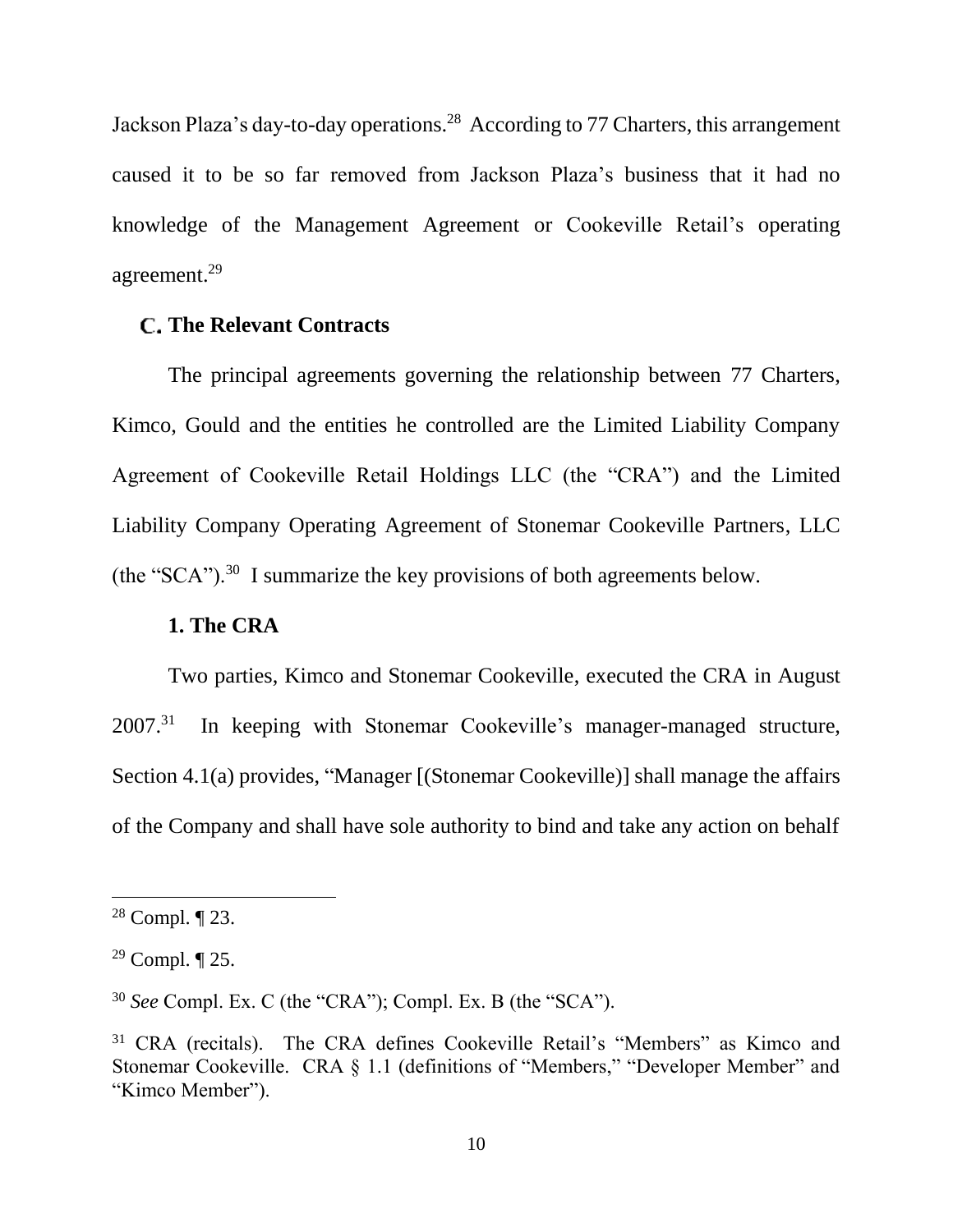of the Company."<sup>32</sup> In performing this role, the CRA obligates Stonemar Cookeville to manage Cookeville Retail "as would a prudent manager under similar circumstances" and "[to] conduct the ordinary business and affairs of the Company in accordance with good industry practice."<sup>33</sup> At Section 4.7, the CRA expressly acknowledges that Cookeville Retail had entered into the Management Agreement with Stonemar Realty whereby Stonemar Realty would be paid "a monthly fee not to exceed 4% of collected rents" in exchange for its services.<sup>34</sup>

While Kimco and Gould were frequently co-investors in real estate projects, Section 4.9, captioned "Other Business Activities," preserves each Member's ability to invest and even compete with other parties to the CRA.<sup>35</sup> Section 4.9 provides:

each Member, Manager or Affiliate<sup>36</sup> thereof may engage in and possess interests in other business ventures . . . independently . . . including ones in direct or indirect competition with the Company, with

<sup>34</sup> CRA § 4.7.

 $35$  CRA  $8$  4.9.

 $\overline{a}$ <sup>32</sup> Compl. ¶ 23; CRA § 4.1.

<sup>33</sup> CRA § 4.1(c). If, however, a matter were subject to a vote of Cookeville Retail's members, Section 4.1(d) directs "Members" to "take into account the interests of the Company's creditors as well as the interests of its Members" when deciding how to vote. CRA § 4.1(d).

<sup>36</sup> The CRA defines an "Affiliate" to mean "with respect to a Person, another Person, directly or indirectly, through one or more intermediaries, controlling, controlled by, or under common control with the Person in question." CRA § 1.1 (definition of "Affiliate"). The CRA defines a "Person" to mean "an individual or any entity of any type." *Id.*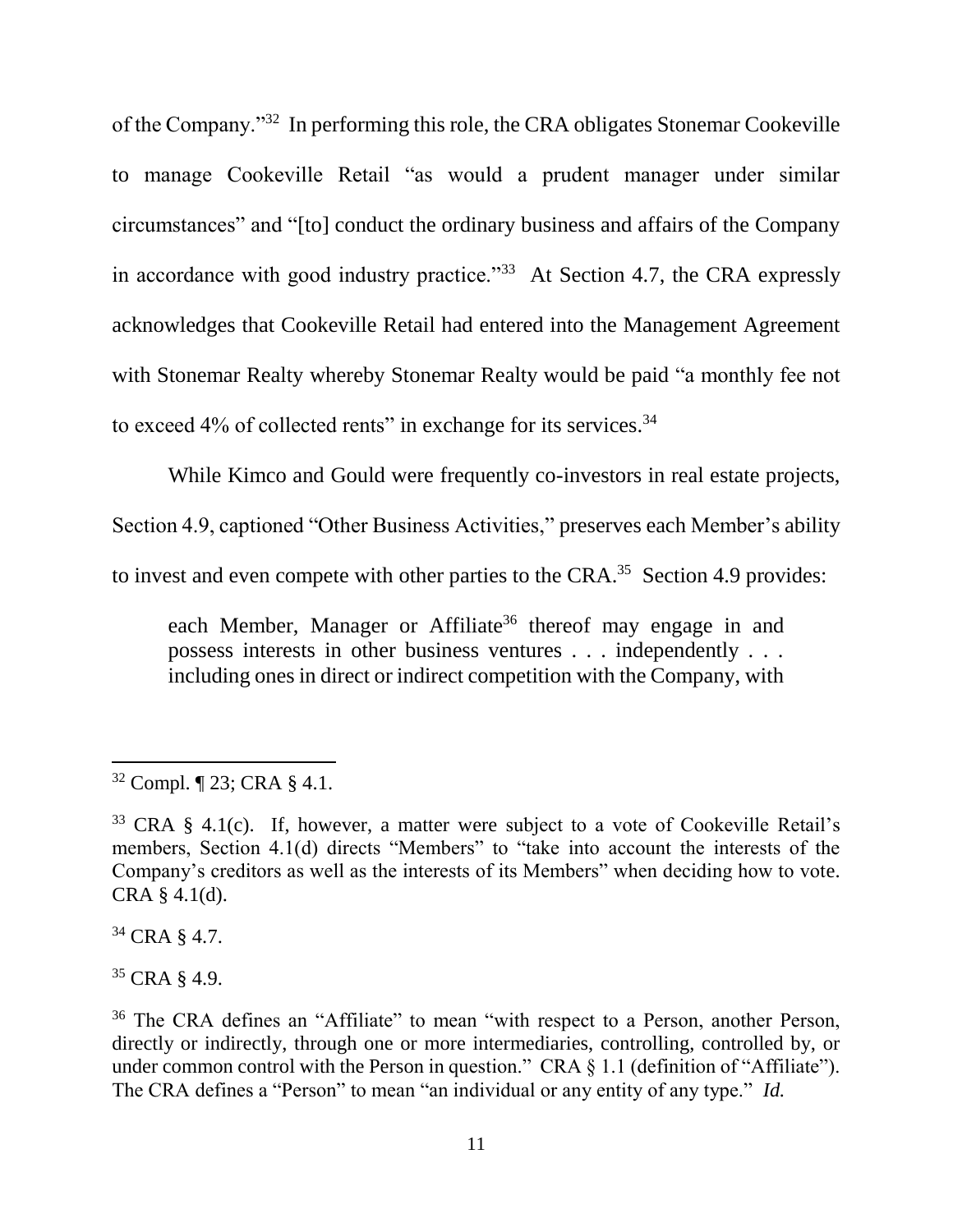no obligation to offer to the Company . . . the right to participate therein. $37$ 

The CRA limited Kimco and Stonemar Cookeville's ability to transfer their respective membership interests without the other's consent. Section 3.2, captioned "Dispositions of Membership Interests," provides, "No Member may Transfer all or any portion of its Membership Interest, except with the consent of the other Member," which may be "given or withheld in the other Member's sole and absolute discretion."<sup>38</sup> Along the same lines, under Article 12 of the CRA, captioned "Buy-Sell Option," either member could give "notice to the other Member . . . stating therein the aggregate dollar amount (the "Valuation Amount") which the Offeror would be willing to pay for all  $\ldots$  of the assets of" Cookeville Retail.<sup>39</sup> Upon receiving this notice, the other member would have the option of either (i) selling "its entire Membership Interest" or (ii) purchasing "the entire Membership Interest of the Offeror" based on the valuation proposed by the offering-member.<sup>40</sup>

 $\overline{a}$ 

 $39$  CRA § 12.1(b).

 $37$  CRA  $8$  4.9.

 $38$  CRA § 3.2(ii), (iii).

 $40$  CRA § 12.1(c).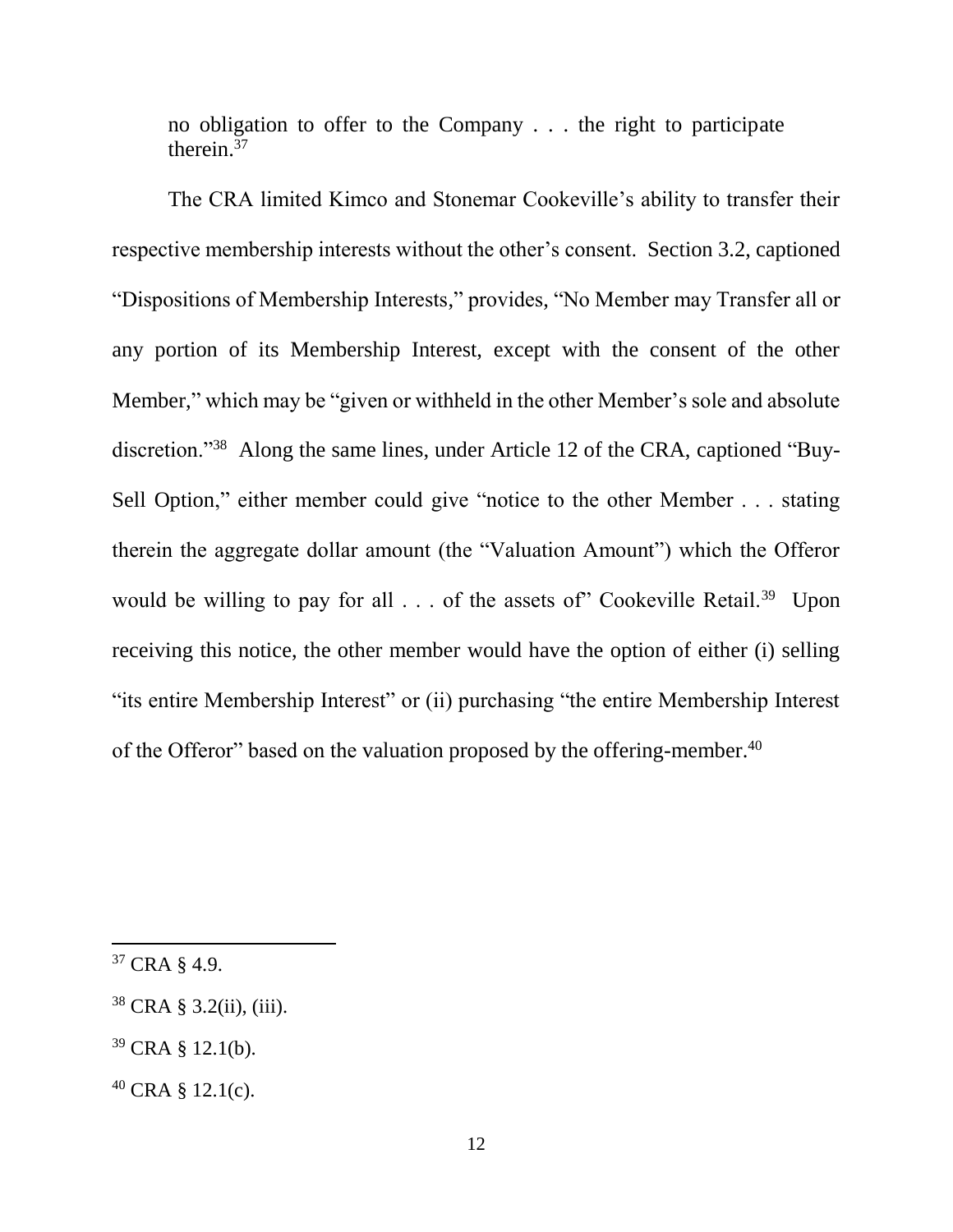#### **2. The SCA**

Stonemar MM and Stonemar Cookeville's minority members (including 77 Charters) executed the SCA in August  $2007<sup>41</sup>$  The SCA's recitals explain the agreement was "entered into . . . by and among" Stonemar MM as the "Managing Member" and "the other Persons who have executed this Agreement . . . (each, a 'Member' and, together with the Managing Member, the 'Members')."<sup>42</sup> As structured, Stonemar MM is both a "Member" and the "Managing Member" under the SCA.

To memorialize Stonemar MM's role as managing member, Section 6.1 of the SCA states, "[t]he business and affairs of the Company shall be managed by and under the exclusive direction of the Managing Member [(Stonemar MM)] and all powers of the Company may be exercised exclusively by the Managing Member."<sup>43</sup> Section 10.2, captioned "Liability and Indemnification," provides, "[t]o the fullest extent permitted by applicable law  $\ldots$  no Person<sup>44</sup> acting in its capacity as a Member

<sup>&</sup>lt;sup>41</sup> SCA (recitals and signature page).

 $42$  SCA (recitals).

 $43$  SCA § 6.1.

<sup>44</sup> Like the CRA, the SCA broadly defines a "Person" to include "any individual, corporation,  $\dots$  limited liability company  $\dots$  or other entity." SCA  $\S$  1.17.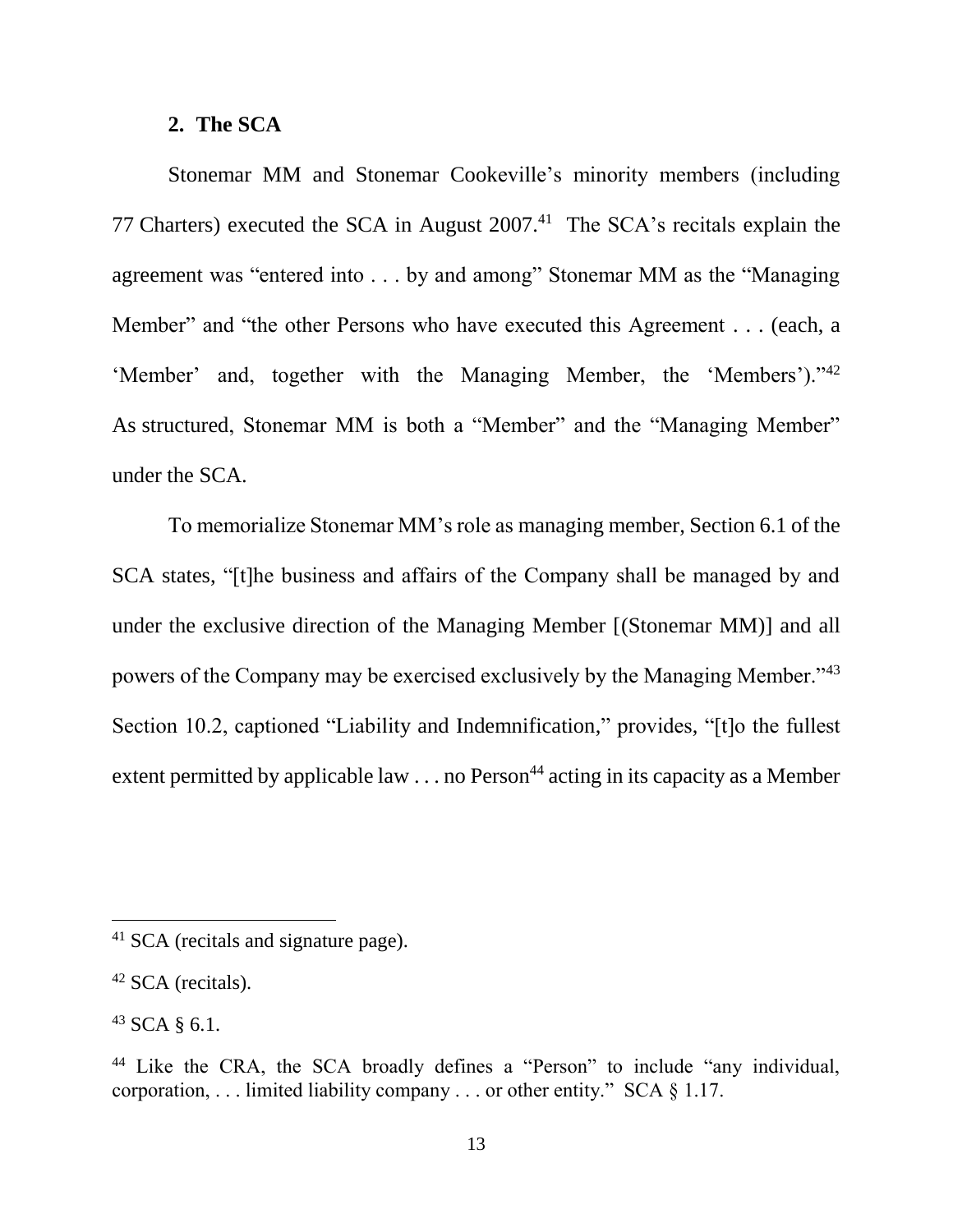(including the Managing Member and its Affiliates) shall be personally liable to the

Company or its members for money damages."<sup>45</sup>

Like the CRA, the SCA makes clear that members may compete with each other and with the company. Section 10.4 provides:

Each Member acknowledges that: (i) the other Members (including the Managing Member) and their respective Affiliates<sup>46</sup> have or may have other business interests . . . some of which may be in conflict or competition with the business of the Company . . . , and (ii) the Members and their Affiliates may engage in or possess an interest in any other business or venture of any kind. . . . Except as provided for herein, neither the Company nor any Member shall have any right, by virtue of this Agreement, in such activities, or the income or profits derived therefrom, and the pursuit of such activities, even if competitive with the business of the Company, shall not be deemed wrongful or improper.<sup>47</sup>

The "business of the Company" with which Stonemar Cookeville's members are entitled to compete is not defined in the SCA. The agreement, however, does define Stonemar Cookeville's "purpose" as "mak[ing] direct or indirect investments in commercial real estate properties."<sup>48</sup> In particular, Stonemar Cookeville's "initial

 $\overline{a}$ 

<sup>47</sup> SCA § 10.4.

<sup>48</sup> SCA § 2.3.

 $45$  SCA § 10.2(a).

<sup>&</sup>lt;sup>46</sup> The SCA defines "Affiliate" to include "any Person or group of Persons  $\dots$  that directly or indirectly through one or more intermediaries controls or is controlled by or is under common control with [a] particular Person." SCA § 1.3.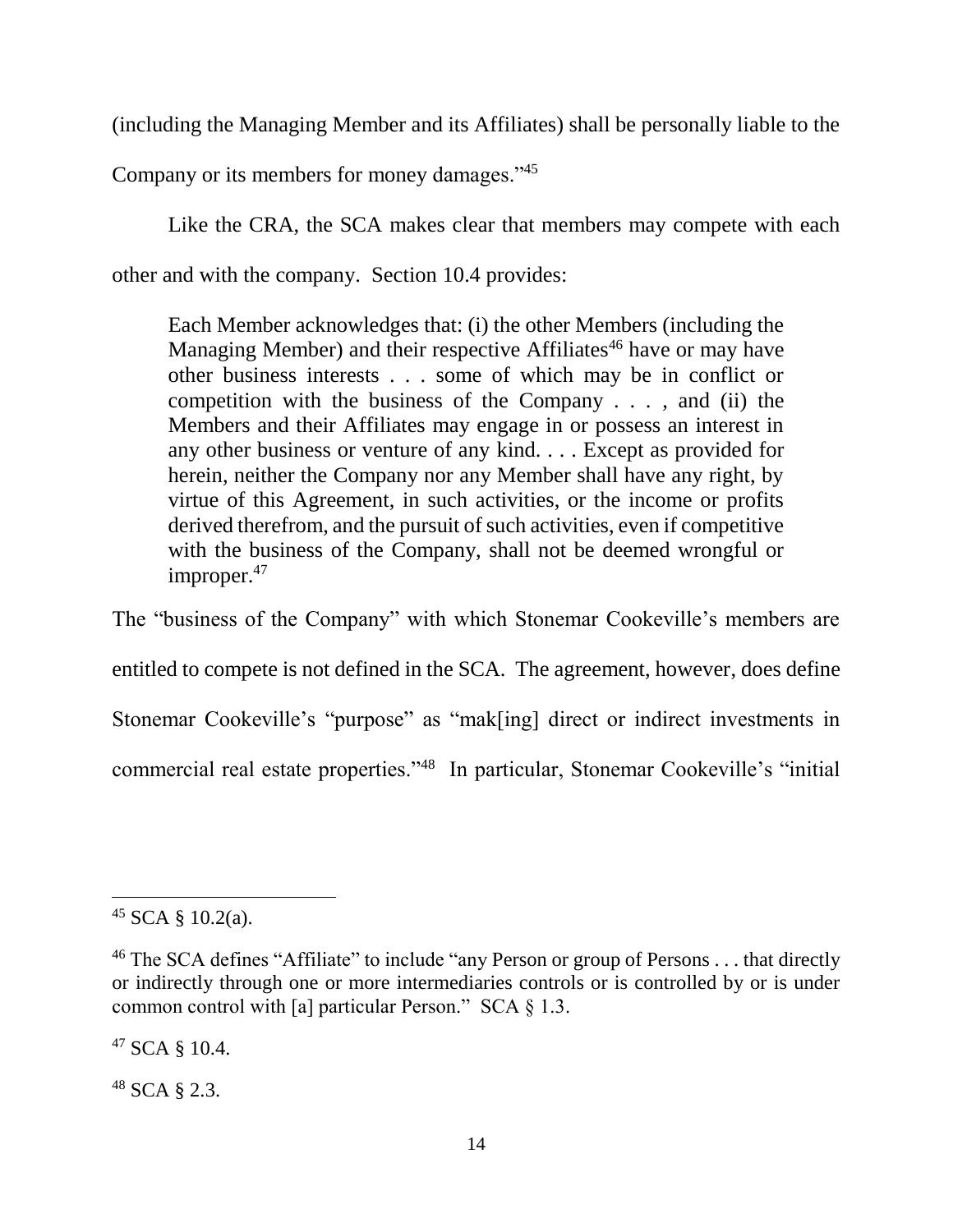investment" was meant to facilitate the acquisition of an indirect interest in Jackson Plaza.<sup>49</sup>

### **The Kimco Interest Sale**

From 2007 until 2013, Jackson Plaza operated under the structure described above, with Kimco receiving preferred distributions and the non-preferred investors receiving any distributions in excess of the Preferred Interest's guaranteed rate of return.<sup>50</sup> But, on July 1, 2013, Kimco sold the Preferred Interest to Cookeville Corridor (the "Kimco Interest Sale").<sup>51</sup> This transaction was part of Kimco's broader divestment of its real-estate interests, which implicated multiple properties where Gould and Kimco were co-investors.<sup>52</sup>

Ostensibly to avoid Jackson Plaza's sale at a depressed price, Gould caused Cookeville Corridor to pay Kimco \$4,500,000 for its preferred stake in two separate properties. <sup>53</sup> Of this purchase price, \$1,995,283 was allocated to the Preferred Interest, with the balance going to an unrelated property in Kentucky.<sup>54</sup> Through the

<sup>49</sup> SCA § 2.3.

<sup>50</sup> Compl. ¶¶ 23–24.

<sup>51</sup> Compl. ¶¶ 2, 31–32.

<sup>52</sup> Compl. ¶ 37.

<sup>53</sup> Compl. ¶¶ 2–3, 31–32.

<sup>54</sup> Compl. ¶¶ 2, 31–32.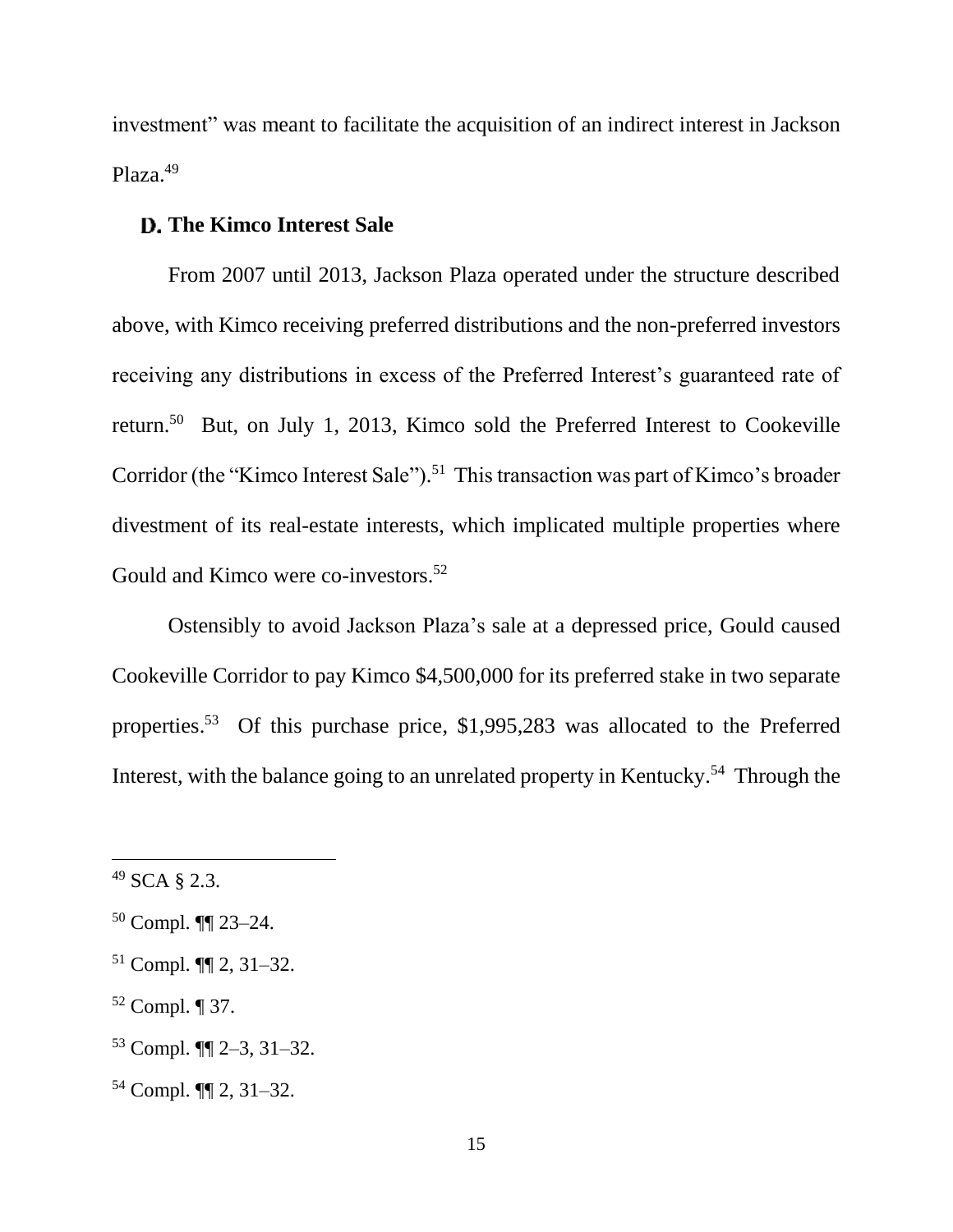Kimco Interest Sale, Gould positioned himself (albeit temporarily) to be in complete control of Cookeville Retail by joining the Preferred Interest with Stonemar Cookeville's non-preferred, managing interest. 55

When Cookeville Corridor acquired the Preferred Interest, Gould had already identified Eightfold as a suitable preferred investor to carry on in Kimco's stead. 56 Immediately after Cookeville Corridor purchased the Preferred Interest, Gould caused Cookeville Retail, Stonemar Cookeville and Cookeville Corridor, along with Eightfold, to amend the CRA by entering into the Amended and Restated Limited Liability Company Operating Agreement (the "Amended CRA") on July 1, 2013.<sup>57</sup> Under the Amended CRA, Eightfold and Cookeville Corridor were admitted as members of Cookeville Retail.<sup>58</sup>

According to 77 Charters, the Amended CRA had a more sinister purpose than simply replacing Kimco with Eightfold. Specifically, it is alleged that Gould's stated purpose of "preventing the sale of Jackson Plaza" was just a "guise" for his true plan to "reward himself through a Rube Goldberg contraption."<sup>59</sup> According to 77

 $\overline{a}$ 

<sup>58</sup> Compl. ¶ 43; Amended CRA § 1.2.

<sup>59</sup> Compl. ¶ 3.

<sup>55</sup> Compl. ¶¶ 37–38; CRA (recitals).

<sup>56</sup> Compl. ¶ 38.

<sup>57</sup> Compl. ¶ 43; Compl. Ex. D.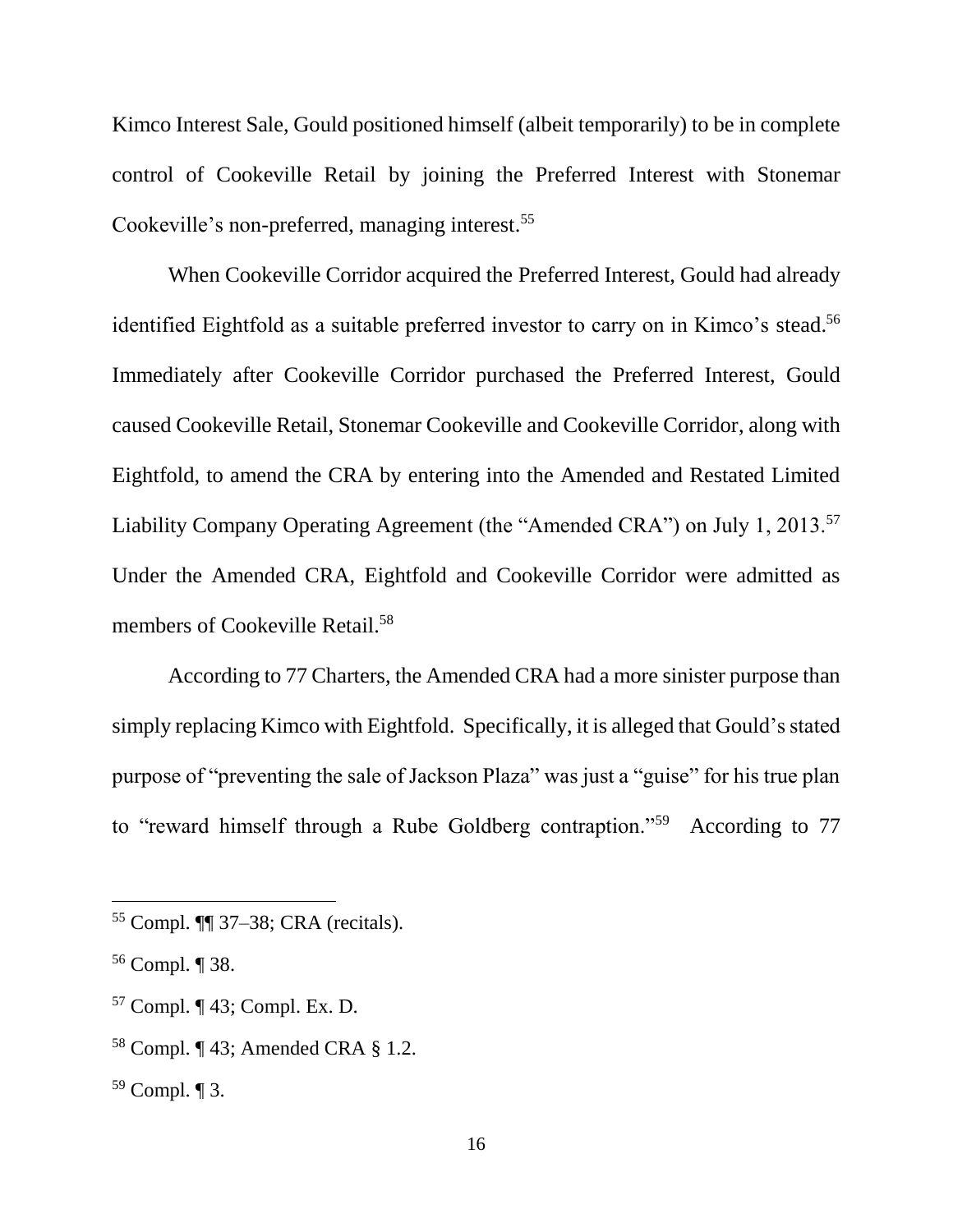Charters, the Amended CRA was the foundation for the "contraption" that allowed Gould to extract value from Cookeville Retail at 77 Charters' expense.<sup>60</sup> For example, Gould used his newfound control of Cookeville Retail to enhance the Preferred Interest's annual returns from 9% to 12.5%.<sup>61</sup> Gould also caused Stonemar Cookeville, as managing member, to be subjected to a lower standard of care in the Amended CRA than was embedded within the original CRA.<sup>62</sup>

With Kimco's exit, it is alleged that Gould seized an opportunity to restructure Cookeville Retail's distribution scheme at 77 Charters' expense. 63 Of Kimco's total capital account balance at the time of the Kimco Interest Sale (\$3,927,016), Cookeville Corridor kept \$1,931,733 (the "Retained Interest"),<sup>64</sup> while passing on the remainder  $(1,995,283)$  to Eightfold (the "Eightfold Interest").<sup>65</sup> Even though Eightfold received only a portion of the Preferred Interest, Eightfold paid Cookeville

 $\overline{a}$ 

 $62$  Compl.  $\P$  51.

<sup>63</sup> Compl. ¶¶ 32, 38–39, 49.

<sup>64</sup> The Complaint vaguely describes the retained capital account balance as "a retained right to potential distributions to the extent, if any." Compl. ¶ 38 (sic).

<sup>65</sup> Compl. ¶¶ 32, 38–39.

<sup>60</sup> Compl. ¶ 49.

 $61$  Compl.  $\P\P$  43, 49. Here, I note the parties dispute the Preferred Interest's rate of return under the CRA. *Compare* Defs.' Opening Br. in Supp. of Mot. to Dismiss First Am. Verified Compl. ("DOB") at 35 n.10 (7%), *with* Compl. ¶ 49 (9%). I do not resolve this dispute as Defendants concede "there may have been differences between the agreements' 'waterfall' structures." DOB at 34.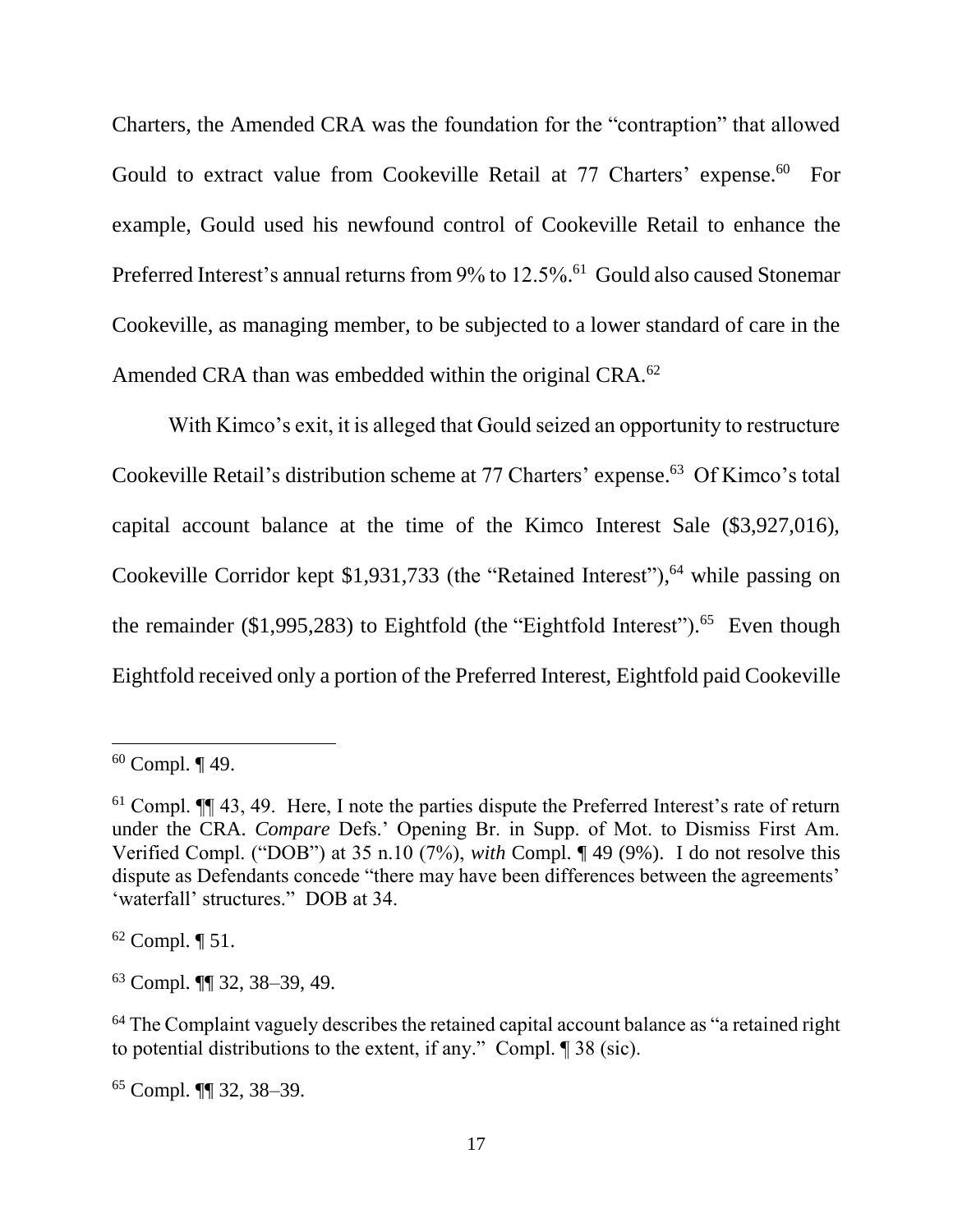Corridor \$1,995,283 for the Eightfold Interest (the same price Cookeville Corridor paid for the entire Preferred Interest). 66 Under this new structure, the Retained Interest entitled Cookeville Corridor to receive a portion of Cookeville Retail's preferred distributions with Eightfold.<sup>67</sup>

As a minority investor in Stonemar Cookeville, 77 Charters was not a party to either the CRA or the Amended CRA.<sup>68</sup> Given this status, despite the transformative nature of the Kimco Interest Sale and Eightfold's admission as a new preferred investor, 77 Charters alleges it had no notice of the Kimco Interest Sale or Stonemar Cookeville's consent to the transaction. 69

### **77 Charters' Books and Records Action and the Jackson Plaza Sale**

By May 2016, roughly three years after the Kimco Interest Sale, 77 Charters eventually became "concerned" enough about its investment to make informal requests for documents from Stonemar Cookeville.<sup>70</sup> Frustrated with the response, 77 Charters formalized its request for information with a demand under 6 *Del. C.* 

<sup>66</sup> Compl. ¶¶ 32, 38–39.

 $67$  Compl.  $\P$  49. To effectuate the Kimco Interest Sale, Gould, acting as managing member of Stonemar MM, caused Stonemar Cookeville to consent to the transaction under Section 3.2 of the CRA. Compl.  $\P$  31–32, 40.

<sup>68</sup> Compl. ¶¶ 33, 44.

<sup>69</sup> Compl. ¶ 33.

<sup>70</sup> Compl. ¶ 54.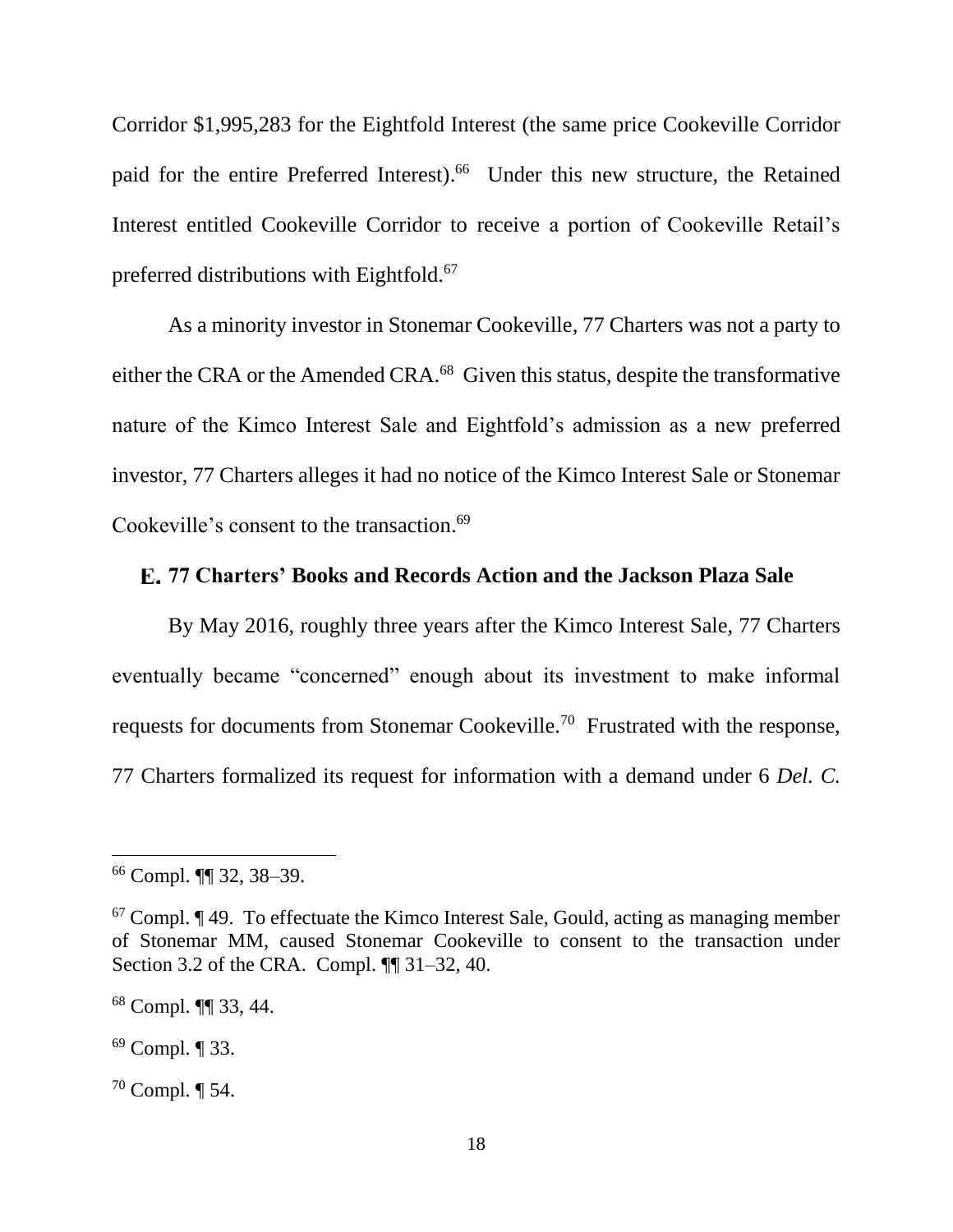§ 18-305.<sup>71</sup> Still dissatisfied with Stonemar Cookeville's response, 77 Charters filed a books and records action on February 14,  $2018<sup>72</sup>$  That action ended on June 12, 2018, with 77 Charters' voluntary dismissal as part of a settlement that allowed 77 Charters to inspect certain Stonemar Cookeville documents.<sup>73</sup>

Shortly after this settlement, and without 77 Charters' advance knowledge, on June 27, 2018, Cookeville Retail sold Jackson Plaza to a third party for a purchase price of \$30,200,000 (the "Jackson Plaza Sale").<sup>74</sup> Gould signed a written consent on behalf of Stonemar MM, Stonemar Cookeville and Cookeville Corridor authorizing the transaction.<sup>75</sup>

77 Charters learned of the Jackson Plaza Sale in a letter from Gould in which Gould advised that the sale proceeds were "insufficient to return any funds to 77 Charters."<sup>76</sup> The first \$24,926,268 of the sale proceeds were used to repay the Loan with the remaining  $$4,768,045$  going to Cookeville Retail.<sup>77</sup> Gould's letter

- $73$  Compl.  $\P$  56.
- <sup>74</sup> Compl. ¶ 57.
- <sup>75</sup> Compl. ¶ 59.
- <sup>76</sup> Compl. ¶ 63.
- <sup>77</sup> Compl. ¶¶ 64, 70.

<sup>71</sup> Compl. ¶ 54.

<sup>72</sup> Compl. ¶ 55. *See 77 Charters, Inc. v. Stonemar Cookeville P'rs, LLC*, C.A. No. 2018- 0126-AGB.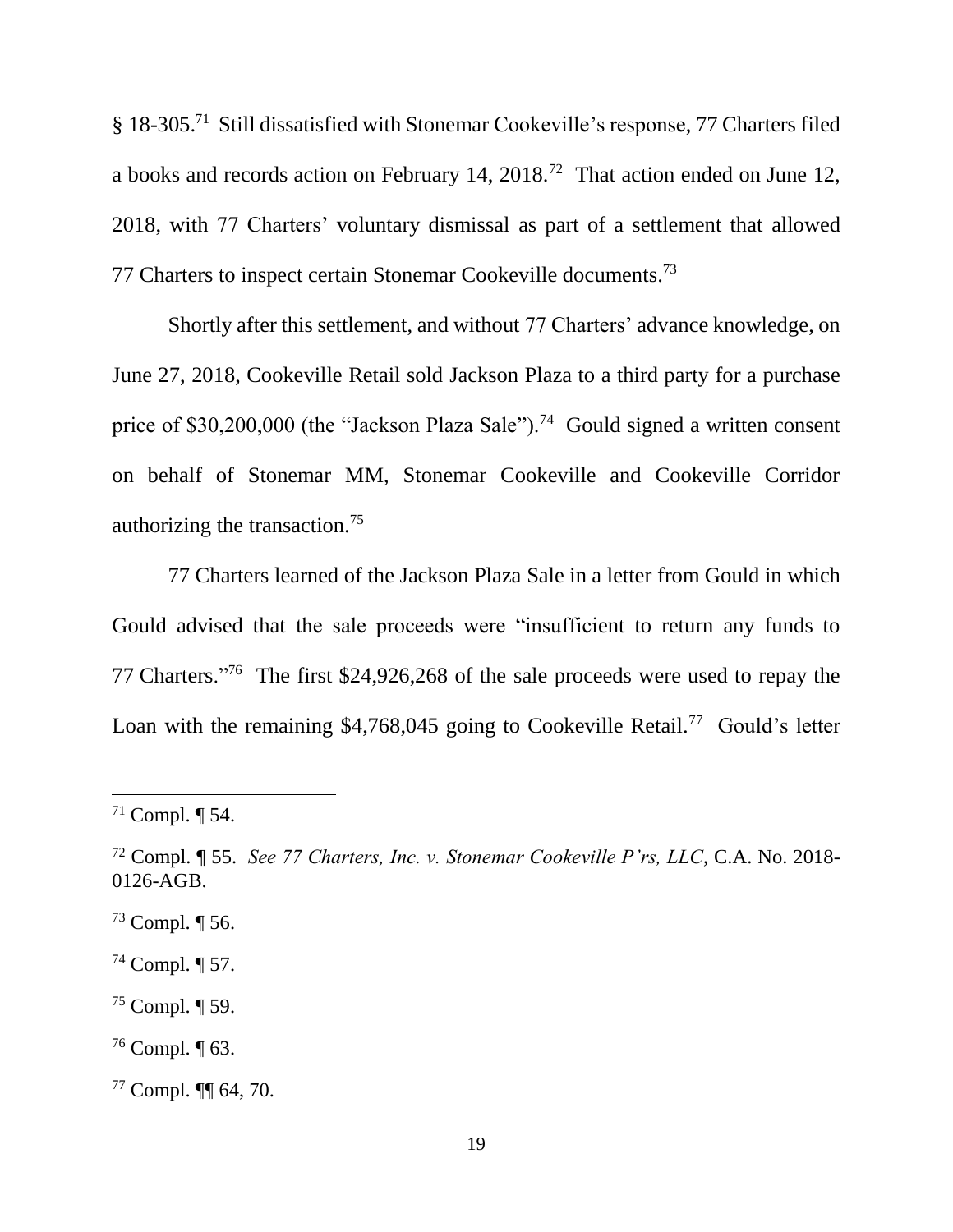stated that this balance was then distributed to "Kimco Realty Corp."78 Notwithstanding this representation, 77 Charters alleges, on information and belief, that this sum actually went to Eightfold and Cookeville Corridor (in unspecified proportions).<sup>79</sup> No distribution was made to Stonemar Cookeville.<sup>80</sup>

### **Procedural Posture**

77 Charters filed its original complaint on February 18, 2019.<sup>81</sup> After Defendants filed a motion to dismiss, 77 Charters responded by amending its pleading with the now-operative Complaint.<sup>82</sup> In the Complaint, 77 Charters alleges Gould caused entities under his control to engage in ten "Wrongful Acts," which can be grouped into four categories:  $83$ 

> **Business opportunity claims:** causing Stonemar Cookeville to agree to the Kimco Interest Sale and admitting Eightfold as a member while "seiz[ing] the opportunity of the Stonemar Cookeville members to purchase [the Preferred Interest] pursuant to Stonemar Cookeville's option to buy and as otherwise available as a business opportunity to Stonemar Cookeville members";<sup>84</sup>

- <sup>79</sup> Compl. ¶¶ 2, 66.
- <sup>80</sup> Compl. ¶¶ 2, 67.
- $81$  D.I. 1.

- <sup>82</sup> D.I. 10; D.I. 25.
- <sup>83</sup> Compl. ¶ 93.
- $84$  Compl.  $\P$  93(b)–(c).

 $78$  Compl.  $\P$  63.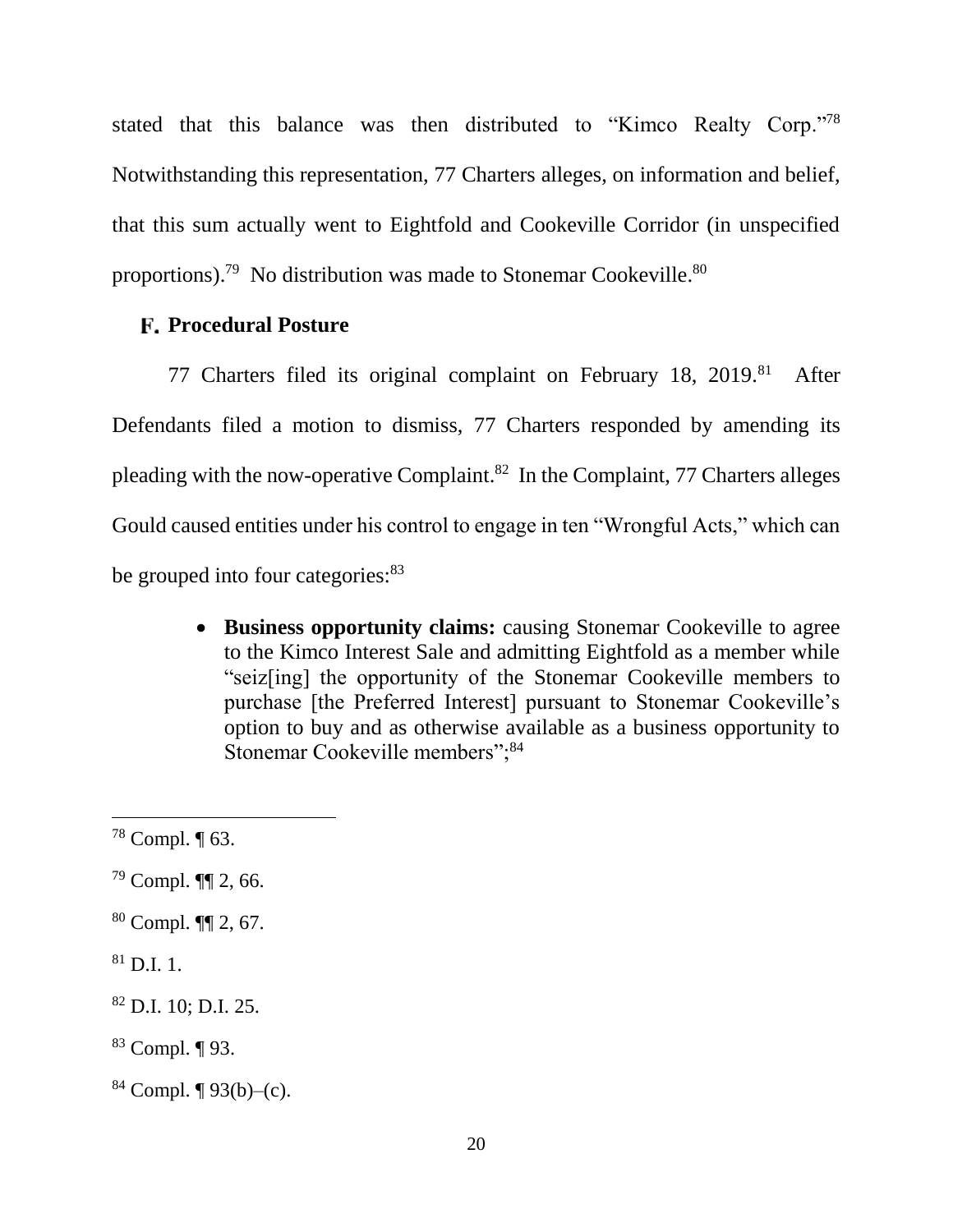- **Wrongful charter amendment:** causing Stonemar Cookeville to enter the Amended CRA, which included terms more beneficial to Cookeville Corridor and Eightfold than were provided to Kimco under the CRA;<sup>85</sup>
- **Jackson Plaza Sale:** causing Stonemar Cookeville to agree to both the Jackson Plaza Sale for an unfair price and the subsequent "improper distributions of proceeds from the sale of Jackson Plaza";<sup>86</sup>
- **Management Agreement:** Causing Stonemar Cookeville to enter into the Management Agreement on behalf of Cookeville Retail and, pursuant to those agreements, "engaging in transactions which were not arms' length transactions" and were not entirely fair.<sup>87</sup>

Based on these Wrongful Acts, 77 Charters brings (i) breach of contract

claims against Cookeville Corridor, Eightfold and Stonemar MM (Counts VII and  $X$ ),<sup>88</sup> (ii) direct and derivative breach of fiduciary duty claims against Stonemar MM, Stonemar Cookeville and Gould (Counts I–III),<sup>89</sup> (iii) aiding and abetting breach of fiduciary duty claims against Gould, Eightfold and Stonemar MM (Counts IV and XI),  $90$  (iv) a civil conspiracy claim against Gould, Stonemar MM, Cookeville Corridor and Eightfold (Count V),  $91$  (v) an unjust enrichment claim against Gould,

 $87$  Compl.  $\P$  93(a).

- <sup>88</sup> Compl. ¶¶ 127–32, 144–60.
- <sup>89</sup> Compl. ¶¶ 81, 89–109.
- $90$  Compl.  $\P$  110–17, 153–60. Count XI is pled in the alternative.
- <sup>91</sup> Compl. ¶¶ 118–20.

 $85$  Compl. ¶ 93 (d)–(f).

 $86$  Compl.  $\P$  93 (g)–(h).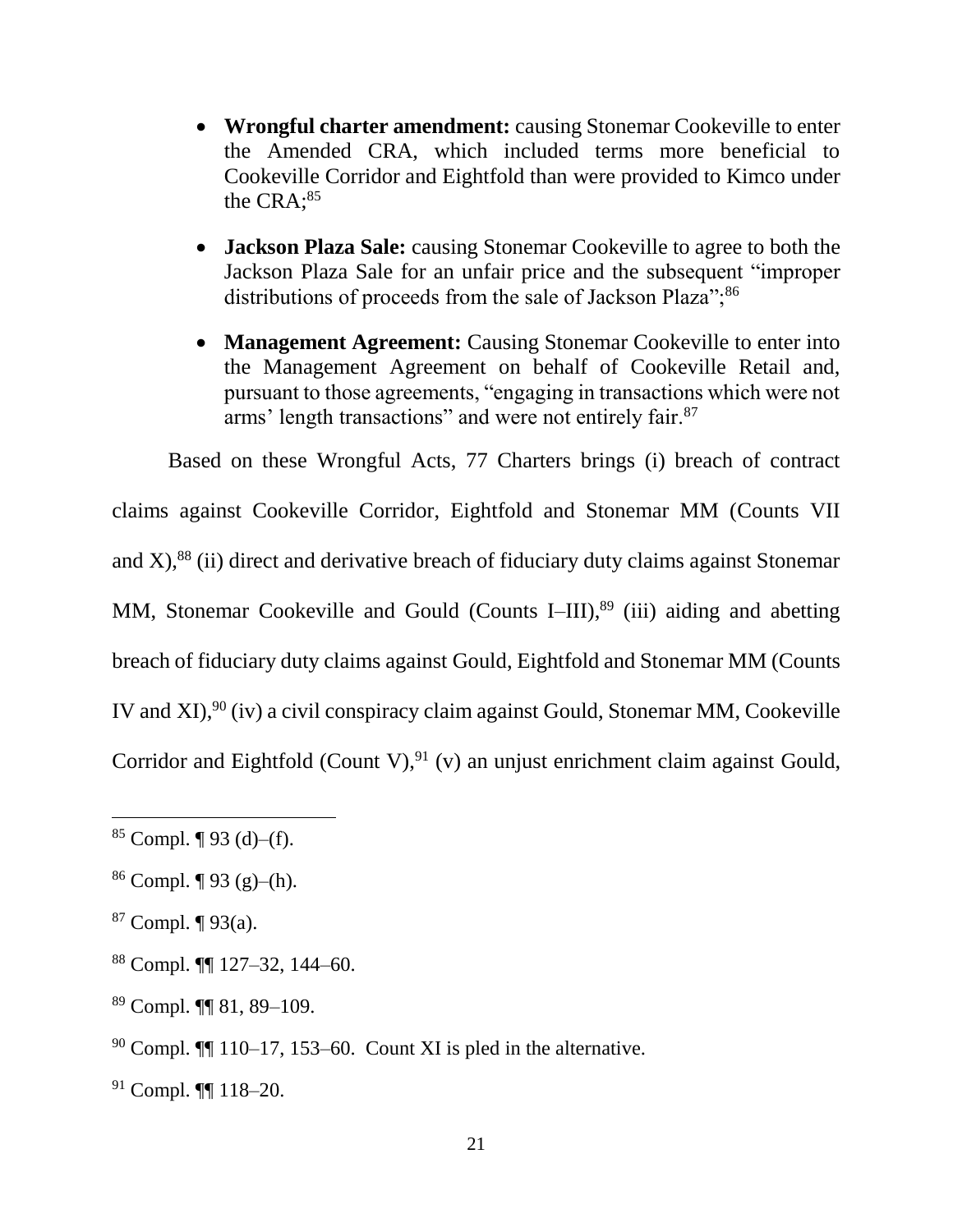Stonemar MM, Cookeville Corridor and Eightfold (Count VI),  $92$  (vi) a tortious interference with business relations claim against Gould, Cookeville Corridor and Eightfold (Count VIII)<sup>93</sup> and (vii) a claim seeking a judgment declaring the Amended CRA is void (Count IX). $94$ 

On September 6, 2019, Defendants filed the Motion in which they seek an order dismissing all counts of the Complaint with prejudice under Court of Chancery Rule  $12(b)(6)$ .<sup>95</sup>

# **II. ANALYSIS**

In considering a motion to dismiss under Court of Chancery Rule 12(b)(6),

the Court applies a well-settled standard:

(i) all well-pleaded factual allegations are accepted as true; (ii) even vague allegations are 'well-pleaded' if they give the opposing party notice of the claim; (iii) the Court must draw all reasonable inferences in favor of the non-moving party; and (iv) dismissal is inappropriate unless the Plaintiff would not be entitled to recover under any reasonably conceivable set of circumstances susceptible of proof.<sup>96</sup>

 $92$  Compl.  $\P$  121–26.

<sup>93</sup> Compl. ¶¶ 133–39.

<sup>94</sup> Compl. ¶¶ 140–43.

 $95$  D.I. 40.

<sup>96</sup> *Savor*, 812 A.2d at 896–97 (citations omitted).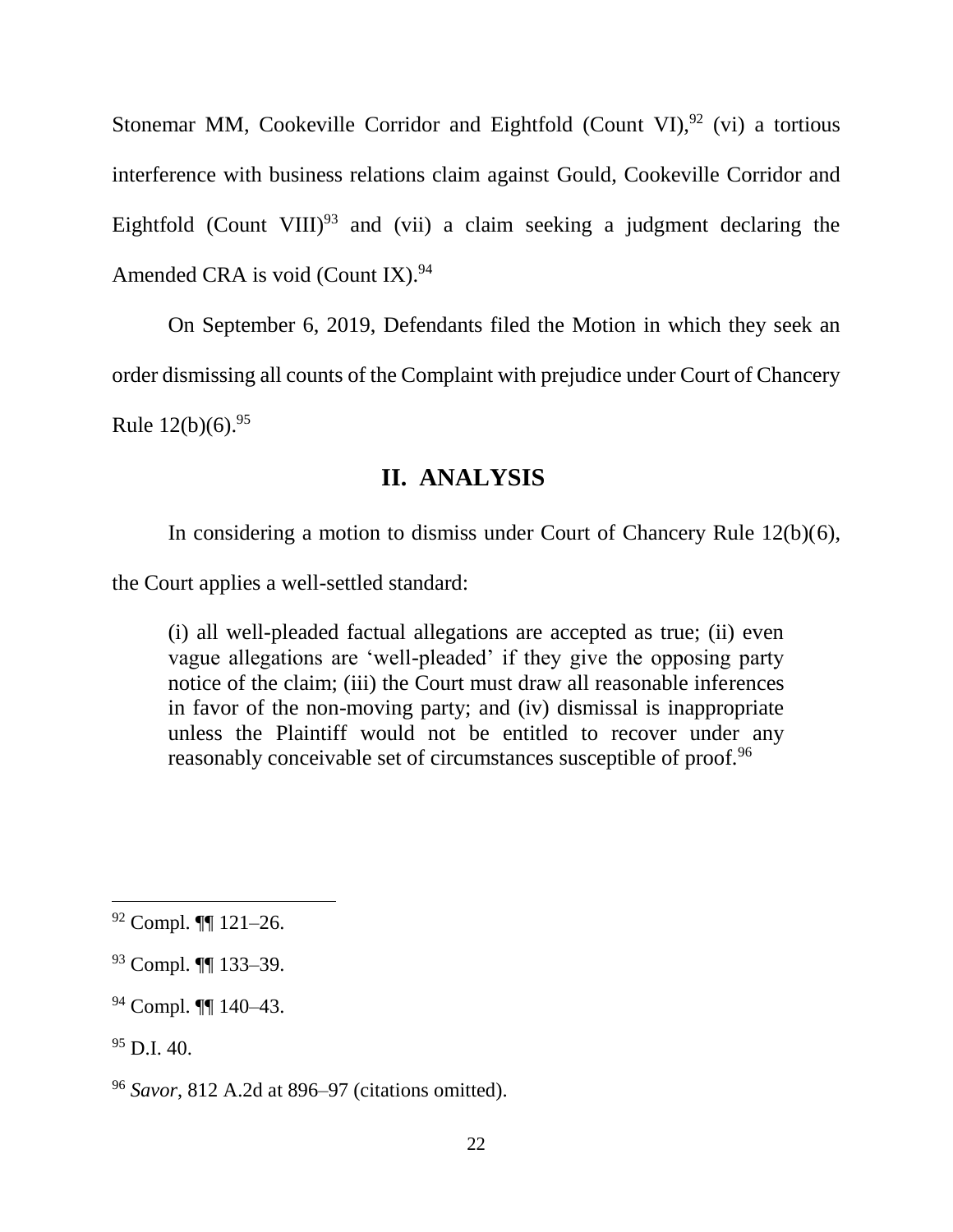On top of the convoluted structure of 77 Charters' pleading, and the sheer breadth of its claims, outright mistakes in the Complaint (which 77 Charters characterizes as "scriveners errors") have made deciding the Motion extraordinarily difficult.<sup>97</sup> Against the backdrop of the Complaint's disorganization, I begin my analysis with the first argument 77 Charters makes in its Answering Brief—that it has well-pled Defendants wrongfully "usurp[ed] [a] business opportunity."<sup>98</sup> Even for this opening scene, however, 77 Charters has forgotten its lines. Notwithstanding its repeated characterization of its allegations as "business opportunity" claims, at oral argument, 77 Charters' counsel changed course and argued that what 77 Charters has actually alleged is "[what] I would say in the classic sense [is] selfdealing."<sup>99</sup>

While the Complaint has done as much to obscure as it has to expose a claim, giving 77 Charters the benefit of all reasonable inferences, I am satisfied the Complaint gives Defendants fair notice of a reasonably conceivable claim that

<sup>97</sup> *See, e.g.*, Compl. ¶¶ 133, 140 (The Complaint has two Count VIIIs.); Compl. ¶ 140 (The second Count VIII (*i.e.*, Count IX) is labeled "Tortious Interference" when it is a claim seeking declaratory judgment.); Compl. ¶¶ 144, 151 (Count X—which is brought only against Cookeville Corridor and Eightfold—alleges "Stonemar MM caused Stonemar Cookeville and Cookeville Retail to agree to terms of payment and to pay Stonemar Realty . . . in excess of what was permitted."); Pl.'s Answering Br. in Opp'n to Mot. to Dismiss First Am. Verified Compl. ("PAB") at 72 (referencing yet another mistake).

<sup>98</sup> PAB at 21; Compl. ¶¶ 32, 34, 93(c).

<sup>99</sup> *See* Compl. ¶¶ 3, 32, 93(c); Tr. at 33.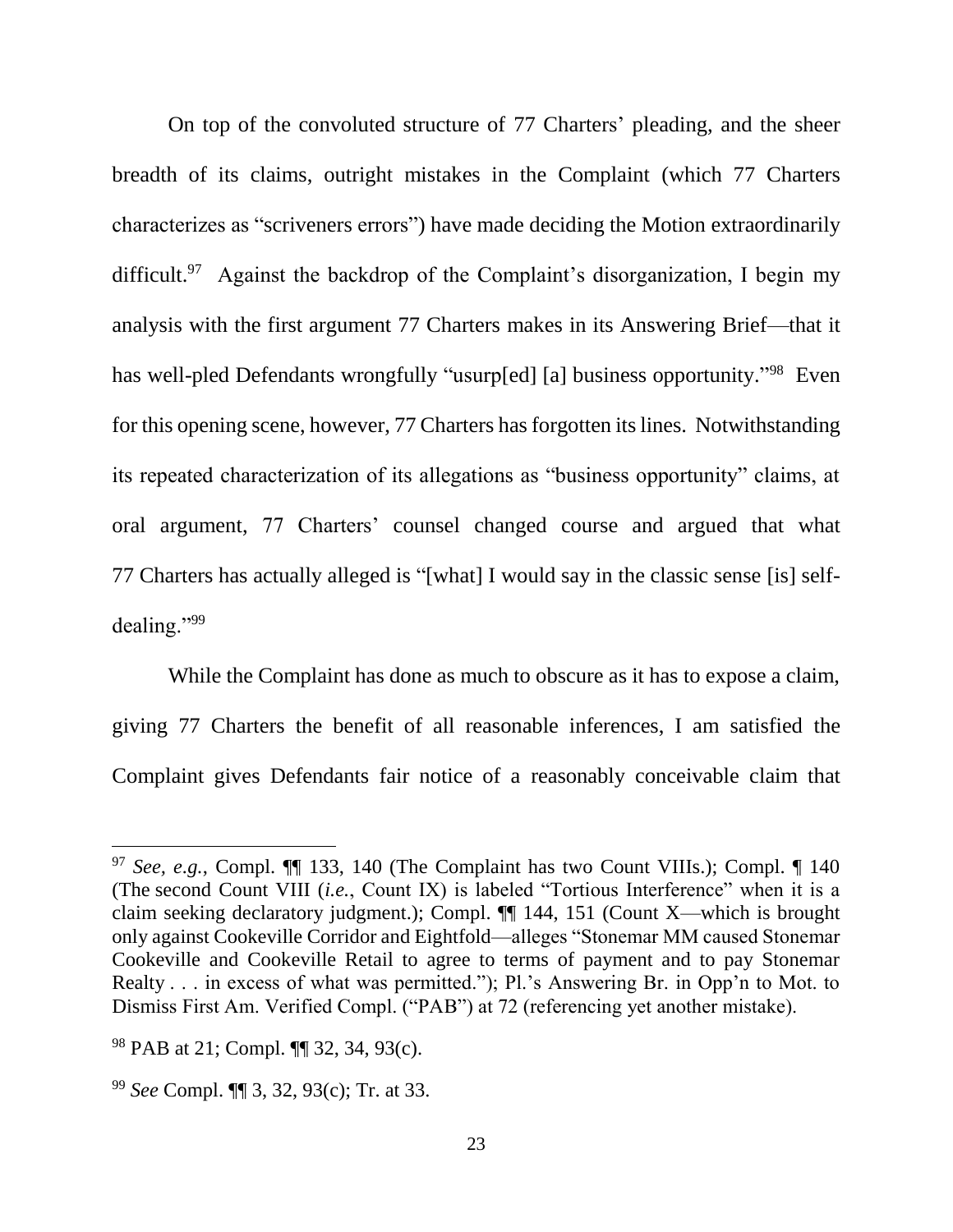Stonemar MM and Gould breached their fiduciary duties by engaging in self-dealing when adopting the Amended CRA. Based on this conclusion, I also find 77 Charters has well pled the *prima facie* elements of civil conspiracy against Cookeville Corridor—as well as a claim seeking reformation of the Amended CRA. All remaining claims, however, must be dismissed for failure to state viable claims.

## **77 Charters Has Well Pled a Breach of Fiduciary Duty Against Gould and Stonemar MM (Counts I, II and III)**

In Counts I, II and III, 77 Charters alleges Gould and Stonemar MM (the "Fiduciary Defendants"), as well as Stonemar Cookeville, breached their fiduciary duties by engaging in the Wrongful Acts.<sup>100</sup> Both Stonemar Cookeville and Cookeville Retail are Delaware LLCs and, as such, the Act permits their respective members to "expand or restrict" the "member's or manager's . . . duties."<sup>101</sup> Given the centrality of the operating agreement in governance disputes involving alternative entities, "it is frequently impossible to decide fiduciary duty claims without close examination and interpretation of the governing instrument of the entity giving rise to what would be, under default law,

 $100$  Compl. **[1]** 89-109.

<sup>101</sup> 6 *Del. C.* §§ 18-1101(c), 18-1104; *CHS Theatres, LLC v. Nederlander of San Francisco Assocs.*, 2015 WL 1839684, at \*11 (Del. Ch. Apr. 21, 2015); *Douzinas v. Am. Bureau of Shipping, Inc.*, 888 A.2d 1146, 1149–50 (Del. Ch. 2006).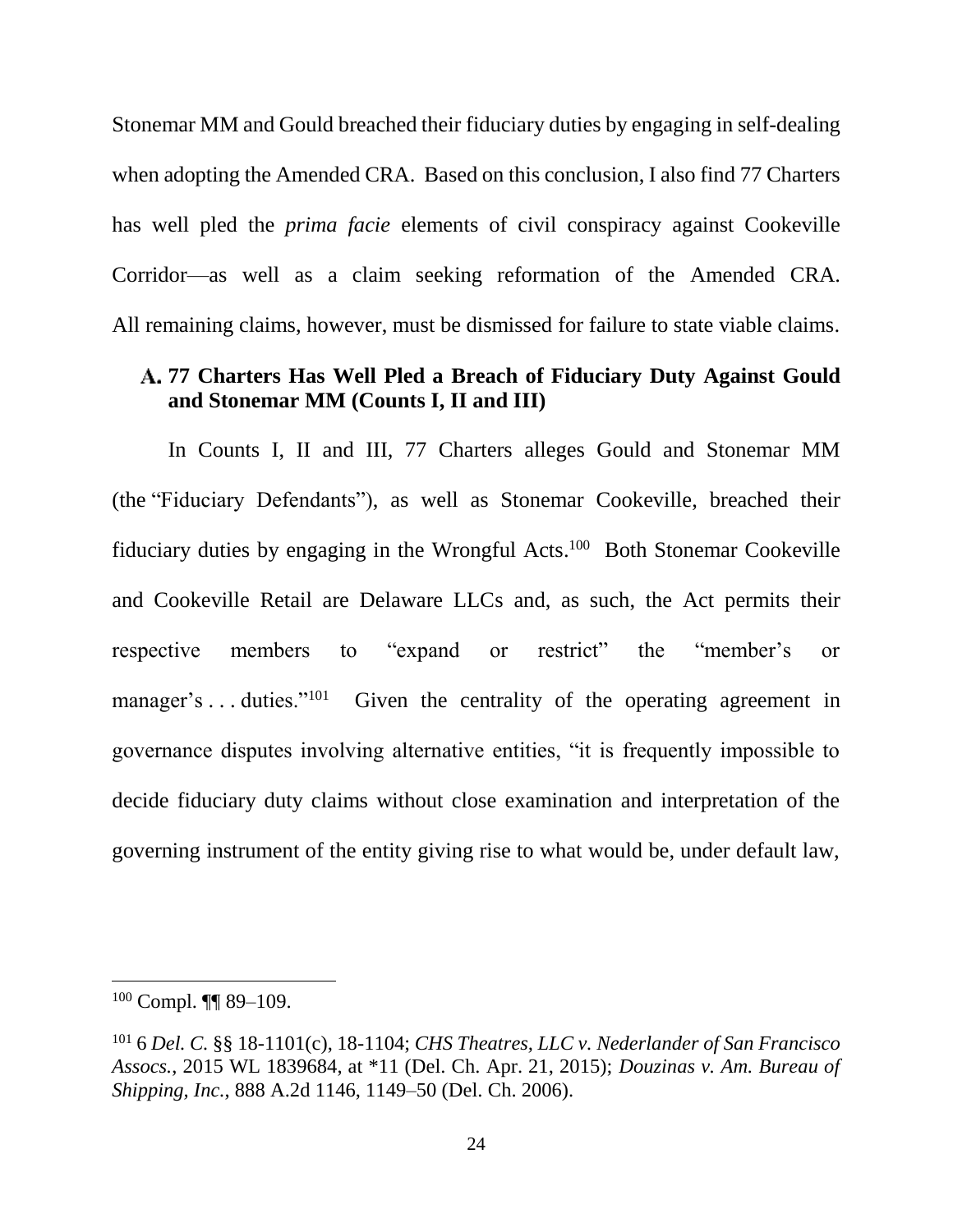a fiduciary relationship."<sup>102</sup> And, because a LLC agreement is a contract, its interpretation is generally subject to ordinary contract law principles.<sup>103</sup>

Without language in an LLC agreement to the contrary, the managers of a Delaware LLC owe traditional fiduciary duties of care and loyalty.<sup>104</sup> "Although fiduciary duties may be disclaimed, agreements' drafters must do so clearly, and should not be incentivized to obfuscate or surprise investors by ambiguously stripping away the protections investors would ordinarily receive."<sup>105</sup> Indeed, it is now settled in this court that the removal of default fiduciary duties through an LLC agreement must be accomplished with clear and unambiguous language.<sup>106</sup>

With these settled principles in mind, the first step in my analysis of each of the fiduciary duty claims is to construe the terms of the CRA and SCA against the backdrop of the applicable default rules to discern (i) which, if any, of the Defendants would owe fiduciary duties, (ii) whether default fiduciary duties have

<sup>102</sup> *Douzinas*, 888 A.2d at 1149–50; *Fisk Ventures, LLC v. Segal*, 2008 WL 1961156, at \*1 (Del. Ch. May 7, 2008) (observing that "[c]ontractual language defines the scope, structure, and personality of limited liability companies").

<sup>103</sup> *Domain Assocs., L.L.C. v. Saha*, 2018 WL 3853531, at \*18 (Del. Ch. Aug. 13, 2018).

<sup>104</sup> 6 *Del. C.* § 18-1104; *CHS Theatres*, 2015 WL 1839684, at \*11.

<sup>105</sup> *Ross Hldg. & Mgmt. Co. v. Advance Realty Gp., LLC*, 2014 WL 4374261, at \*15 (Del. Ch. Sept. 4, 2014).

<sup>106</sup> *CelestialRX Invs., LLC v. Krivulka*, 2017 WL 416990, at \*16 (Del. Ch. Jan. 31, 2017) (citing *Feeley v. NHAOCG, LLC*, 62 A.3d 649, 664 (Del. Ch. 2012)).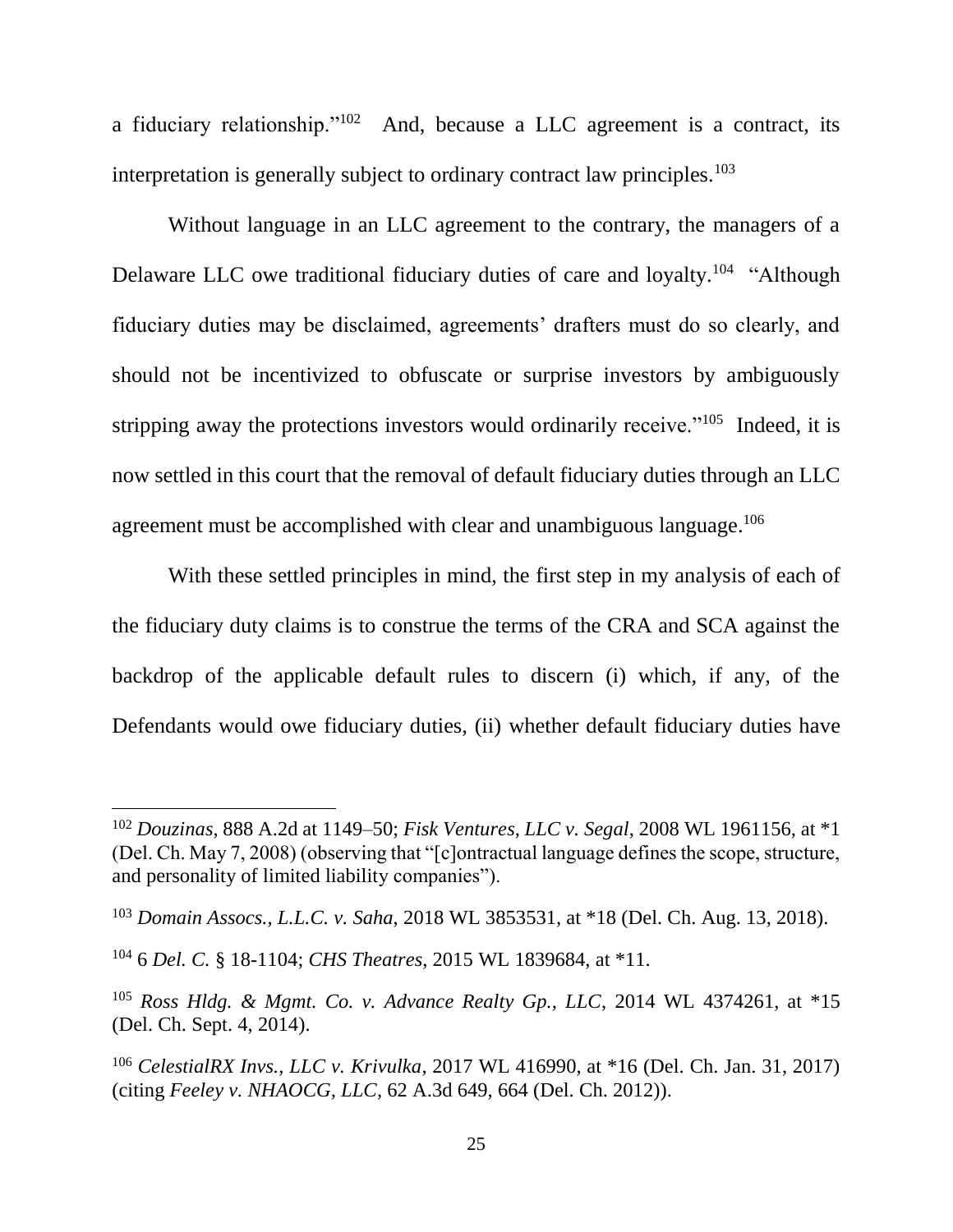been waived or modified by contract and (iii) whether the Complaint well pleads a breach of those duties.

# **1. It Is Reasonably Conceivable Stonemar MM and Gould Owe Default Fiduciary Duties**

There appears to be no question that Stonemar MM owes default fiduciary duties as managing member of Stonemar Cookeville.<sup>107</sup> As for Gould (Count I), although he is neither member nor manager of Stonemar Cookeville or Cookeville Retail, this court has held, under certain circumstances, that second-tier controllers may owe limited fiduciary duties.<sup>108</sup> *USACafes* recognizes remote controllers (such as Gould) will owe *limited* fiduciary duties *if* they "exert control over the assets of that entity."<sup>109</sup> The Complaint adequately pleads a remote controller scenario by alleging that Gould personally undertook all the Wrongful Acts as Stonemar MM's

<sup>&</sup>lt;sup>107</sup> *Feeley*, 62 A.3d at 660 ("Numerous Court of Chancery decisions hold that the manager of an LLC owes fiduciary duties.").

<sup>108</sup> *See In re USACafes*, 600 A.2d 43. Under a "traditional approach," only Stonemar MM would owe fiduciary duties to Stonemar Cookeville which, in turn, would owe fiduciary duties to Cookeville Retail. *Gotham P'rs, L.P. v. Hallwood Realty P'rs, L.P.*, 2000 WL 1476663, at \*20 (Del. Ch. Sept. 27, 2000); *Metro Ambulance, Inc. v. E. Med. Billing*, 1995 WL 409015, at \*3 (Del. Ch. July 5, 1995) (noting that those who traditionally have been recognized to owe fiduciary duties are those who occupy a special relationship of trust with another who relies upon his judgment, such as trustees, executors, directors and officers).

<sup>109</sup> *Bay Ctr. Apartments Owner, LLC v. Emery Bay PKI, LLC*, 2009 WL 1124451, at \*9– 10 (Del. Ch. Apr. 20, 2009) (applying "*USACafes*-type liability" in a LLC context); *Feeley*, 62 A.3d at \*667 (holding *USACafes* duties do not include the duty of care and have only been extended to "classic self-dealing" transactions) (quoting *In re USACafes*, 600 A.2d at 49).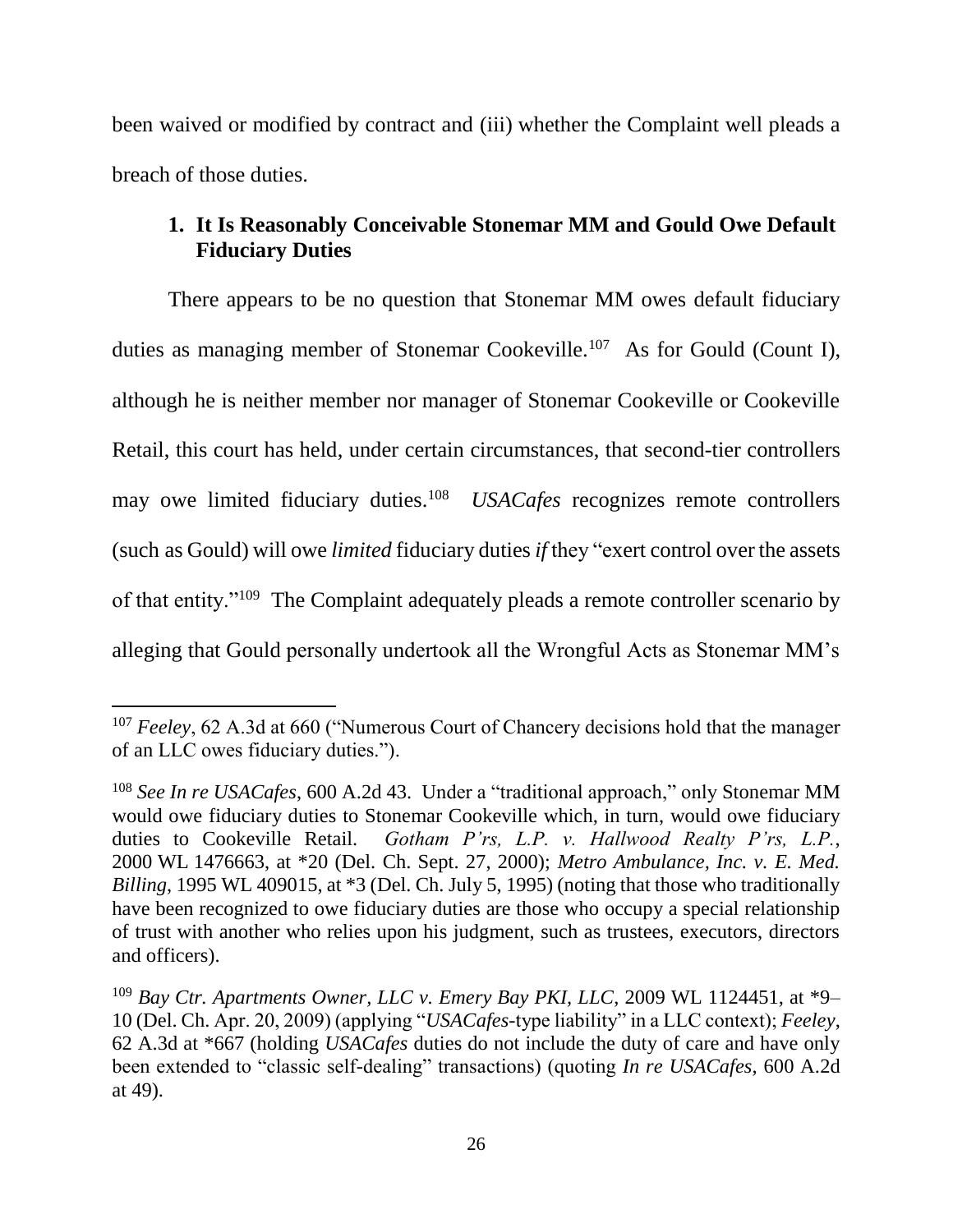manager.<sup>110</sup> Defendants appear to concede as much by not challenging whether Gould owes default fiduciary duties in their briefs.<sup>111</sup>

Turning to Count II, in a turn that would make Fielding Mellish proud, 77 Charters attempts to bring a derivative breach of fiduciary duty claim *against* nominal Defendant, Stonemar Cookeville, while, at the same time, purporting to bring claims *on behalf of* Stonemar Cookeville.<sup>112</sup> 77 Charters' counsel conceded at oral argument that he "didn't know" of a case where this court had sanctioned a plaintiff derivatively "representing" an entity while "going after" the same entity as defendant in the same case.<sup>113</sup> Enough said. Count II must be dismissed.<sup>114</sup>

<sup>&</sup>lt;sup>110</sup> *See, e.g.*, Compl. ¶ 37 ("Gould [] caused Cookeville Retail to transfer to Kimco cash and rent receivables."), ¶ 38 ("Gould caused Cookeville Corridor to transfer to Eightfold all of its membership interests in Cookeville Retail."), ¶ 40 ("Gould, as managing member of Stonemar MM, caused Stonemar Cookeville to approve the transfer by Cookeville Corridor."), ¶ 43 ("Gould, acting on behalf of (i) Stonemar MM as managing member of Stonemar Cookeville; and (ii) Cookeville Corridor caused Cookeville Retail to enter into [the Amended CRA].").

<sup>111</sup> *See* DOB at 45–46 (making other arguments).

<sup>112</sup> Compl. ¶¶ 90, 99, 102, 106.

<sup>113</sup> Tr. at 38–39. Defendants raised this issue in their Opening Brief, arguing Stonemar Cookeville's "position in this litigation is properly one of neutrality." DOB at 44. In its Answering Brief, 77 Charters attempted to clarify that its claim against "nominal defendant Stonemar Cookeville" is based on its status as a "vehicle through which" Stonemar MM and Gould "engaged in their wrongful conduct." PAB at 55–56; Compl. ¶ 99. Giving 77 Charters all reasonable inferences, I see no basis in law or pled facts to impose a fiduciary duty upon Stonemar Cookeville, much less to infer that it breached such duty.

<sup>&</sup>lt;sup>114</sup> Tr. at 39. Once one accepts the nebulous fiduciary duty framework established in *USACafes*—which is focused on "the individuals" who ultimately "control" an alternative entity—it makes little sense for 77 Charters to bring claims against nominal Defendant,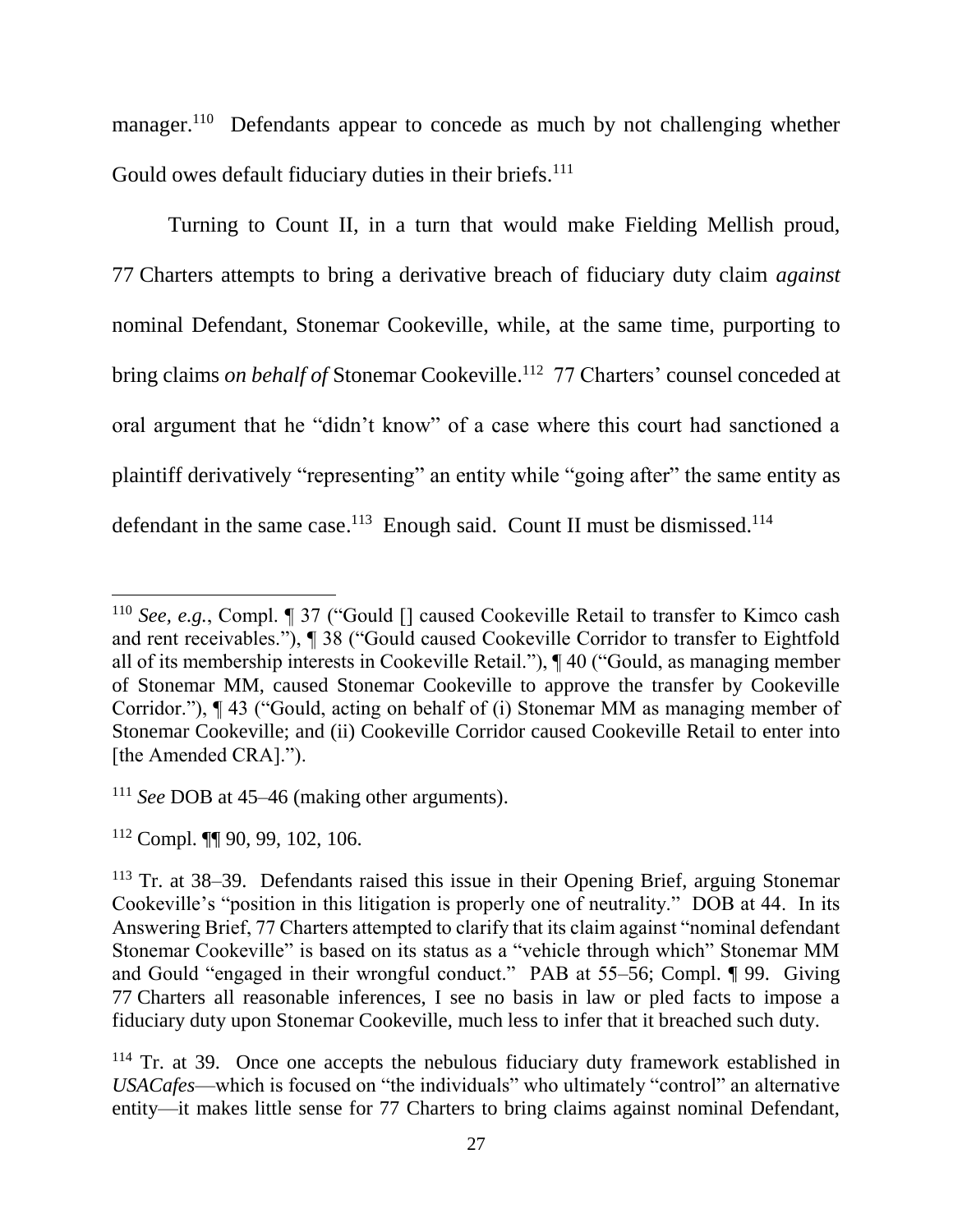### **2. The SCA Modifies Default Fiduciary Duties**

The next step in the analysis is to decide whether the SCA or the CRA clearly and unambiguously modifies or waives the Fiduciary Defendants' default fiduciary duties. $^{115}$  Because Delaware law recognizes the primacy of contract when addressing governance issues in the alternative entity space, 77 Charters may not saddle Defendants with common law fiduciary duties if doing so would contradict the plain language of the relevant LLC agreement.<sup>116</sup> On the other hand, if the parties have not unambiguously disavowed common law fiduciary duties, I must look to corporate law principles by analogy when determining whether and to what extent fiduciary duties are owed. $117$ 

Under normal circumstances, one would look to the operating agreement of the entity from which the fiduciary duties would naturally flow to determine whether

Stonemar Cookeville. *See Lewis v. AimCo Prop., L.P.*, 2015 WL 557995, at \*5 (Del. Ch. Feb. 10, 2015) (noting that *USACafes* is concerned with practical "control" over alternative entities).

<sup>115</sup> *See Feeley*, 62 A.3d at 664 ("Drafters of an LLC agreement must make their intent to eliminate fiduciary duties plain and unambiguous.") (citation omitted).

<sup>116</sup> *See* 6 *Del. C.* §§ 18-1101(c), (e); *Fisk Ventures LLC*, 2008 WL 1961156, at \*8 ("In the context of [LLCs], which are creatures . . . of contract, those duties or obligations [among parties] must be found in the LLC Agreement or some other contract."); *Related Westpac LLC v. JER Snowmass LLC*, 2010 WL 2929708, at \*8 (Del. Ch. July 23, 2010) ("When . . . parties . . . cover a particular subject in an express manner, their contractual choice governs and cannot be supplanted by the application of inconsistent fiduciary duty principles that might otherwise apply as a default.").

<sup>117</sup> *Obeid v. Hogan*, 2016 WL 3356851, at \*6 (Del. Ch. June 10, 2016).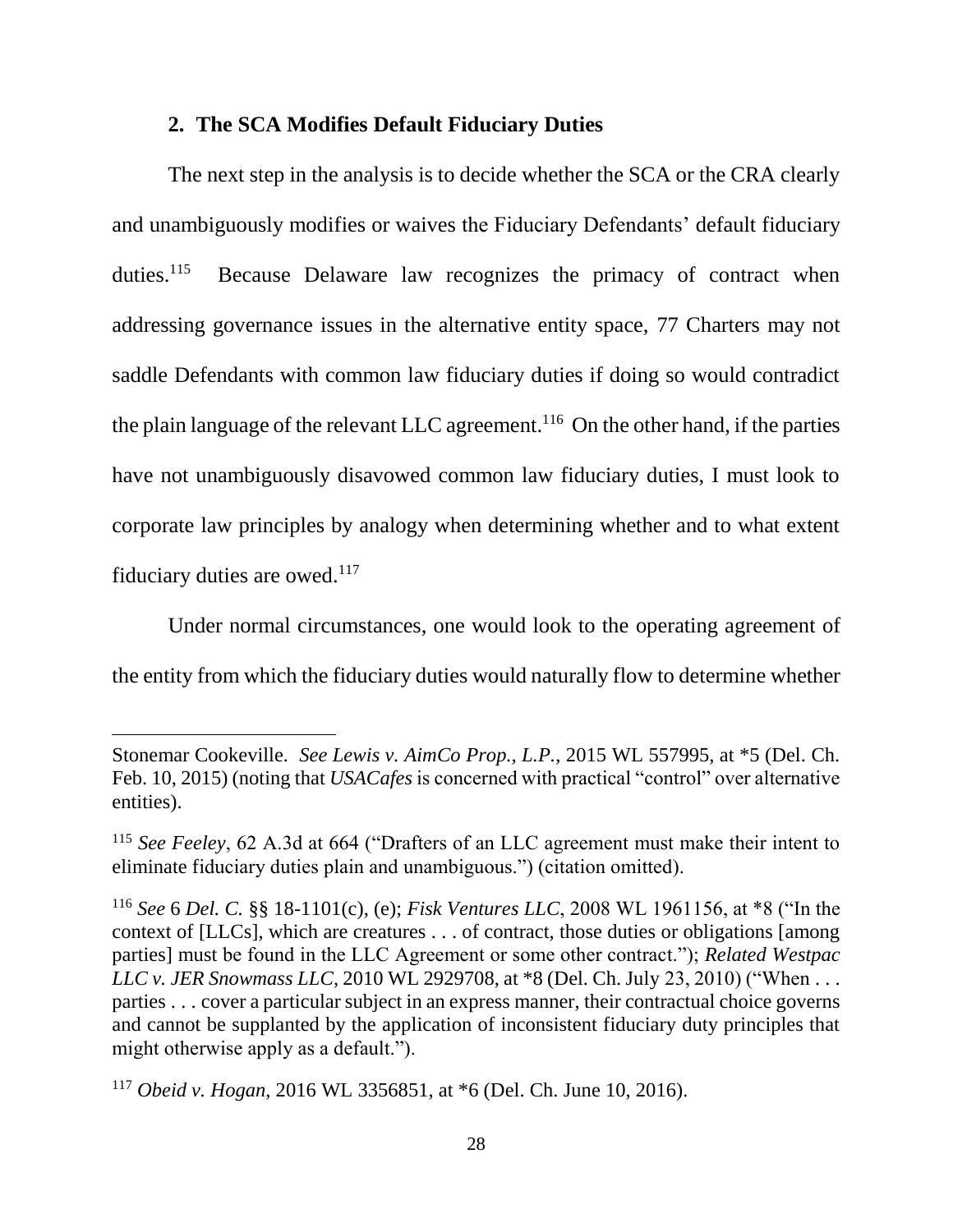default duties had been modified.<sup>118</sup> It is not so simple here, however, because applying *USACafes*-type fiduciary duties "puts [fiduciaries] in the situation of having potentially conflicting and irreconcilable fiduciary duties."<sup>119</sup> On this record, it is unclear whether the Fiduciary Defendants should look to the SCA or the CRA as the source of the applicable standard of conduct.

Stopping short of grappling with whatever cognitive dissonance *USACafes*  may engender, at this juncture, it is enough to say second-tier controllers "cannot be held liable for breach of fiduciary duty in a situation where the [core fiduciary (i.e., Stonemar MM)] because of its compliance with [its contractual fiduciary duties], does not owe such liability."<sup>120</sup> In other words, given that Stonemar Cookeville and Cookeville Retail are creatures of contract, 77 Charters cannot agree contractually to lower Stonemar MM and its affiliates' standard of care in the SCA and then resurrect heightened standards of care for the Fiduciary Defendants based

<sup>118</sup> 6 *Del. C.* § 18-1101(c); *see, e.g.*, *Bay Ctr.*, 2009 WL 1124451, at \*8.

<sup>&</sup>lt;sup>119</sup> *Bay Ctr.*, 2009 WL 1124451, at \*9 n.44 (alteration in original and quotation omitted); *Gelfman v. Weeden Inv'rs, L.P.*, 792 A.2d 977, 992 n.24 (Del. Ch. 2001); *Feeley*, 62 A.3d at 671 (observing that the Delaware Supreme Court could reject *USACafes* by holding "that when parties bargain for an entity to serve as the fiduciary, that entity is the fiduciary, and the parties cannot later circumvent their agreement by invoking concepts of control or aiding and abetting," but ultimately deferring to *USACafes* as "*stare decisis*").

<sup>120</sup> *Gotham P'rs, L.P. v. Hallwood Realty P'rs, L.P.*, 795 A.2d 1, 34 (Del. Ch. 2001), *rev'd on other grounds*, 817 A.2d 160 (Del. 2002).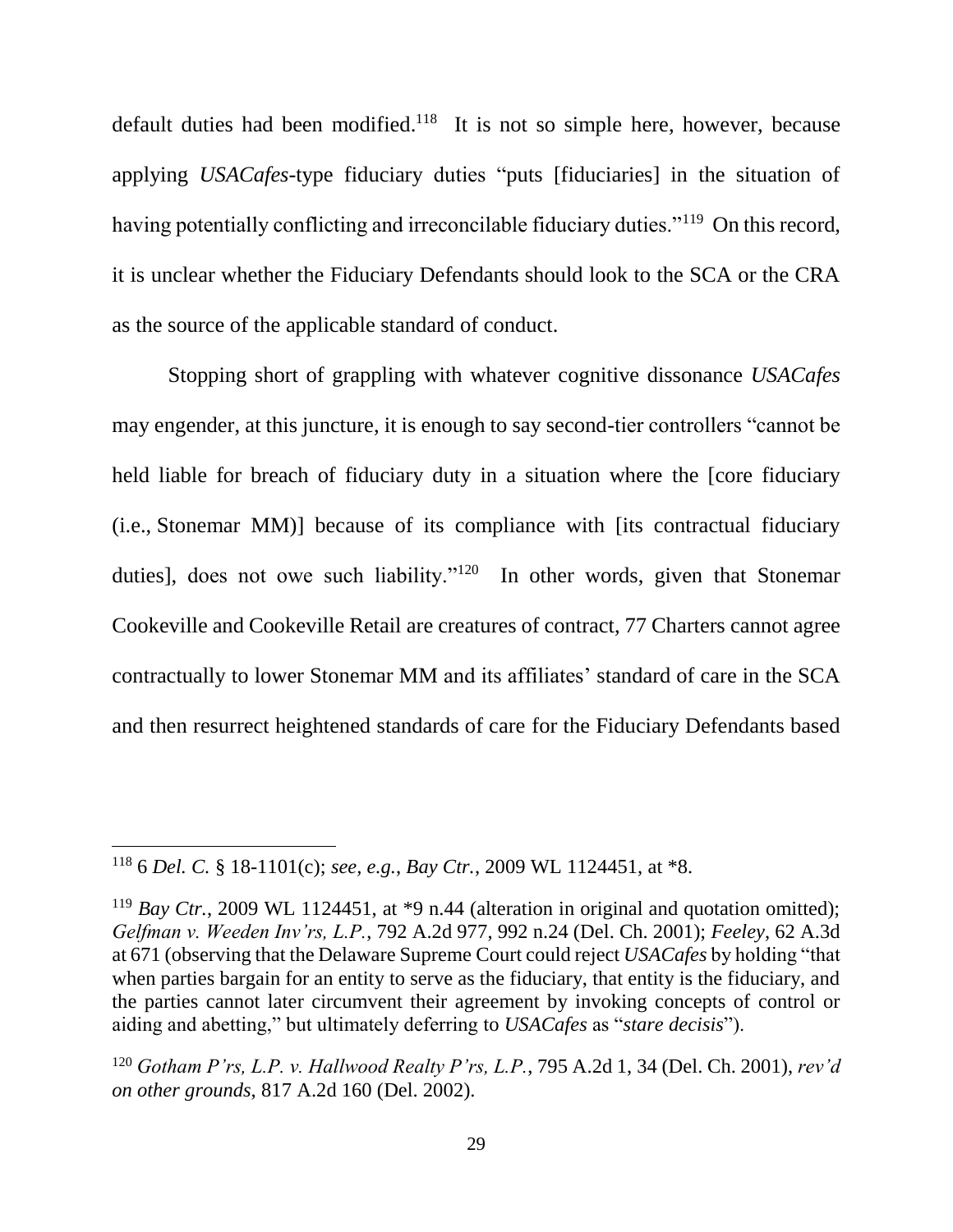upon the CRA, an agreement to which 77 Charters and the Fiduciary Defendants *are not parties*. 121

With this in mind, I approach the fiduciary duty analysis in three steps. *First*, I address Defendants' argument that Section 10.2 of the SCA exempts the Fiduciary Defendants from monetary liability.<sup>122</sup> Second, I consider whether Section 10.4 of the SCA clearly and unambiguously eschews the corporate opportunity doctrine. Finally, I review 77 Charters' effort to require Stonemar MM to share corporate opportunities based upon the CRA, even if the SCA waives the corporate opportunity doctrine.

Section 10.2(a) of the SCA exempts any "Person acting in its capacity as a Member (including the Managing Member and its Affiliates)" from personal liability "to the Company or its members for money damages."<sup>123</sup> As noted, the SCA provides that Stonemar MM is both "Member" and "Managing Member" of Stonemar Cookeville.<sup>124</sup>

<sup>121</sup> *Fisk Ventures LLC*, 2008 WL 1961156, at \*8; *Related Westpac*, 2010 WL 2929708, at \*8.

<sup>122</sup> *See* DOB at 18.

<sup>123</sup> SCA §§ 1.17, 10.2; 6 *Del. C.* § 10-1101(e) (authorizing such a provision).

 $124$  SCA (recitals).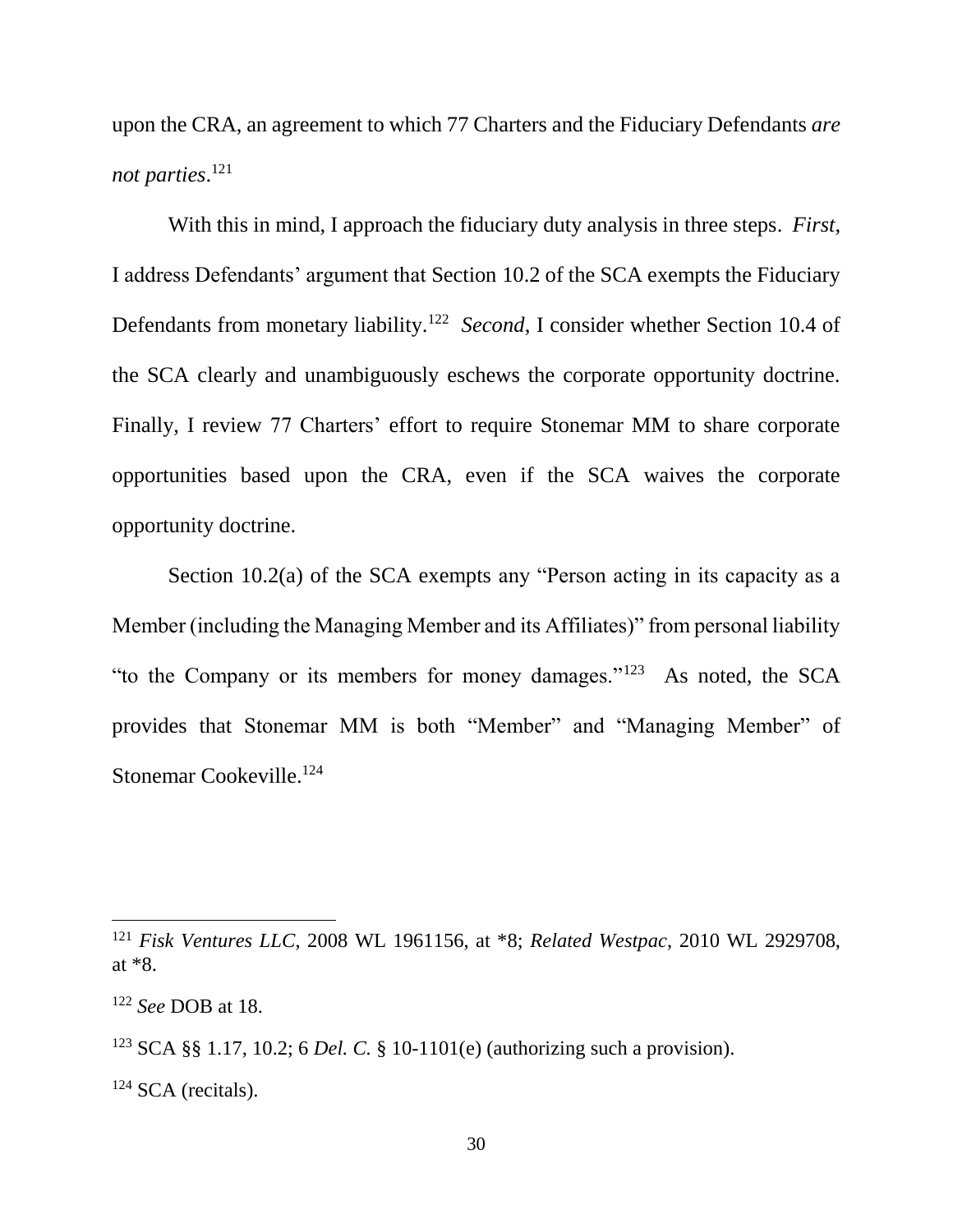Predictably, the parties interpret the scope of Section 10.2's exculpation differently. Defendants contend it exempts the Fiduciary Defendants from the threat of monetary liability acting in *any* "capacity."<sup>125</sup> If true, all counts in the Complaint—save Count 9—would be barred as each seeks money damages.<sup>126</sup> For its part, 77 Charters concedes Section 10.2(a) exempts Stonemar MM from the threat of monetary damages when acting *as a member*, but, when wearing its *managing member* hat, 77 Charters argues the SCA does not shield Stonemar MM and its affiliates from money damages.<sup>127</sup>

Reading the SCA holistically, multiple provisions in the agreement support 77 Charters' reading.<sup>128</sup> *First*, the SCA defines Stonemar MM as *both* a "Member" and as the "Managing Member."<sup>129</sup> Second, Section 10.2(b), itself, differentiates between Stonemar MM acting as a "Member" and as the "Managing Member" when

<sup>125</sup> See DOB at 18–20.

<sup>&</sup>lt;sup>126</sup> DOB at 18–20 (citing Compl.  $\P$  69–70, 94).

<sup>127</sup> PAB at 18.

<sup>128</sup> *See Osborn ex rel. Osborn v. Kemp*, 991 A.2d 1153, 1159 (Del. 2010) (holding that contracts must be read "as a whole" to "give each provision and term effect, so as not to render any part of the contract mere surplusage") (internal quotation omitted); SCA  $\S$  5.1 (discussing each "Member's" capital account); SCA § 6.1 (discussing Stonemar MM's role as managing member).

<sup>&</sup>lt;sup>129</sup> "This . . . Agreement of Stonemar Cookeville Partners . . . is entered into . . . by and among Stonemar MM . . . (the 'Managing Member') and the other Persons who have executed this Agreement . . . (each, a 'Member.'". SCA (Recitals).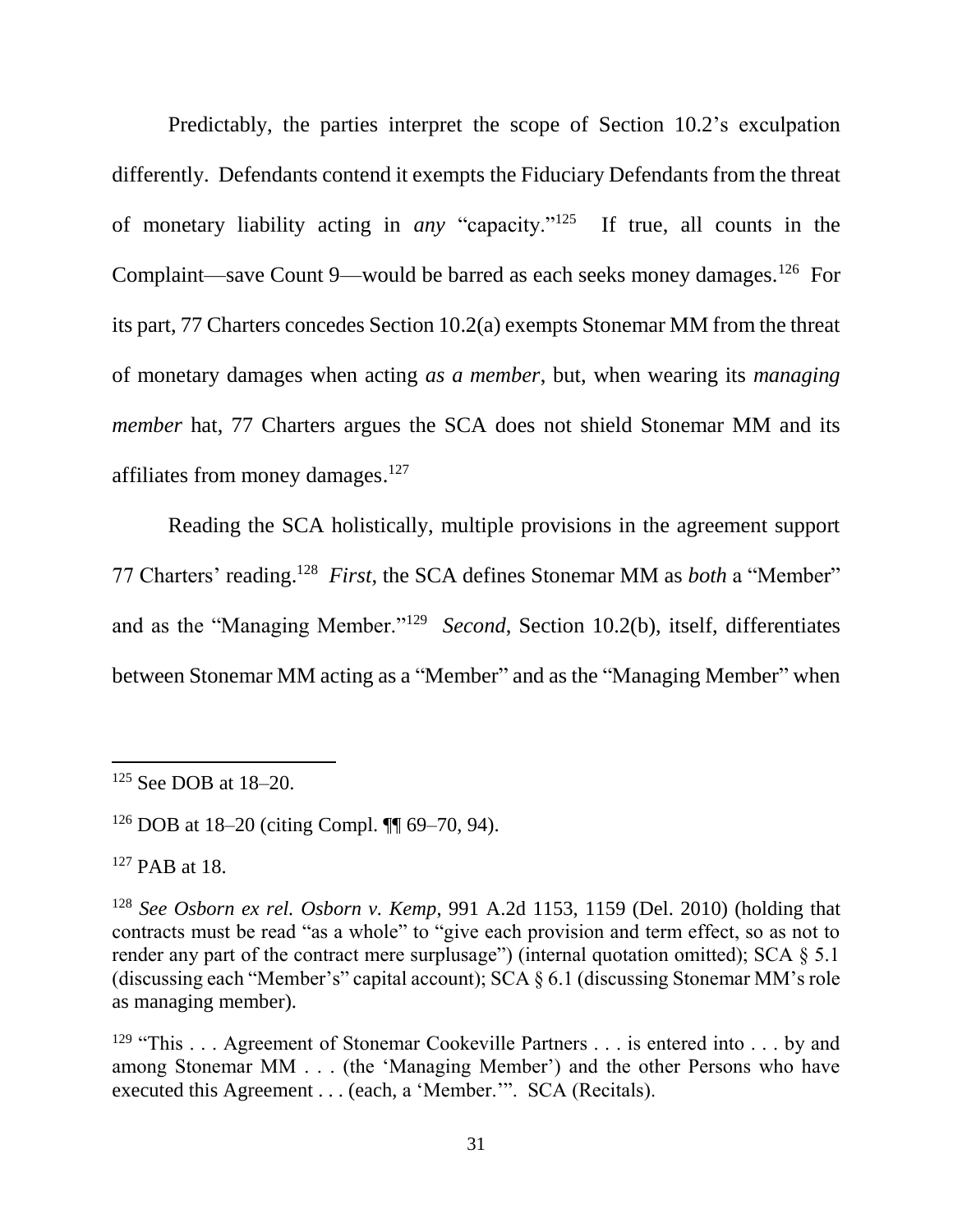it describes the circumstances under which parties to the SCA could seek indemnification.<sup>130</sup> That the SCA's drafters "knew how" to and, in fact, did distinguish between Stonemar MM's role as a "Member" and as "Managing Member" (yet they chose not to in Section 10.2(a)) lends credence to 77 Charters' proffered interpretation.<sup>131</sup>

77 Charters' interpretation is reasonable. Accordingly, even if Defendants' interpretation is also reasonable (which I do not decide), Section 10.2(a) is not a basis to bar the claims in the Complaint, at least not at this stage.<sup>132</sup>

Turning to the parties' second dispute, I am satisfied the SCA unambiguously eschews the corporate opportunity doctrine.<sup>133</sup> The contractual provision most directly on point is Section 10.4, captioned "Duties and Conflicts," where the parties acknowledge:

<sup>133</sup> DOB at 24–26.

 $130$  SCA § 10.2(b). Generally, Stonemar Cookeville would indemnify its members from liability incurred "in connection with" its business. But Stonemar Cookeville would *not*  indemnify a member if it were sued by another member—*unless* a member was suing Stonemar MM "*in its capacity as the Managing Member*." *Id.* (emphasis supplied).

<sup>131</sup> *Norton v. K-Sea Transp. P'rs L.P.*, 67 A.3d 354, 360, 364 (Del. 2013) (interpreting a contract according to its "plain meaning" when read "as a whole" and declining to infer that the challenged language resulted from "sloppy drafting" when the agreement's drafters "knew how to impose an affirmative obligation when they so intended").

<sup>132</sup> *See Appriva S'holder Litig. Co., LLC v. EV3, Inc.*, 937 A.2d 1275, 1280, 1289 (Del. 2007) (stating a court, in deciding a Rule 12(b)(6) motion to dismiss, "cannot choose between two differing interpretations of ambiguous documents" where "the provisions in controversy are reasonably susceptible to different interpretations").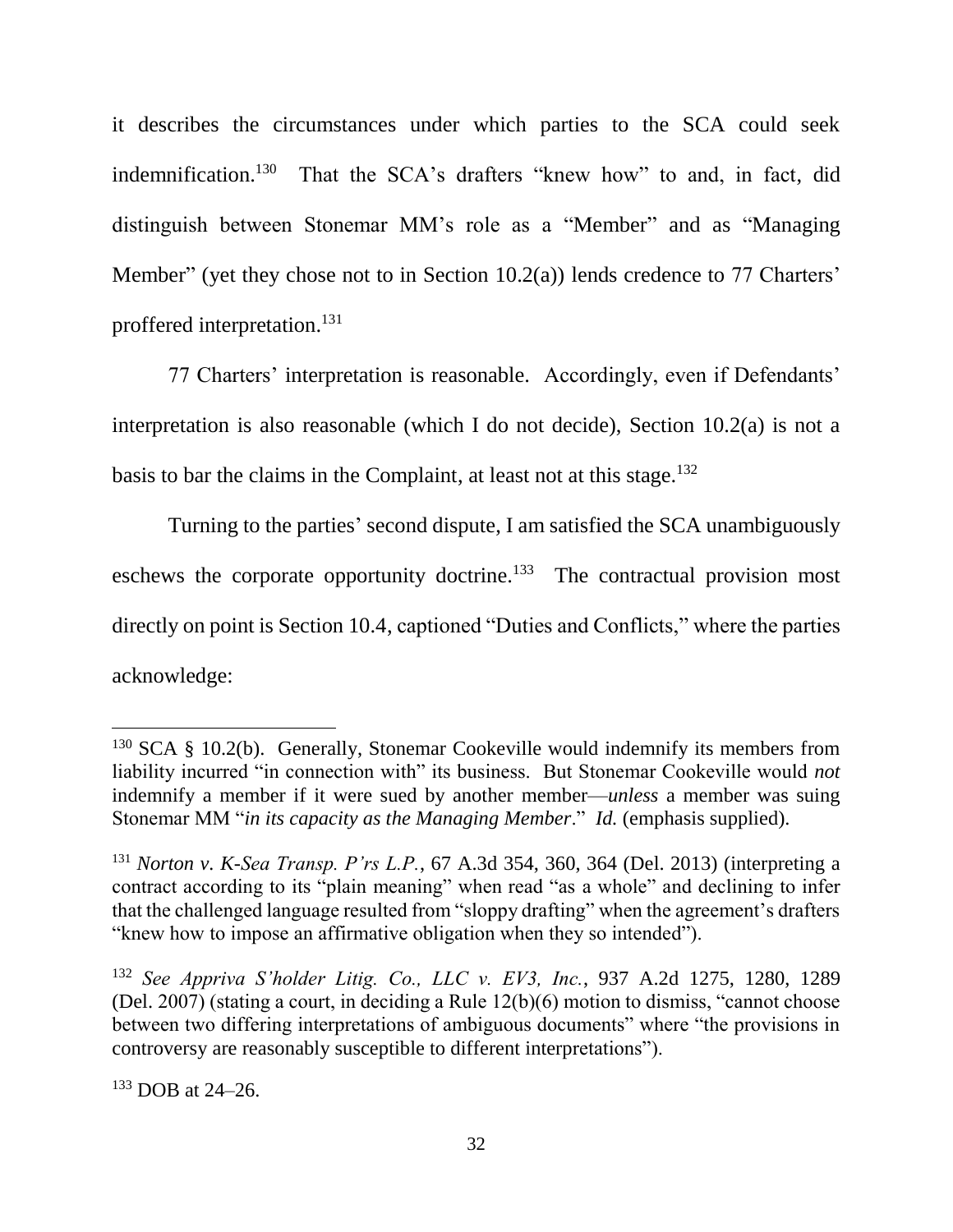**the other Members** (including the Managing Member [Stonemar MM]) **and** [its] respective **Affiliates** have or **may have other business interests [] and investments, some of which may be in conflict or competition with the business of the Company** . . . . and pursuit of such activities, even if competitive with the business of the Company, shall not be deemed wrongful or improper. $134$ 

77 Charters contends Section 10.4 is vague and not intended to govern situations "like the Kimco Interest Sale."<sup>135</sup> It says the section applies only to investments in "other similarly situated shopping centers."<sup>136</sup> On the other hand, Defendants argue the provision evidences the parties' clear and unambiguous choice to reject the corporate opportunity doctrine, thereby permitting Cookeville Corridor's acquisition of the Preferred Interest. 137

Defendants' reading of Section 10.4 is the only reasonable interpretation. Returning to the plain language of Section 10.4, 77 Charters consented to Stonemar MM and its Affiliates having "business interests" and "investments" that are "in conflict" or in "competition with the business of" Stonemar Cookeville.<sup>138</sup> In turn, Section 2.3 states Stonemar Cookeville's "sole object and purpose" is to "make

 $134$  SCA § 10.4 (emphasis supplied).

<sup>135</sup> PAB at 27.

<sup>136</sup> *Id.*

<sup>137</sup> DOB at 24–46.

<sup>138</sup> SCA § 10.4; *Scion Breckenridge Managing Member, LLC v. ASB Allegiance Real Estate Fund*, 68 A.3d 665, 683 (Del. 2013) (observing that, under Delaware law, courts "interpret clear and unambiguous contract terms according to their plain meaning").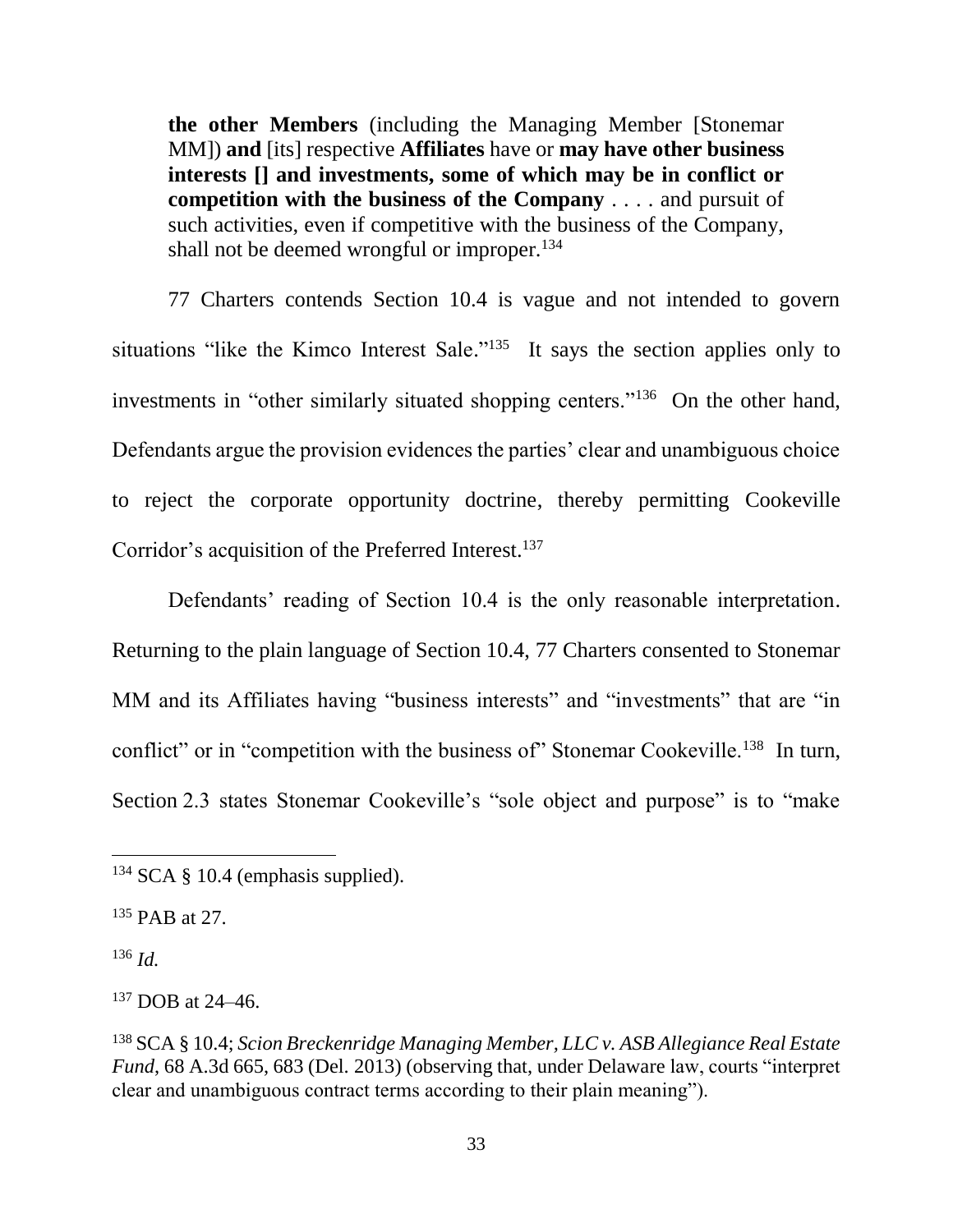direct or indirect investments in commercial real estate properties," particularly "to acquire, hold, own and/or dispose of a limited liability company interest in" Cookeville Retail.<sup>139</sup>

The plain import of Section 10.4 is that 77 Charters unambiguously agreed to waive the corporate opportunity doctrine. This waiver, when read in conjunction with Section 2.3, allows Stonemar MM and its affiliates to "conflict" and "compete" with Stonemar Cookeville's business of investing in commercial real estate, including its investment in Cookeville Retail.<sup>140</sup> The only reasonable interpretation of this provision is that Stonemar MM and its affiliates have no obligation to share additional opportunities to invest in Cookeville Retail should such opportunities become available.<sup>141</sup>

Finally, while not entirely clear from its Answering Brief, 77 Charters attempts to bypass the SCA and re-animate the corporate opportunity doctrine by arguing "Gould and Stonemar MM were required to consider the interests of Stonemar Cookeville (and its members) in approving the Kimco Interest Sale, pursuant to . . . the CRA."<sup>142</sup> To support this proposition, 77 Charters cites

 $\overline{a}$ 

<sup>141</sup> SCA § 2.3.

 $139$  SCA  $\&$  2.3.

<sup>140</sup> SCA § 10.4.

<sup>&</sup>lt;sup>142</sup> PAB at 21–22, 28, 31.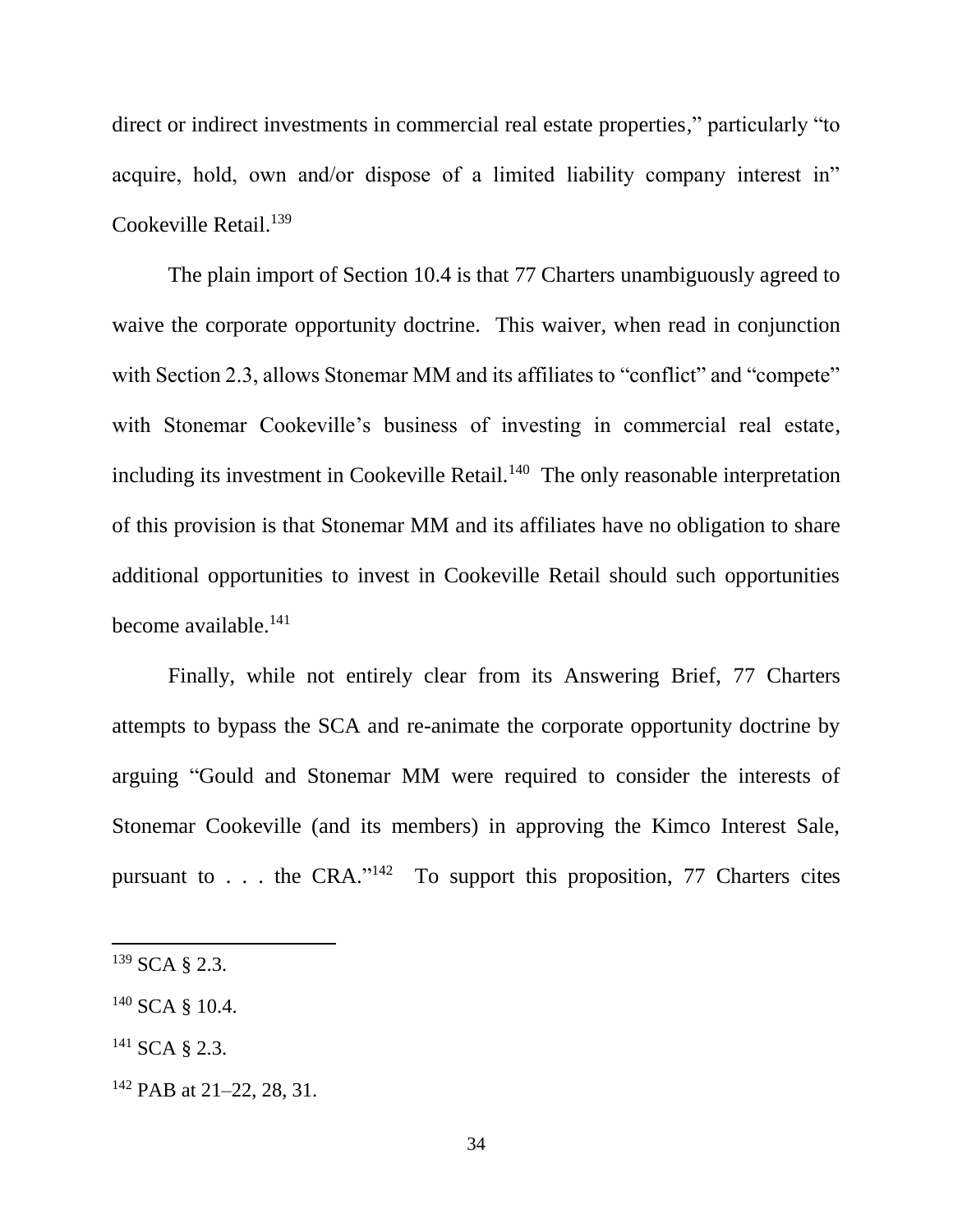Section 4.1(d) of the CRA, obligating *Stonemar Cookeville* to "discharge its duties in a good and proper manner . . . as would a prudent manager under similar circumstances" and to "take into account the interests of [Cookeville Retail's] creditors as well as the interests of its Members [(i.e., Kimco and Stonemar Cookeville)]."<sup>143</sup>

77 Charters' Frankensteinian effort to reanimate contractually snuffed corporate opportunity liability fails for three reasons.<sup>144</sup> *First*, 77 Charters cannot use the CRA to resurrect a duty to present corporate opportunities to Stonemar Cookeville when  $77$  Charters unambiguously waived this duty in the SCA.<sup>145</sup> *Second*, even if I were inclined to read the SCA and the CRA together to determine the scope of the Fiduciary Defendants' "*USACafes*-type" fiduciary duties, Section 10.4 of the SCA *specifically* and unambiguously disavows the corporate opportunity doctrine. 146 This provision's "specific language . . . controls over general language . . . and where specific and general language conflict, the specific

 $\overline{a}$ 

<sup>146</sup> SCA § 10.4.

 $143$  CRA § 4.1(c), (d).

 $144$  At the outset, I note it is disingenuous for 77 Charters to argue it relied on the CRA's terms since it pleads it had no knowledge of the CRA's terms until 2016. Compl. ¶ 33.

<sup>145</sup> *Gotham P'rs*, 795 A.2d at 34 (refusing to allow a *USACafes*-type fiduciary duty claim against a second-tier controller where the core fiduciary (in this case Stonemar MM) complied with the constitutive agreement to which it was a party).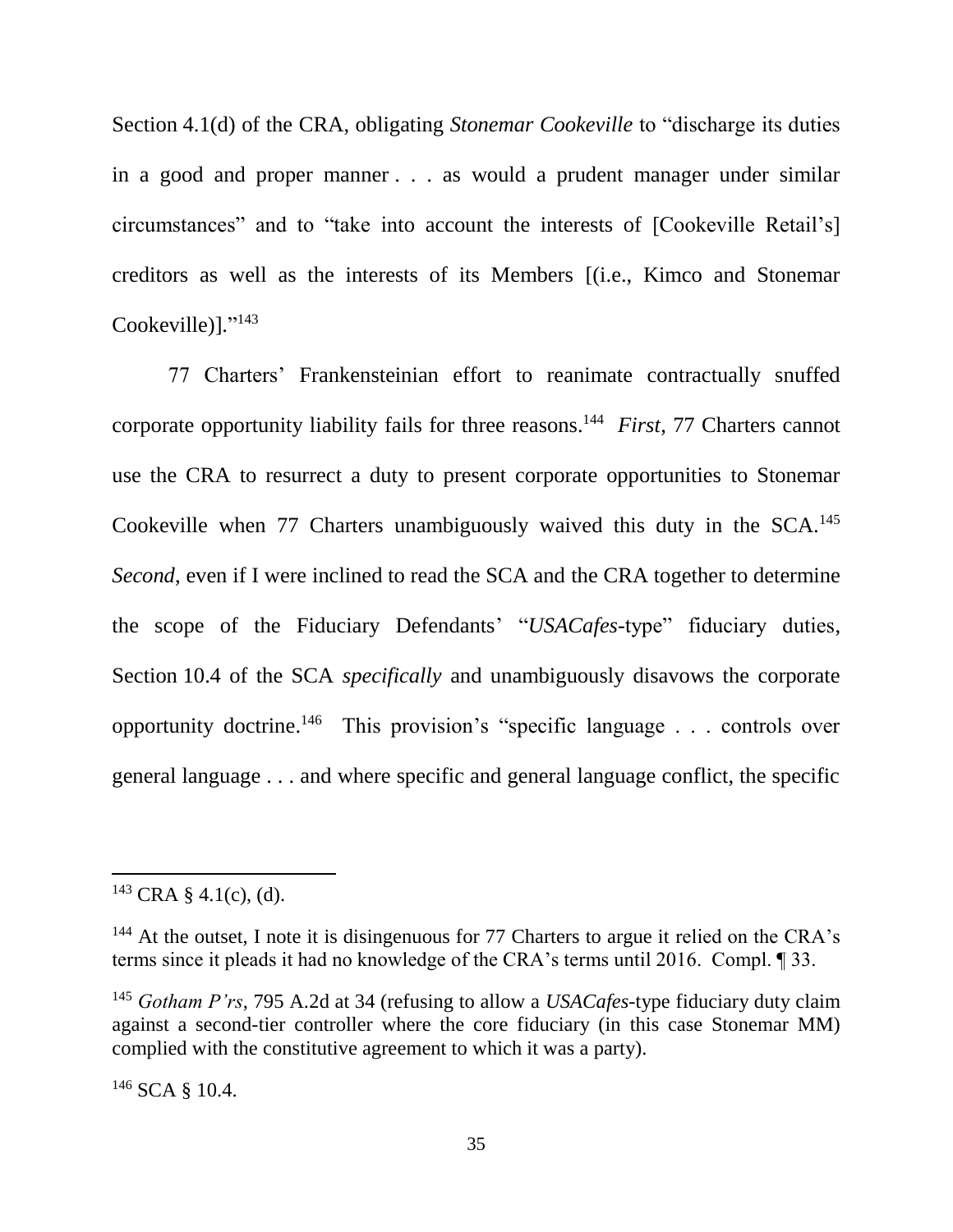provision [] qualifies the meaning of the general one."<sup>147</sup> *Third*, Section 4.9 of the CRA provides that Cookeville Retail's members and their respective affiliates have the right directly and indirectly to compete with Cookeville Retail.<sup>148</sup> In other words, far from bringing corporate opportunities back to life, the CRA, like the SCA, makes clear that the corporate opportunity doctrine does not dwell in the realm of Stonemar Cookeville's governance regime.<sup>149</sup>

\*\*\*\*\*

Construing both the SCA and the CRA according to their plain meaning, the

parties unambiguously eschewed the corporate opportunity doctrine while leaving

other default aspects of the duty of loyalty intact.<sup>150</sup> And, while the SCA exempts

<sup>148</sup> CRA § 4.9.

<sup>147</sup> *DCV Hldgs., Inc. v. ConAgra, Inc.*, 889 A.2d 954, 961 (Del. 2005); *Ivize of Milwaukee, LLC v. Compex Litig. Supp., LLC*, 2009 WL 1111179, at \*9 (Del. Ch. Apr. 27, 2009) ("[W]ell settled rules of contract construction require that, in a conflict between provisions, the more specific language should control.").

<sup>149</sup> *Compare* CRA § 4.9 ("each Member, Manager or Affiliate . . . may engage in and possess interests in other business ventures . . . including ones in direct or indirect competition with the Company."), *with* SCA § 10.4. ("Each Member acknowledges that: (i) the other Members (including the Managing Member) and their respective Affiliates . . . may have other business interests . . . some of which may be in conflict or competition with the business of the Company.").

<sup>150</sup> *See Science Accessories Corp. v. Summagraphics Corp.*, 453 A.2d 957, 963 (Del. 1980) ("The doctrine of corporate opportunity is [but] a species of the duty of a fiduciary to act with undivided loyalty."); *Skye Mineral Inv'rs, LLC v. Clarity Copper*, 2020 WL 881544, at \*22 (Del. Ch. Feb. 24, 2020) (interpreting similar language to eschew the corporate opportunity doctrine while leaving open the possibility that a breach "exceeds the scope of behavior the corporate opportunity doctrine prohibits").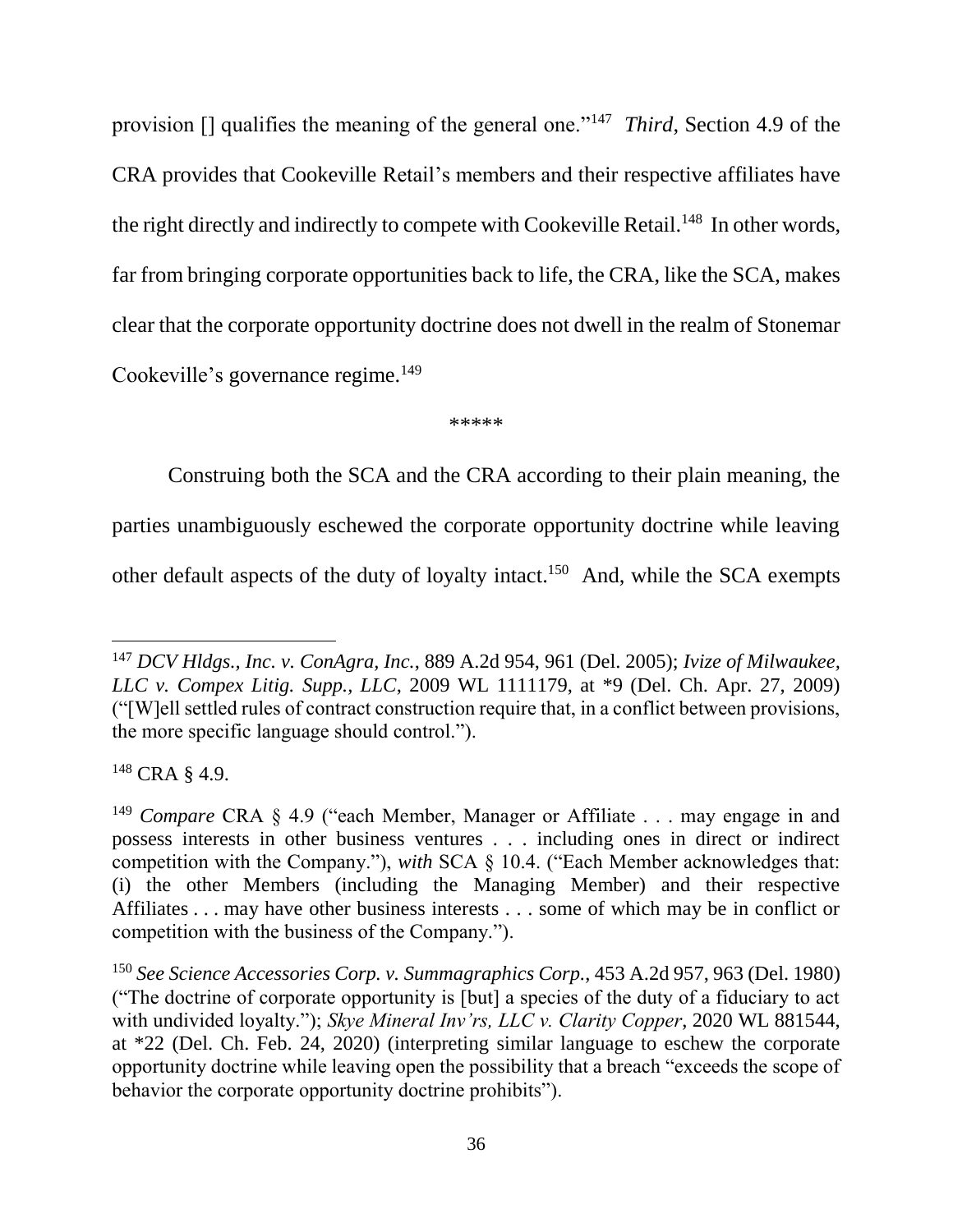its members from monetary liability, it does *not* unambiguously exempt Stonemar MM and its affiliates from the threat of monetary liability for Stonemar MM's actions as Stonemar Cookeville's managing member.

## **3. 77 Charters Has Well Pled a Narrow Breach of** *USACafes***-type Fiduciary Duties Against the Fiduciary Defendants**

Having decided the SCA and the CRA leave parts of the duty of loyalty intact, I turn next to whether 77 Charters has well pled that the Fiduciary Defendants breached their fiduciary duties by engaging in the Wrongful Acts.<sup>151</sup> At the outset, I note it is reasonably conceivable the Wrongful Acts implicate conduct while Stonemar MM was wearing its managing member "hat" since they involve acts only the managing member was authorized to take under the  $SCA$ .<sup>152</sup> Accordingly, Section 10.2(a) is not a defense for Stonemar MM or Gould at the pleading stage.

77 Charters urges the Court to infer the Fiduciary Defendants breached their fiduciary duties when Cookeville Corridor acquired the Preferred Interest without first offering it to 77 Charters.<sup>153</sup> Here, the relevant question is whether Cookeville Corridor's acquisition of the Preferred Interest was in "conflict" or "competition"

 $151$  Compl. **[1]** 89–95, 103–09.

<sup>152</sup> *See* SCA §§ 6.1–6.2 (the managing member "exclusively" exercised "all powers of the Company."); *see, e.g.*, Compl. ¶ 92 (alleging Stonemar MM breached its fiduciary duties by "causing Stonemar Cookeville to agree to the Kimco Interest Sale").

 $153$  Compl.  $\P\P$  93(b)–(c), 106.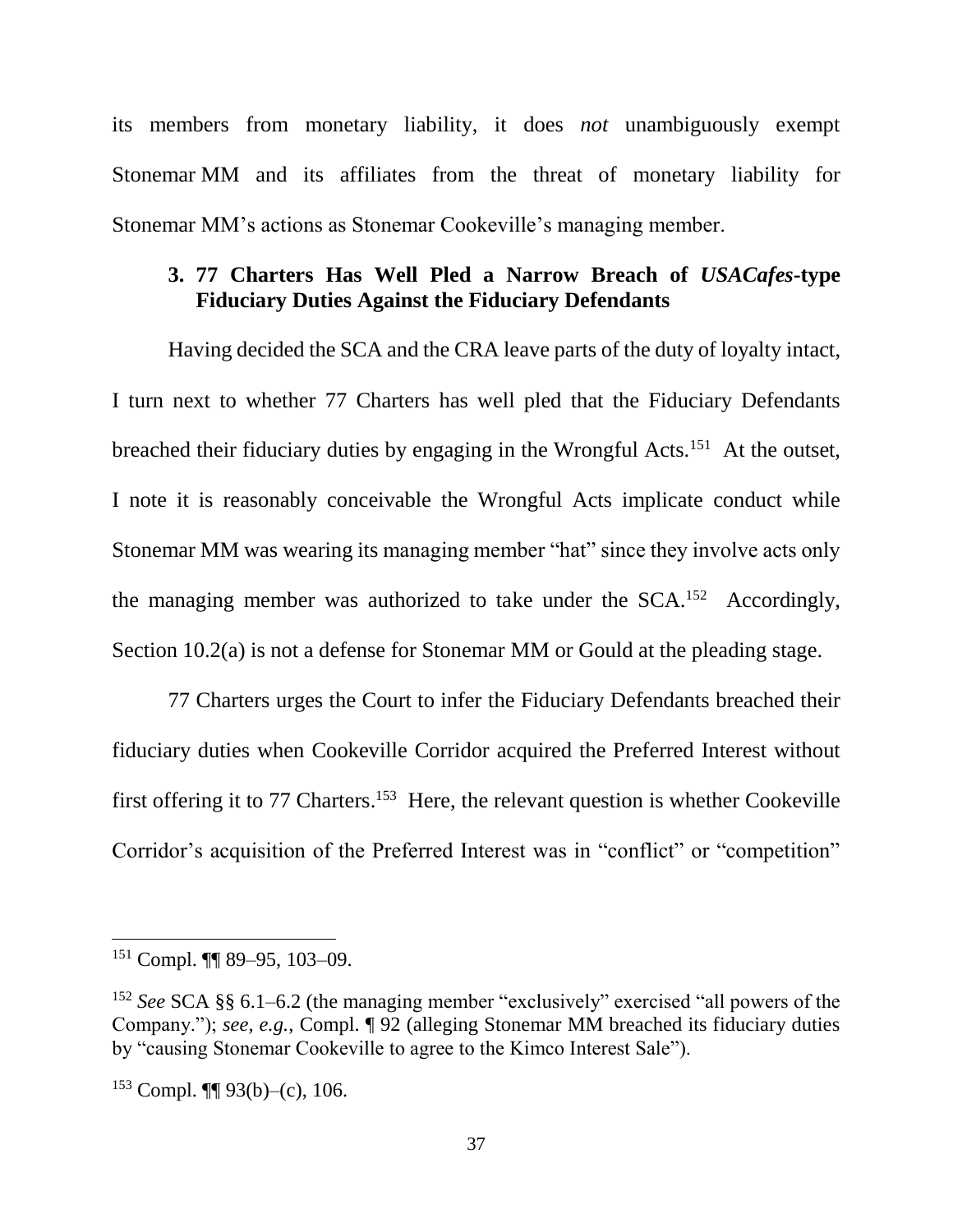with Stonemar Cookeville's business of holding limited liability company interests in Cookeville Retail.<sup>154</sup> Literally, the answer must be *yes*. To the extent Stonemar Cookeville was a potential bidder for the Preferred Interest, once Kimco decided to sell, the Fiduciary Defendants competed with Stonemar Cookeville when they made their bid.

As already discussed at some length, however, the SCA unambiguously forecloses the notion that the Fiduciary Defendants had a common law duty to present the Preferred Interest to Stonemar Cookeville before Cookeville Corridor acquired it.<sup>155</sup> This is true even *assuming arguendo* that Stonemar Cookeville had an interest or expectancy in the Preferred Interest.<sup>156</sup> Any other reading would undermine the purpose of a contractual waiver of the corporate opportunity doctrine which applies precisely when an entity has such an interest or expectancy.<sup>157</sup>

<sup>154</sup> SCA §§ 2.3, 10.4.

<sup>155</sup> *See CelestialRX*, 2017 WL 416990, at \*17–18 (interpreting similar language to "eschew[] the corporate opportunity doctrine"); *Kahn v. Ichan*, 1998 WL 832629, at \*3 (Del. Ch. Nov. 12, 1998) (interpreting similar language and holding "where a partnership, by virtue of an unambiguous clause in its partnership agreement [] authorizes competition with the partnership," its partners are "on notice that the partners intend to compete directly with the partnership").

<sup>156</sup> *See* Compl. ¶ 32 (alleging Stonemar Cookeville had an "interest and/or expectancy" to purchase the Preferred Interest "pursuant to Article 12" and "section 3.2" of the CRA).

<sup>157</sup> *See Broz v. Cellular Info. Sys., Inc.*, 673 A.2d 148, 154–55 (Del. 1996) (stating the corporate opportunity doctrine applies when a fiduciary usurps an opportunity within the corporation's line of business, that the corporation is financially able to exploit, in which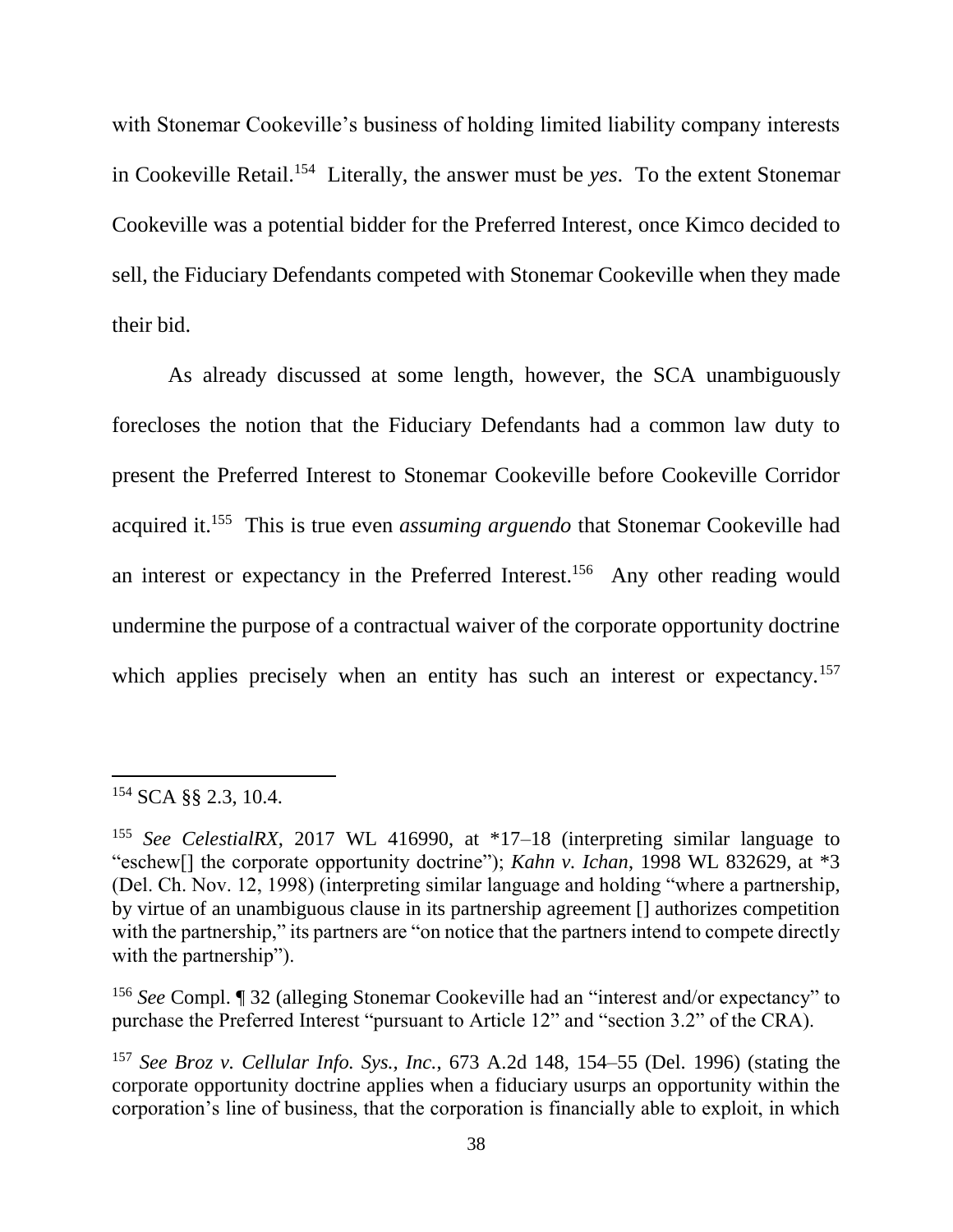Accordingly, as already stated here, it is not reasonably conceivable that Cookeville Corridor's acquisition of the Preferred Interest, standing alone, constitutes a breach of fiduciary duty.

This, however, does not end the analysis. As Defendants concede, the Kimco Interest Sale was not a simple "pass through" transaction.<sup>158</sup> 77 Charters has not just alleged Gould acquired the Preferred Interest. Rather, the Complaint alleges, albeit obliquely, that Gould acquired the Preferred Interest and then used his total voting control over Cookeville Retail to amend the CRA for his own benefit.<sup>159</sup> A reasonable inference that flows from this allegation is that, before the Kimco Interest Sale, Gould and 77 Charters' interests were aligned as non-preferred investors in Cookeville Retail.<sup>160</sup> But, when Gould acquired the Preferred Interest through Cookeville Corridor, he selfishly amended the CRA and shifted economic value toward Cookeville Corridor and away from 77 Charters.<sup>161</sup> For example, 77 Charters alleges the Amended CRA exempted Gould (and entities under his control) from traditional fiduciary duties to a greater extent than the CRA and then

the corporation has an interest or expectancy and, by taking, the fiduciary is placed in a position inimicable to his fiduciary duties).

 $158$  Tr. at 15.

 $159$  Compl.  $\P\P$  93(d), 99-100, 106.

<sup>160</sup> Compl. ¶¶ 37–38, 45, 49.

<sup>161</sup> *See* Compl. ¶¶ 31, 37–39, 46, 49, 93, 106.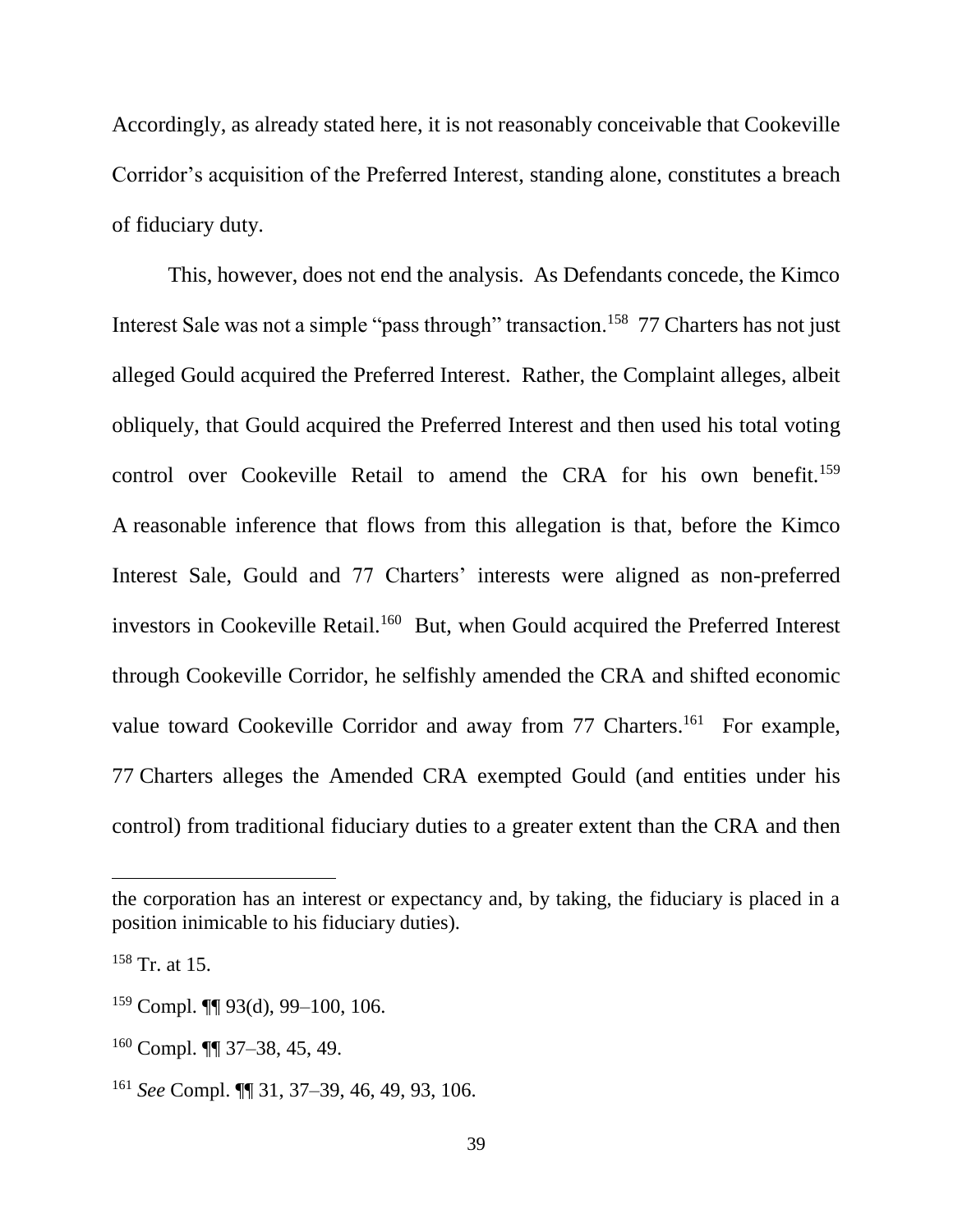provided preferred investors a higher guaranteed return under the waterfall than they were entitled to before  $(12.5\% \text{ versus } 9\%).^{162}$ 

While the scope of *USACafes*-type liability is limited, "it surely entails the duty not to use control over [an entity] to advantage the [controller] at the expense of" the controlled-entity.<sup>163</sup> Such a circumstance is well pled here, albeit just so. The Complaint supports a reasonable inference Gould (i) acquired the Preferred Interest, (ii) executed the Amended CRA to increase the Preferred Interest's economic value at 77 Charters' expense and (iii) sold a slice of the augmented

<sup>&</sup>lt;sup>162</sup> Compl. **[144]** 49, 51; DOB at 34–35 (conceding "there may have been differences between the agreements' 'waterfall' structures"). At this juncture, I note the parties dispute whether the standards of care provided in the CRA and the Amended CRA were materially different. *Compare* Amended CRA § 8.1(b) ("The obligations of [Stonemar Cookeville] as Managing Member under this agreement are not fiduciary obligations to the extent such obligations can be waived under applicable law."), *and* Amended CRA § 8.3 ("[T]he Stonemar Member shall at all times act in good faith . . . [and] carry out all of its obligations under this Agreement in accordance with the Standard of Care."), *and*  Amended CRA Schedule C (defining "Standard of Care" to include "the usual and customary standard of care, skill, prudence and diligence employed by asset managers in accordance with the exercise of sound and prudent business judgment"), *and* Amended CRA § 8.6.5 ("[N]o direct or indirect officer, director, shareholder, partner, employee or agent of any Member of the Company shall have any liability of any kind or nature under this agreement."), *with* CRA § 4.1(c) (requiring Stonemar Cookeville to "discharge its duties in a good and proper manner as provided for in this Agreement, as would a prudent manager under similar circumstances). I am persuaded it is reasonably conceivable the Amended CRA attempted to diminish the Fiduciary Defendants' standard of care. Defendants appear to acknowledge as much by arguing the Amended CRA (but not analogous provisions in the CRA) bar 77 Charters' claims against Gould. *See* DOB at 46 (citing Amended CRA § 8.6.5).

<sup>163</sup> *See In re USACafes*, 600 A.2d at 49; *Bay Ctr.*, 2009 WL 1124451, at \*10; *Feeley*, 62 A.3d at \*672–73 (observing *USACafes* "has not been extended beyond duty of loyalty claims" and holding *USACafes* duties did not include the duty of care).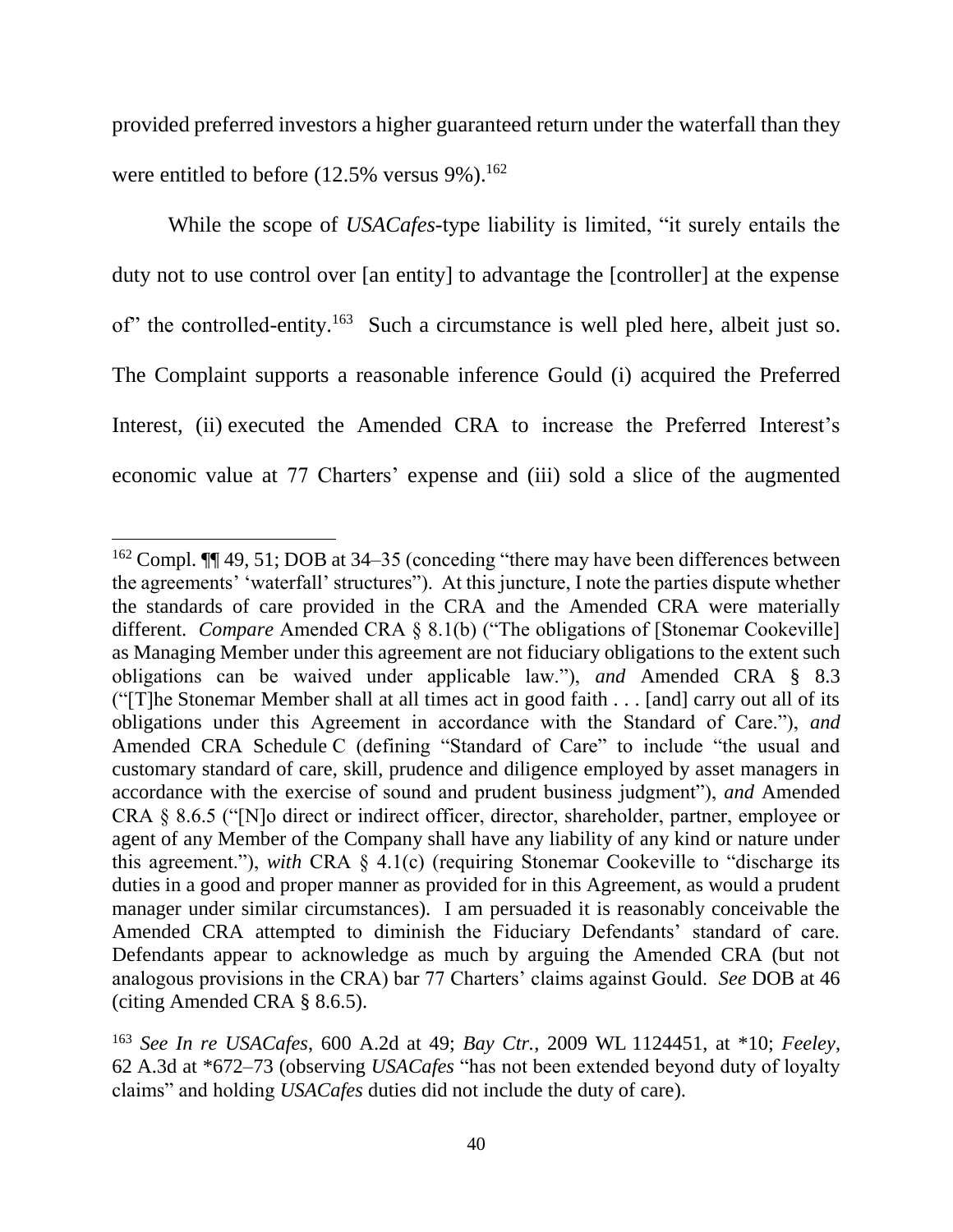Preferred Interest to Eightfold while retaining a piece for himself.<sup>164</sup> In a world where  $1+1 \neq 3$ , the fact that Cookeville Corridor purchased the Preferred Interest from a third party (Kimco) for \$1,995,283 and then, days later, sold less than the full Preferred Interest to another third party (Eightfold) for the exact same amount, is circumstantial evidence that the Amended CRA enriched the Preferred Interest to benefit Cookeville Corridor while harming 77 Charters.<sup>165</sup>

Defendants make two arguments in response, neither of which is persuasive. *First*, they point to Section 3.3 of the CRA, which authorizes Stonemar Cookeville and the holder of the Preferred Interest to amend the CRA and admit new members to Cookeville Retail, as a basis to argue the allegedly problematic amendments to the CRA were contractually authorized.<sup>166</sup> Yet it is beyond dispute that "inequitable" action does not become permissible simply because it is legally possible."<sup>167</sup> The contractual authority to amend the CRA does not immunize the Fiduciary Defendants from a claim that they did so inequitably.

 $164$  Compl.  $\P\P$  37–39, 46.

<sup>165</sup> Compl. ¶¶ 37–38. Defendants, of course, may well demonstrate otherwise with the benefit of discovery and a less deferential procedural posture.

<sup>166</sup> DOB at 32–33.

<sup>167</sup> *Schnell v. Chris-Craft Indus., Inc.*, 285 A.2d 437, 439 (Del. 1971).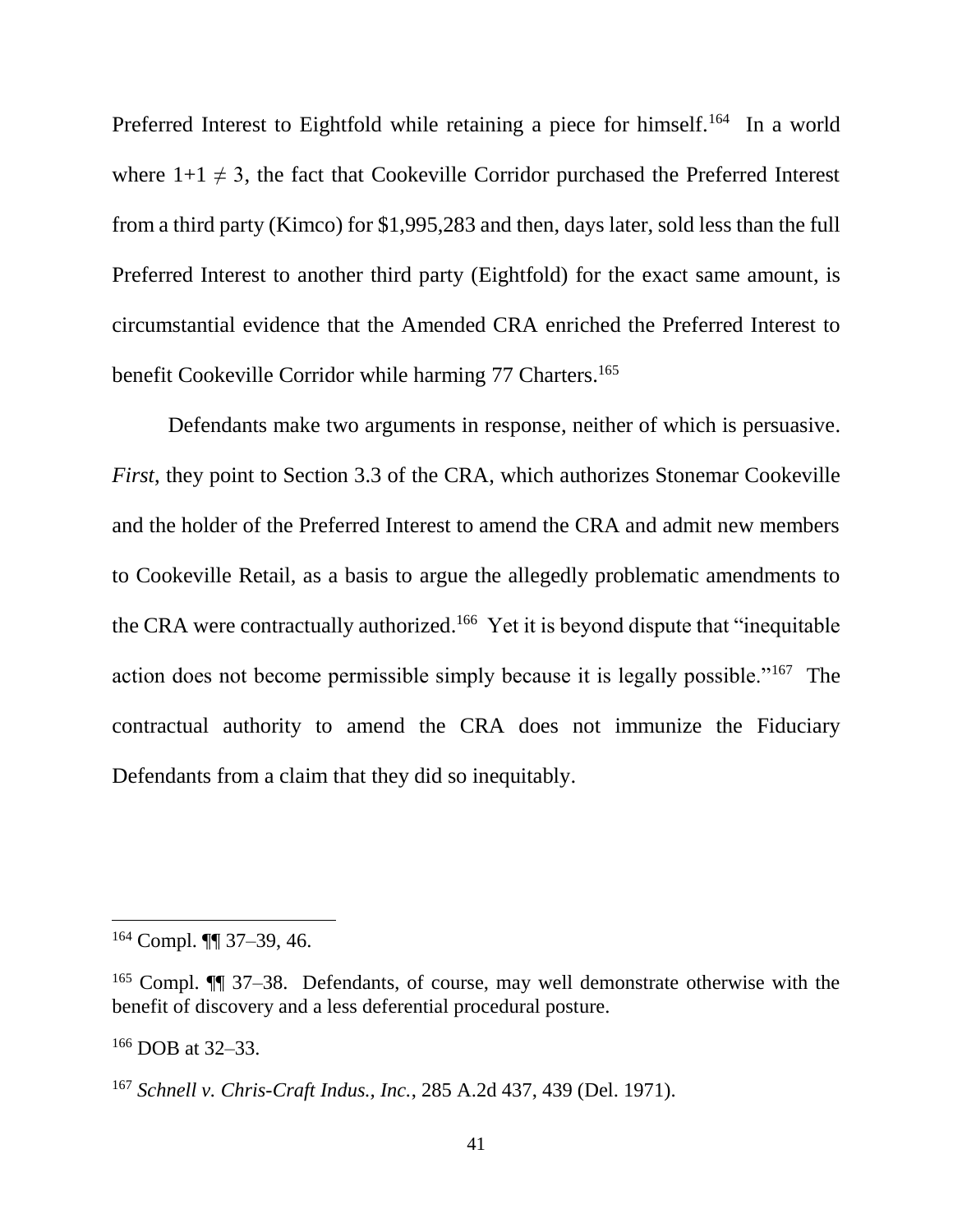*Second*, Defendants contend 77 Charters' 2007 investment in Jackson Plaza was so far underwater by 2018 that 77 Charters could not have been harmed by the Amended CRA because, even if the Kimco Interest Sale had never happened, 77 Charters still would have received nothing for its investment.<sup>168</sup> In an effort to explain how it has been harmed, 77 Charters alleges Gould was less motivated to secure a return for Cookeville Retail's non-preferred investors (including 77 Charters) when he sold Jacksonville Plaza because he could look to his slice of the Preferred Interest to generate a return.<sup>169</sup> At this juncture, I must be mindful that "allegations regarding damages can be pled generally."<sup>170</sup> While it is a close call, reading the Complaint as a whole and giving 77 Charters the benefit of all reasonable inferences, I am satisfied it is reasonably conceivable the Fiduciary Defendants amended the CRA in a breach of fiduciary duty and that 77 Charters was damaged thereby.

<sup>168</sup> DOB at 34–35. Under the waterfall, Defendants contend 77 Charters still would have been ~\$2 million short of receiving any distributions had the Kimco Interest Sale never occurred. *See id.* at 35.

<sup>169</sup> *See* Compl. ¶¶ 49, 60–62 ("Gould and Stonemar MM[] did not seek the best price available for the sale of Jacksonville Plaza and sought to liquidate solely for purposes of obtaining returns for themselves at the expense of the long-term investment potential" for the non-preferred investors.).

<sup>170</sup> *Horton v. Organogenesis Inc.*, 2019 WL 3284737, at \*4 (Del. Ch. July 22, 2019) (quoting *In re Ezcorp Inc. Consulting Agmt. Deriv. Litig.*, 2016 WL 301245, at \*30 (Del. Ch. Jan. 25, 2016)).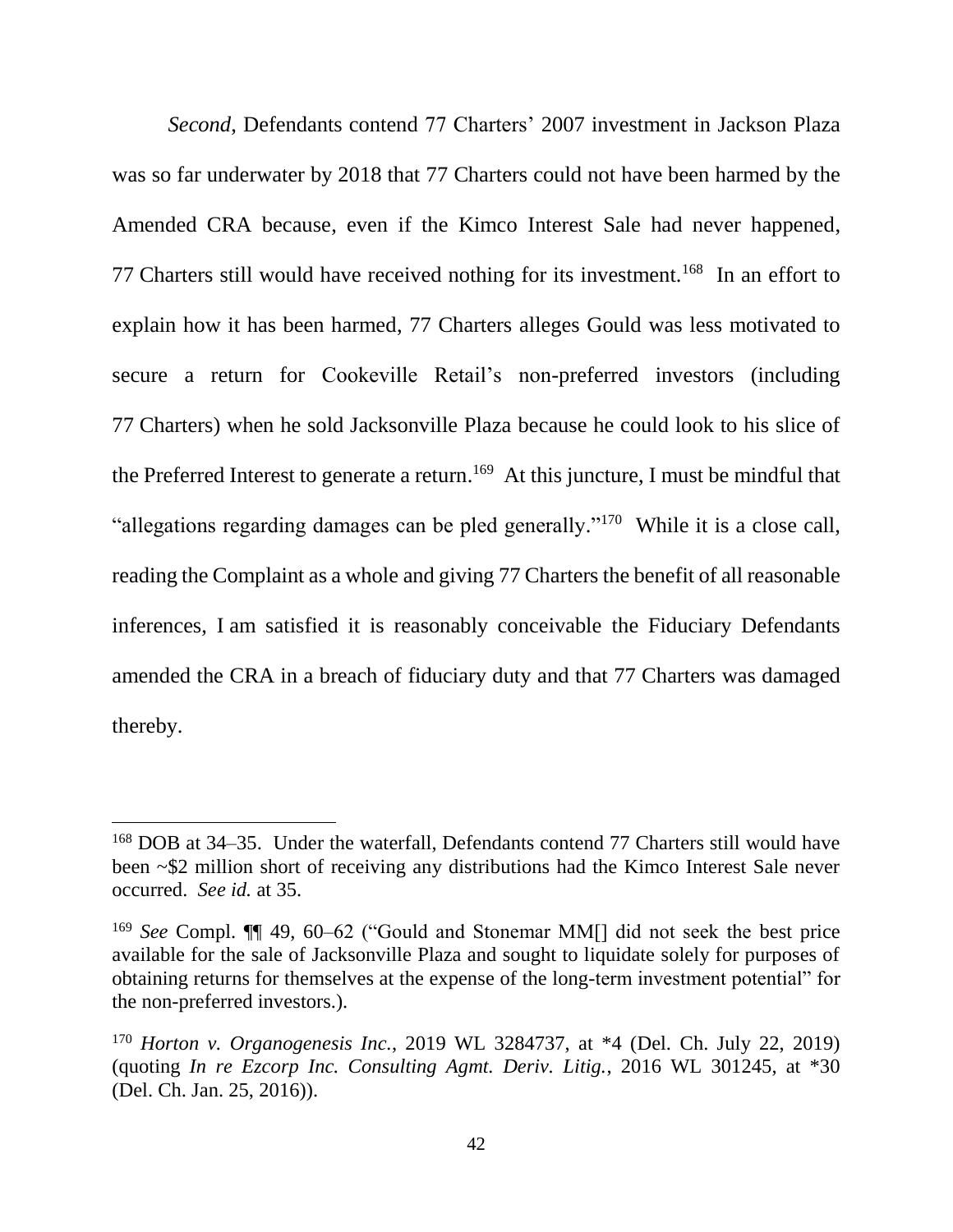For example, it is reasonably conceivable that 77 Charters could prove at trial that it was harmed when its non-preferred investment was further-subordinated to the Preferred Interest in the Amended CRA. While the parties do not meaningfully address the issue, the fact that the Amended CRA bumped up the Preferred Interest's annual returns supports an inference that 77 Charters received diminished distributions (and thereby suffered damage) in between 2013 and 2018.<sup>171</sup> Accordingly, the Motion must be denied to the extent it seeks dismissal of Counts I and III.

# **4. 77 Charters' Other Breach of Fiduciary Duty Theories Fail**

77 Charters' excursive narrative of Wrongful Acts appears to be the foundation for other alleged fiduciary breaches.<sup>172</sup> To begin, 77 Charters suggests that even if the Fiduciary Defendants *did not* breach their fiduciary duties by executing the Amended CRA, they still may be found liable for their decision to sell the mall as a totally-independent breach of fiduciary duty.<sup>173</sup> In this regard, 77 Charters maintains that because "Defendants knew that Stonemar Cookeville would not recover any distributions and would lose substantially all of its assets from the Jackson Plaza Sale and knew that Cookeville Retail did not engage in a fair

 $171$  Compl.  $\P$  49.

 $172$  Compl.  $\P\P$  93(g), 107.

<sup>&</sup>lt;sup>173</sup> Compl.  $\P\P$  93(g), 107; PAB at 50–51.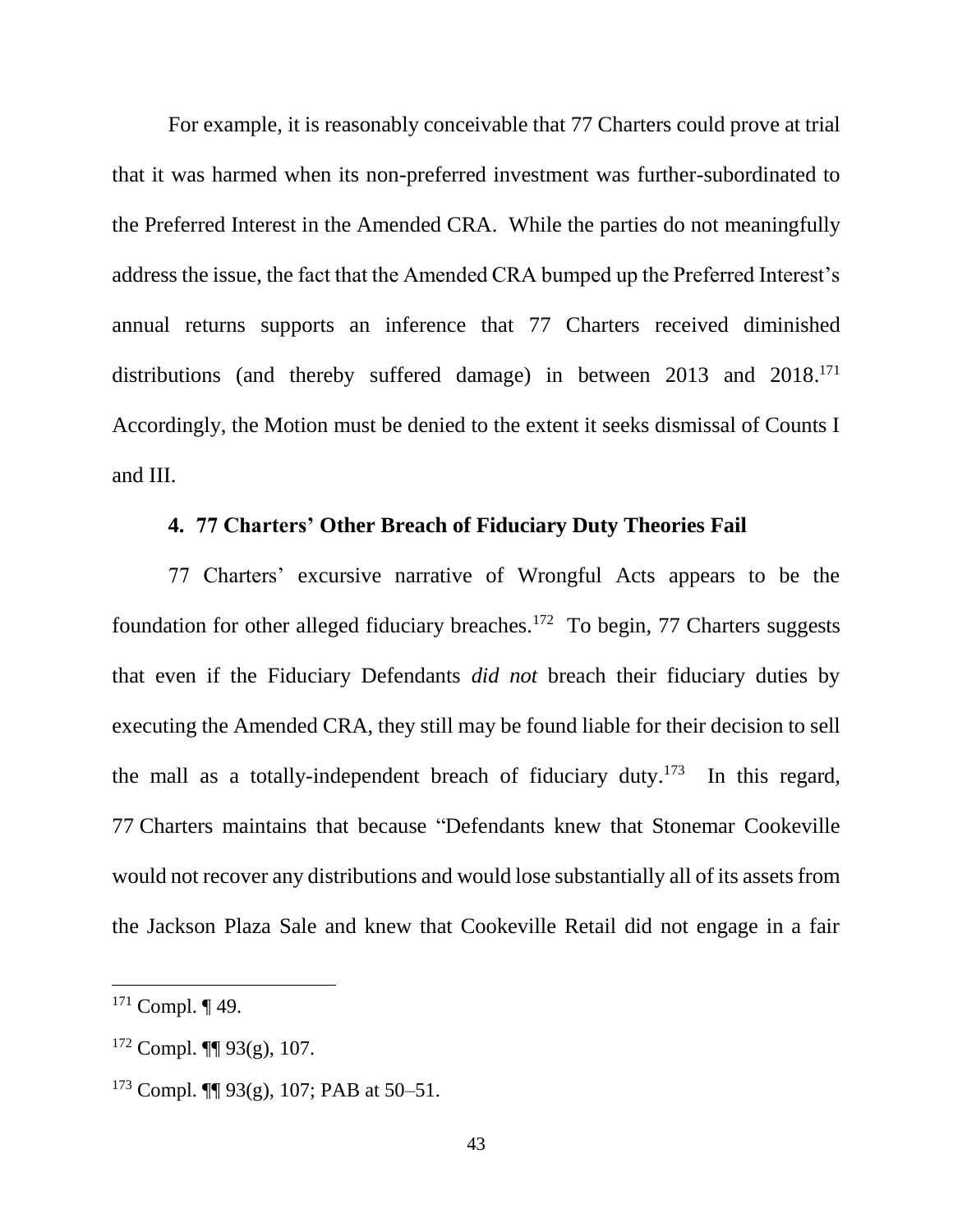process or obtain the best available price for the sale of Jackson Plaza, none of the Defendants reasonably believed they were acting in the best interests of the Stonemar Cookeville [sic] or its members when agreeing to sell Jackson Plaza."<sup>174</sup>

To be clear, 77 Charters cannot build a breach of fiduciary duty claim upon the notion that, because a fiduciary decided to liquidate an enterprise at a time when residual interest holders would receive nothing, *ipso facto* or *ipso jure*, the fiduciary breached her duties. Those who manage an enterprise do not "become guarantor[s] of success."<sup>175</sup> With that canon in mind, I begin the analysis, as I must, with reference to the SCA.<sup>176</sup> That agreement makes clear, at Section 6.1, that Stonemar MM had the *exclusive authority* to cause Stonemar Cookeville to consent to the Jackson Plaza Sale without the consent of the members.<sup>177</sup> Apart from this provision, the parties point to nothing in the SCA that would modify Stonemar MM's default fiduciary duties in the sale context.

 $174$  Compl.  $\P$  62.

<sup>175</sup> *Trenwick Am. Litig. Trust v. Ernst & Young, L.L.P.*, 2006 WL 4782378, at \*3 (Del. Ch. Aug. 10, 2006).

<sup>176</sup> *Douzinas*, 888 A.2d at 1149–50.

<sup>&</sup>lt;sup>177</sup> SCA  $\S$  6.1. ("The business and affairs of the Company shall be managed by and under the exclusive direction of the Managing Member and all powers of the Company may be exercised exclusively by the Managing Member."); *see also* SCA § 6.2.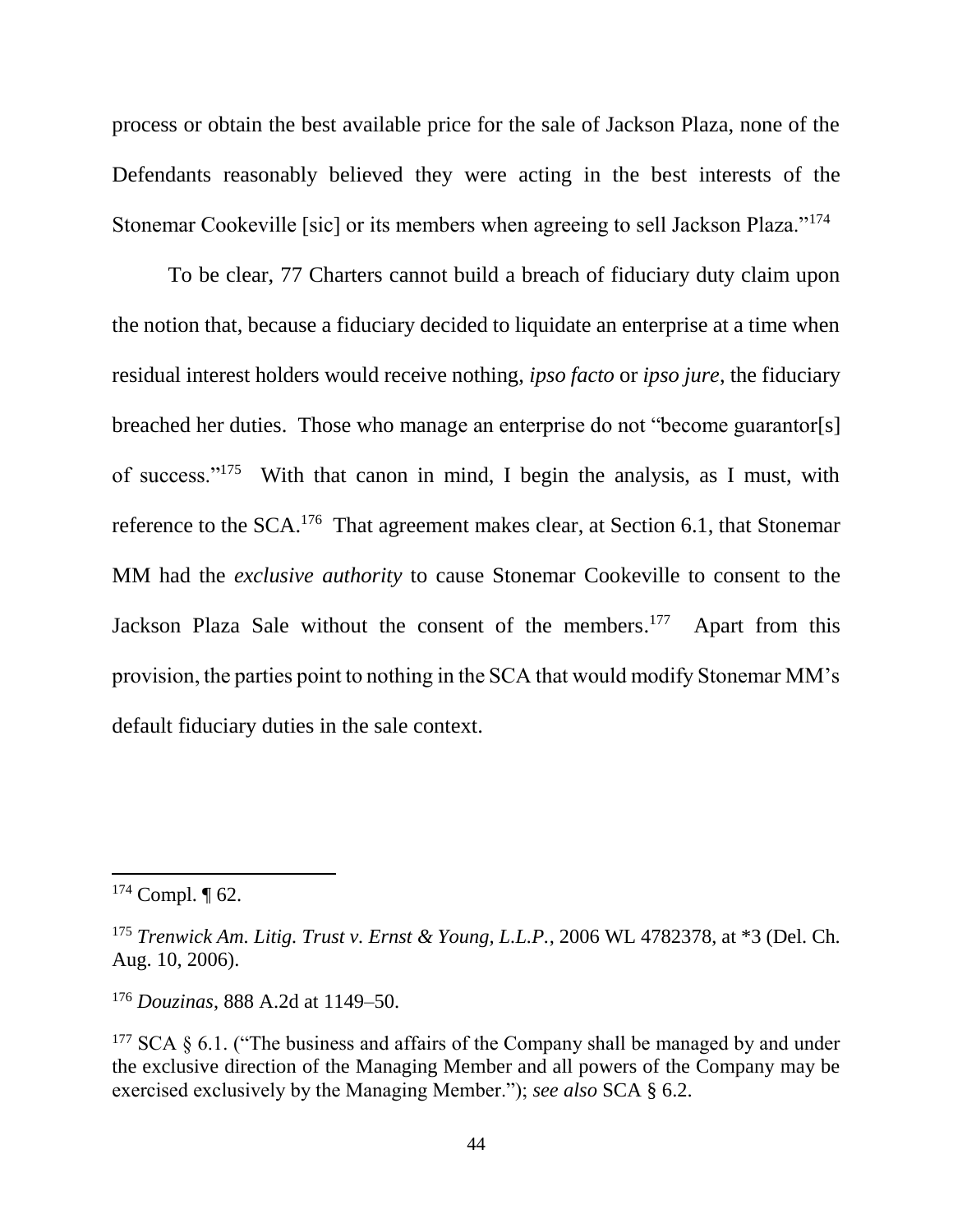Even if I were to review the decision to sell the mall to an arms-length thirdparty buyer with enhanced scrutiny (a proposition 77 Charters vaguely advances but I do not embrace), "[I] [would] not substitute [my] business judgment for that of [Stonemar MM], but [instead] [would] determine if [Stonemar MM's] decision was, on balance, within a range of reasonableness."<sup>178</sup> Assuming, *arguendo*, this is the correct standard of review, 77 Charters has not pled the factual predicates to support a breach of fiduciary duty claim when considering the Jackson Plaza Sale in isolation.<sup>179</sup> *First*, the Complaint feebly asserts "the documents executed for the Jackson Plaza Sale did not include a fiduciary-out or go-shop provision."<sup>180</sup> 77 Charters cites no cases requiring fiduciaries to take these steps as a matter of law.<sup>181</sup> More to the point, the Complaint lacks *any* factual allegations concerning

<sup>178</sup> *Paramount Comm. Inc. v. QVC Network, Inc.*, 637 A.2d 34, 45 (Del. 1994); *In re Cogent, Inc. S'holders Litig.*, 7 A.3d 487, 487 (Del. Ch. 2010) (holding that when a fiduciary decides to sell a company, she incurs a duty to "pursue the best transaction reasonably available").

 $179$  In its Answering Brief, 77 Charters invents an allegation that the Fiduciary Defendants were motivated to sell because they wanted to avoid a "zombie company" situation where "the entity is profitable" but "growth opportunities and prospects for exit are not high enough to generate . . . return[s]." PAB at 51. The problem with this theory is that it is not pled in the Complaint. As such, I do not address it.

 $180$  Compl.  $\P$  60.

<sup>181</sup> *Barkan v. Amsted Indus., Inc.*, 567 A.2d 1279, 1286 (Del. 1989) ("[T]here is no single blueprint that a board must follow to fulfill its duties.").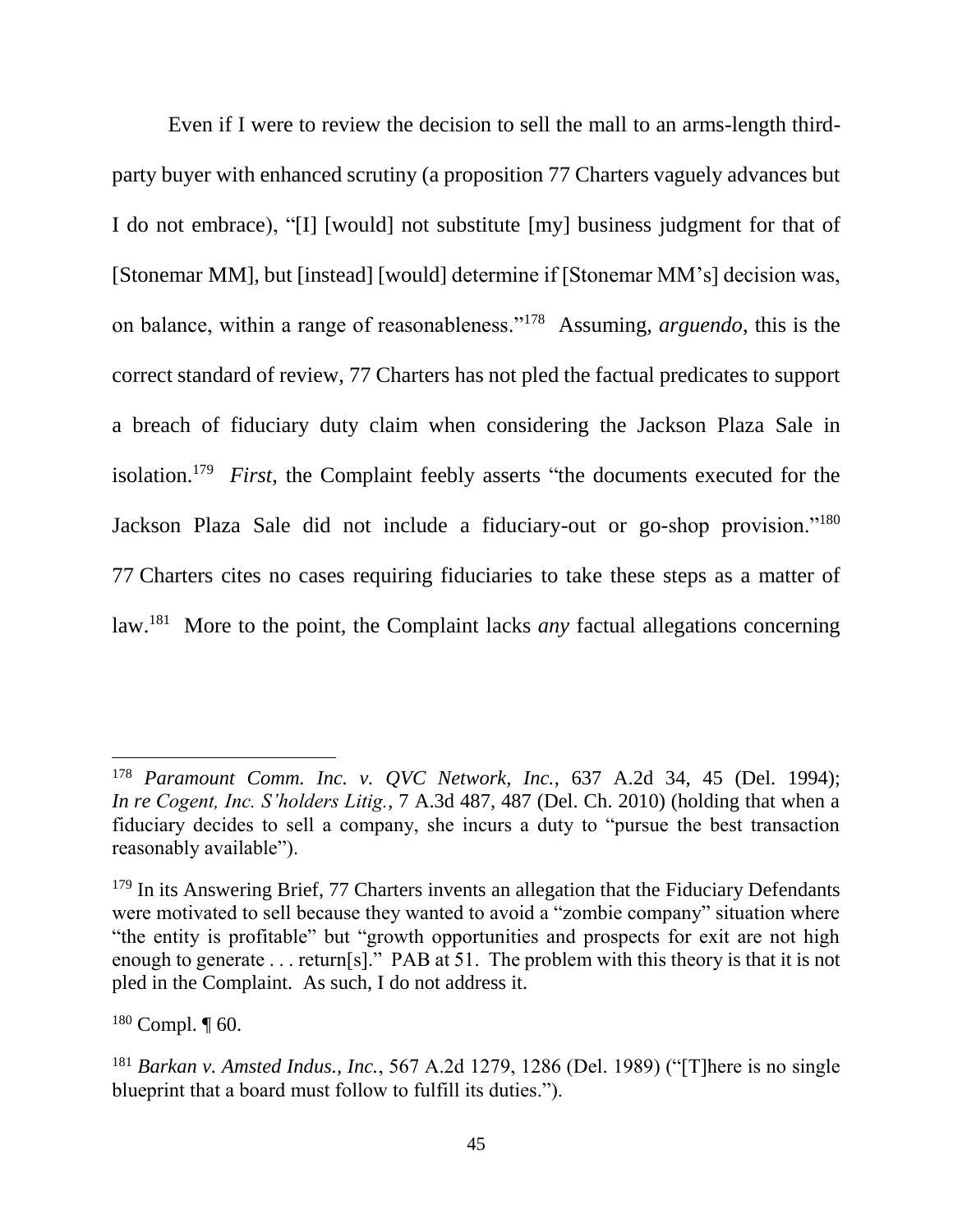Jackson Plaza's true value, much less allegations that a "better" process would have yielded more for the mall property.<sup>182</sup>

*Second*, 77 Charters argues the Jackson Plaza Sale was a self-dealing transaction for Gould since the transaction released his personal guarantee on the Loan.<sup>183</sup> Yet 77 Charters has not pled Gould faced any threat of having to make good on his guarantee.<sup>184</sup> To the contrary, Gould's guarantee obligations were triggered only if he committed certain bad acts such as fraud, waste or failure to pay taxes, and 77 Charters has not alleged that any of these triggers occurred.<sup>185</sup> This is

 $183$  Compl.  $\P$  65.

<sup>&</sup>lt;sup>182</sup> Compl.  $\P$  63–64 (Jackson Plaza sold for \$24,926,263 in September 2018.); *In re Cogent*, 7 A.3d at 497 (rejecting bald allegations that the purchase price obtained for an asset was "too low" as adequate support for a breach of fiduciary duty claim). This is not to say 77 Charters cannot prove the mall was worth more than it sold for as a basis to support damages for its other breach claims. The holding here is that it has not well pled a separate breach of fiduciary claim arising from the sale of the mall alone. Stated differently, 77 Charters may be able to use evidence that Gould sold Jackson Plaza for too little to prove that it suffered damages when the CRA was amended even though it has not well pled that the Jackson Plaza Sale was an independent, substantive wrong.

<sup>184</sup> *Cf. Revlon, Inc. v. McAndrews & Forbes Hldgs., Inc.*, 506 A.2d 173, 182 (Del. 1986) (noting directors were "aware" of "subsequent threats of suit" against them that were extinguished by a transaction into which they steered their company).

<sup>185</sup> Transmittal Aff. of John A. Sensing (D.I. 27) Ex. 1, ¶ 1. *In re Morton's Rest. Gp., Inc. S'holders Litig.*, 74 A.3d 656, 658–59 n.3–4 (Del. Ch. 2013) (noting the Court may consider documents incorporated by reference in the Complaint when deciding a motion to dismiss).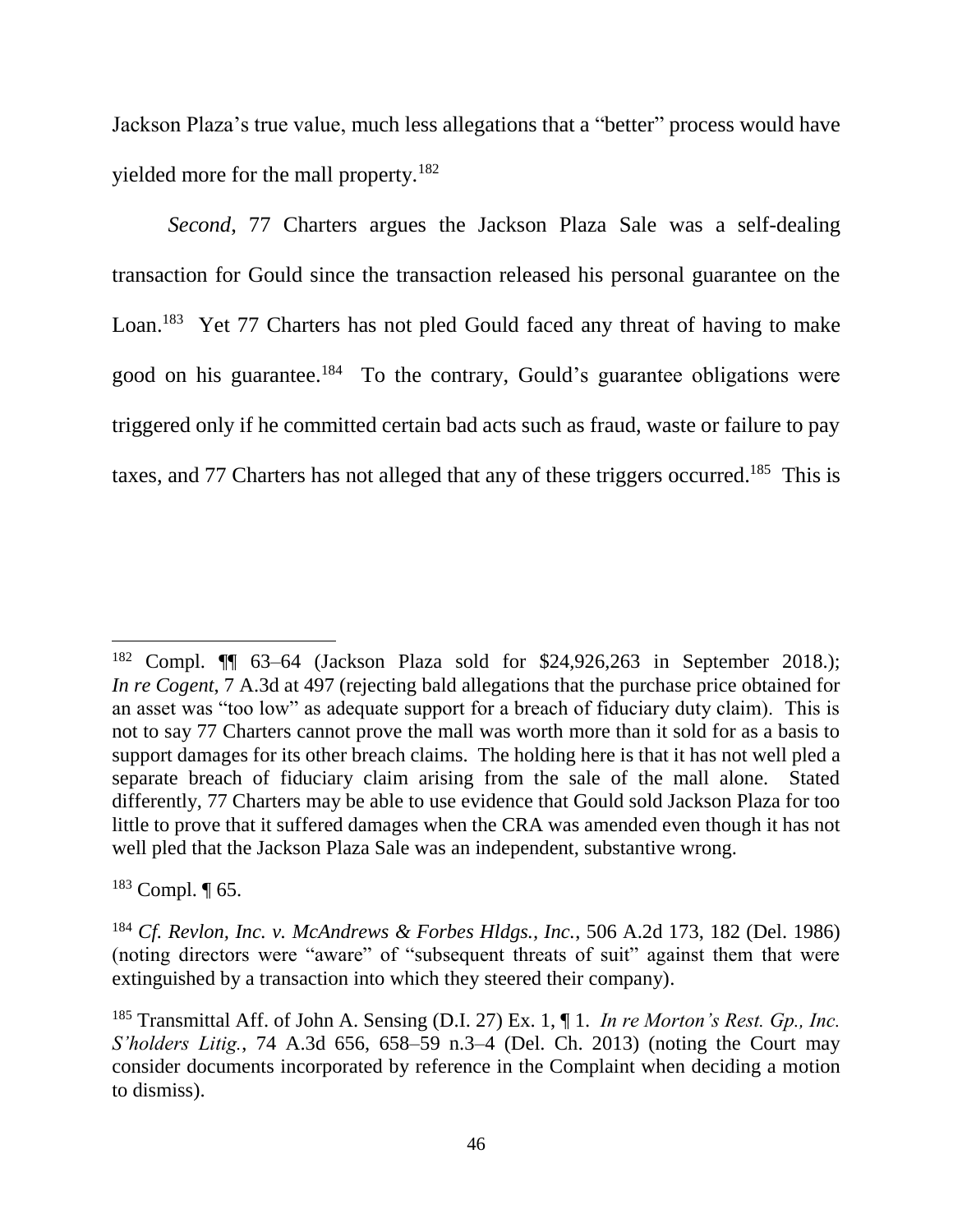no surprise as the Complaint alleges Jackson Plaza sold for millions more than the outstanding principal balance on the Loan.<sup>186</sup>

This court has dismissed breach of fiduciary duty claims at the pleading stage where a fiduciary received a "side-deal" in a M&A transaction—not available to stockholders generally—but the fiduciary's personal benefit was a "reasonable condition<sup>[]</sup>" for the transaction.<sup>187</sup> Here, Gould's personal guarantees were released simply because Cookeville Retail's lenders had to be paid off when Jackson Plaza sold.<sup>188</sup> Under such circumstances, it is not reasonable to infer Gould "extracted" a personal benefit "at the expense" of Cookeville Retail.<sup>189</sup> The Jackson Plaza Sale, therefore, *cannot* form the basis for a standalone breach of fiduciary duty as the Complaint lacks the factual predicates for such a claim.

In yet another attempt to state a viable breach of fiduciary duty claim, 77 Charters makes a string of allegations that, if anything, would be breach of contract claims, not claims for breach of fiduciary duty. In this regard, 77 Charters alleges the Fiduciary Defendants caused Stonemar Cookeville to "agree to improper

<sup>&</sup>lt;sup>186</sup> See Compl. If 64 (alleging \$4,768,045 was left over "after satisfaction" of the Loan and closing costs).

<sup>187</sup> *Kahn v. Stern*, 2017 WL 3701611, at \*12–13 (Del. Ch. Aug. 28, 2017).

 $188$  Compl.  $\P$  64.

<sup>189</sup> *Kahn*, 2017 WL 3701611, at \*12.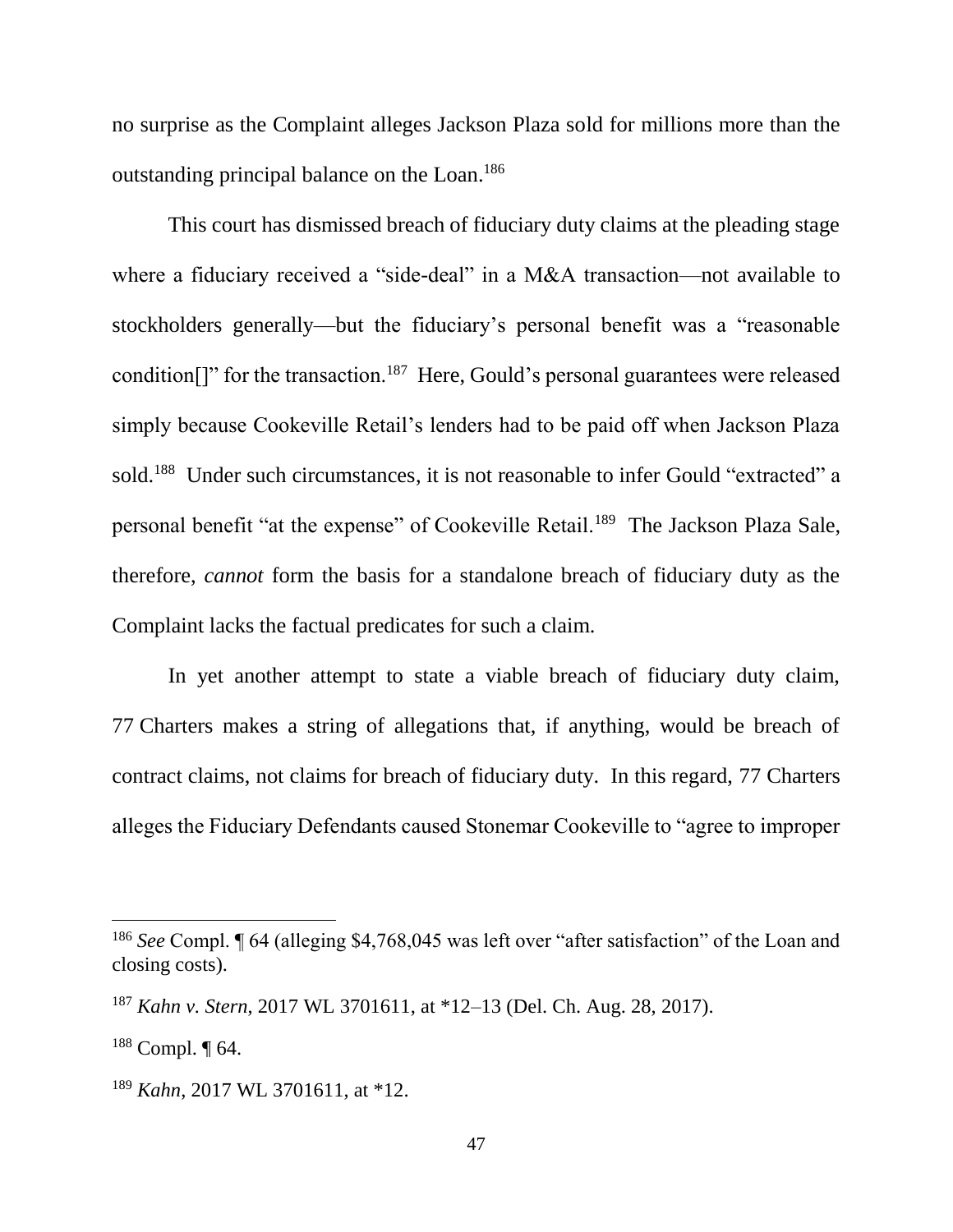distribution of proceeds from the sale of Jackson Plaza" and "enter into the Management and Leasing Agreements" which were not "arms' length transactions and were not entirely fair" to the company.<sup>190</sup>

To the extent these factual predicates support cognizable legal claims, they are breach of contract claims. "When, as the parties here did, they cover a particular subject in an express manner, their contractual choice governs and cannot be supplanted by the application of inconsistent fiduciary duty principles."<sup>191</sup> The SCA and the CRA expressly and specifically address distributions as well as the Management Agreement.<sup>192</sup> If 77 Charters believes the Fiduciary Defendants were

### *Remainder of Page Intentionally Left Blank*

<sup>&</sup>lt;sup>190</sup> Compl.  $\P$  93(a), (g).

<sup>191</sup> *Related Westpac*, 2010 WL 2929708, at \*8.

<sup>192</sup> *See* CRA § 4.7 (incorporating the "Property Management Agreement" which entitled Stonemar Realty to "receive a monthly asset management fee equal to the difference between 4% of collected rents, less the monthly management fee."); CRA Article 8 (discussing "Distributions"); SCA Article VII (same).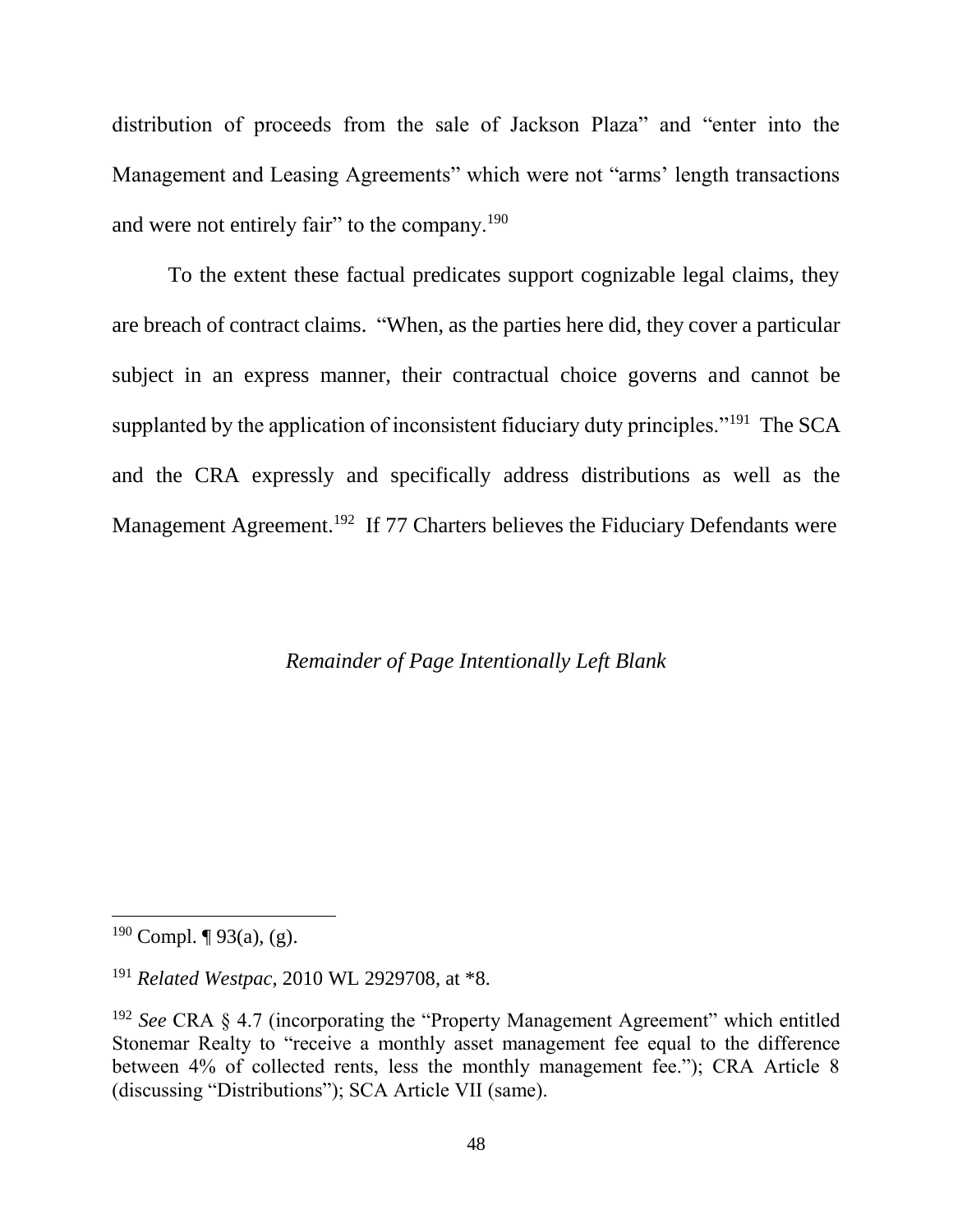paid too much under the Management Agreement or received more than their fair share of distributions, its rights and remedies are solely *contractual*. 193 Yet it has not asserted that claim, and it is too late to do so now.<sup>194</sup>

The remaining "Wrongful Acts" recited in the Complaint read more like a punch list of grievances than factual predicates for viable legal claims. For example, paragraph 30 insinuates Kimco's capital contributions may have been used for some purpose other than improvements to Jackson Plaza.<sup>195</sup> Yet 77 Charters pulls back from pleading a claim to this effect, purportedly because it is "without sufficient

<sup>&</sup>lt;sup>193</sup> *Related Westpac LLC*, 2010 WL 2929708, at \*8. 77 Charters seems to acknowledge this in the Complaint where it alleges, "[t]he payment and other terms of the Management and Leasing Agreements breach the express requirements of Sections 4.5, 4.7 and 4.9 of the [CRA]." *See* Compl. ¶ 23. Yet, mysteriously, 77 Charters omits a formal breach of contract claim for breach of these provisions in the Complaint. *See* Compl. ¶¶ 144–52 (alleging breach of contract on other grounds). In this regard, it is necessary to address the jumble that is paragraph 151 of the Complaint. Paragraph 151 comprises part of the mislabeled Count X for "Breach of Contract against Cookeville Corridor and Eightfold." Compl. ¶¶ 114, 151. Notwithstanding that 77 Charters elected not to name Stonemar MM as a defendant in this count, paragraph 151 alleges "Stonemar MM caused Stonemar Cookeville and Cookeville Retail to" breach the CRA by "agree[ing] to terms of payment" in the Management Agreement that exceeded "what was permitted in" the CRA. Compl. ¶ 151. Even if I were inclined to find that Stonemar MM was somehow on notice that Count X was pointed in its direction, Count X would fail against Stonemar MM for the same reason it fails against the other Count X Defendants. As discussed above, and in more detail below, Stonemar MM was not a party to the CRA. *See* CRA (recitals).

<sup>194</sup> Ct. Ch. R. 15(aaa).

 $195$  Compl.  $\P\P$  30, 93(e), (i).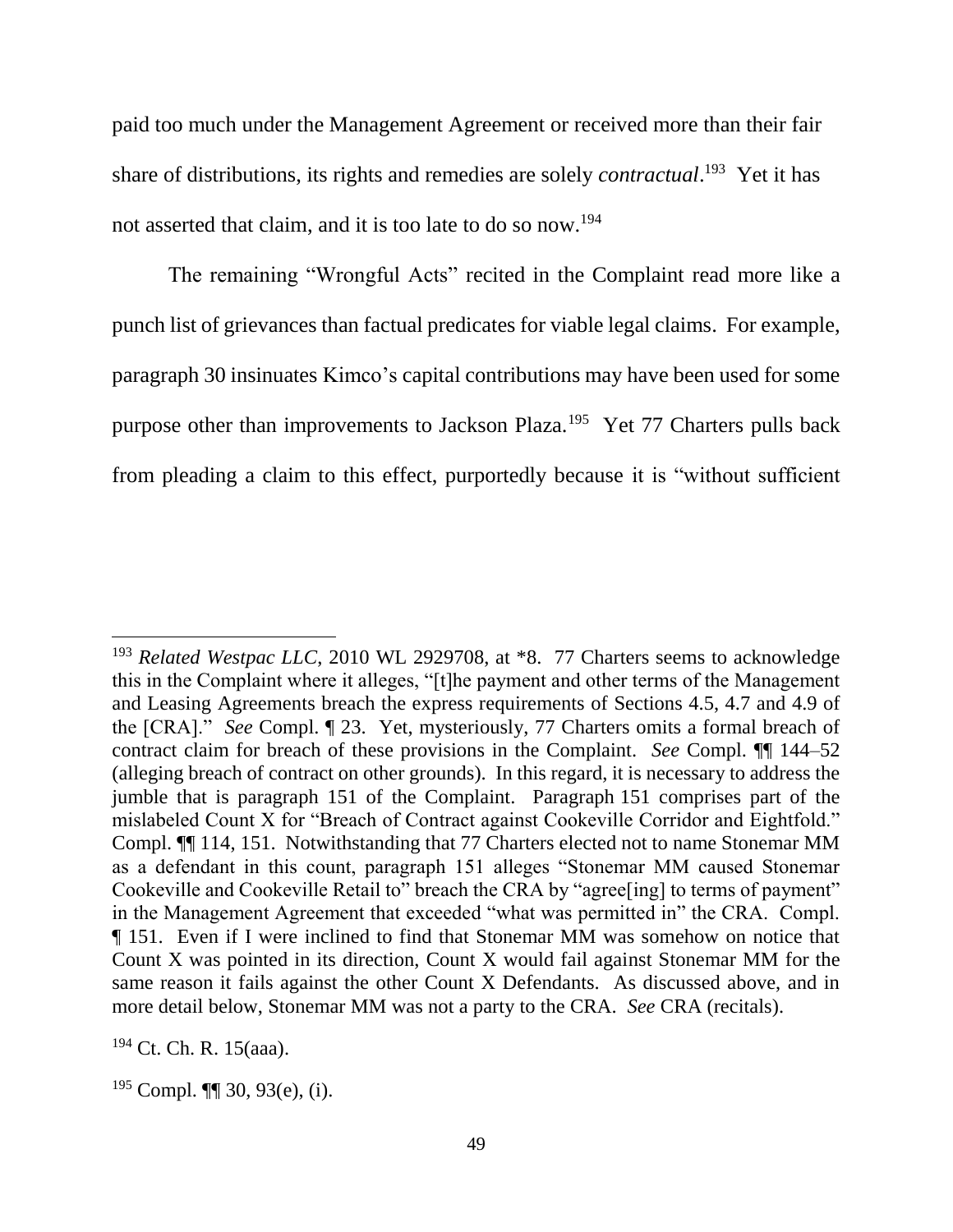information to determine" whether any Defendant actually misallocated funds.<sup>196</sup> Similarly, 77 Charters finds it suspicious that the Loan's principal balance was not paid down after it was extended in 2007.<sup>197</sup> But it acknowledges that "more information is needed to determine whether Defendants engaged in any improper conduct with respect to the Jackson Plaza Loan."<sup>198</sup>

These portions of the Complaint fail to put Defendants "on notice of the *claim*  brought against [them]."<sup>199</sup> Indeed, these are not claims at all; they are insinuations followed by veiled requests for information. As such, while some portions of the Complaint have stated viable claims, 77 Charters has not well pled any cause of action arising out of the Loan, the Management Agreement, capital distributions after the Jackson Plaza Sale or the use to which Gould put 77 Charters' capital contributions.

<sup>196</sup> Comp. ¶ 30; *see also* Compl. ¶ 67 ("an accounting is necessary to determine the amount of proceeds from the Jackson Plaza Sale should be made available [sic] to the general equity members of Stonemar Cookeville.").

 $197$  Compl.  $\P$ [ 72, 93(e), (i).

<sup>198</sup> Compl. ¶¶ 72–73.

<sup>199</sup> *Doe v. Cahill*, 884 A.2d 451, 458 (Del. 2005) (emphasis supplied); *Kuroda v. SPJS Hldgs., L.L.C.*, 971 A.2d 872, 885 (Del. Ch. 2009) ("The Court is not required to accept mere conclusory allegations as true.").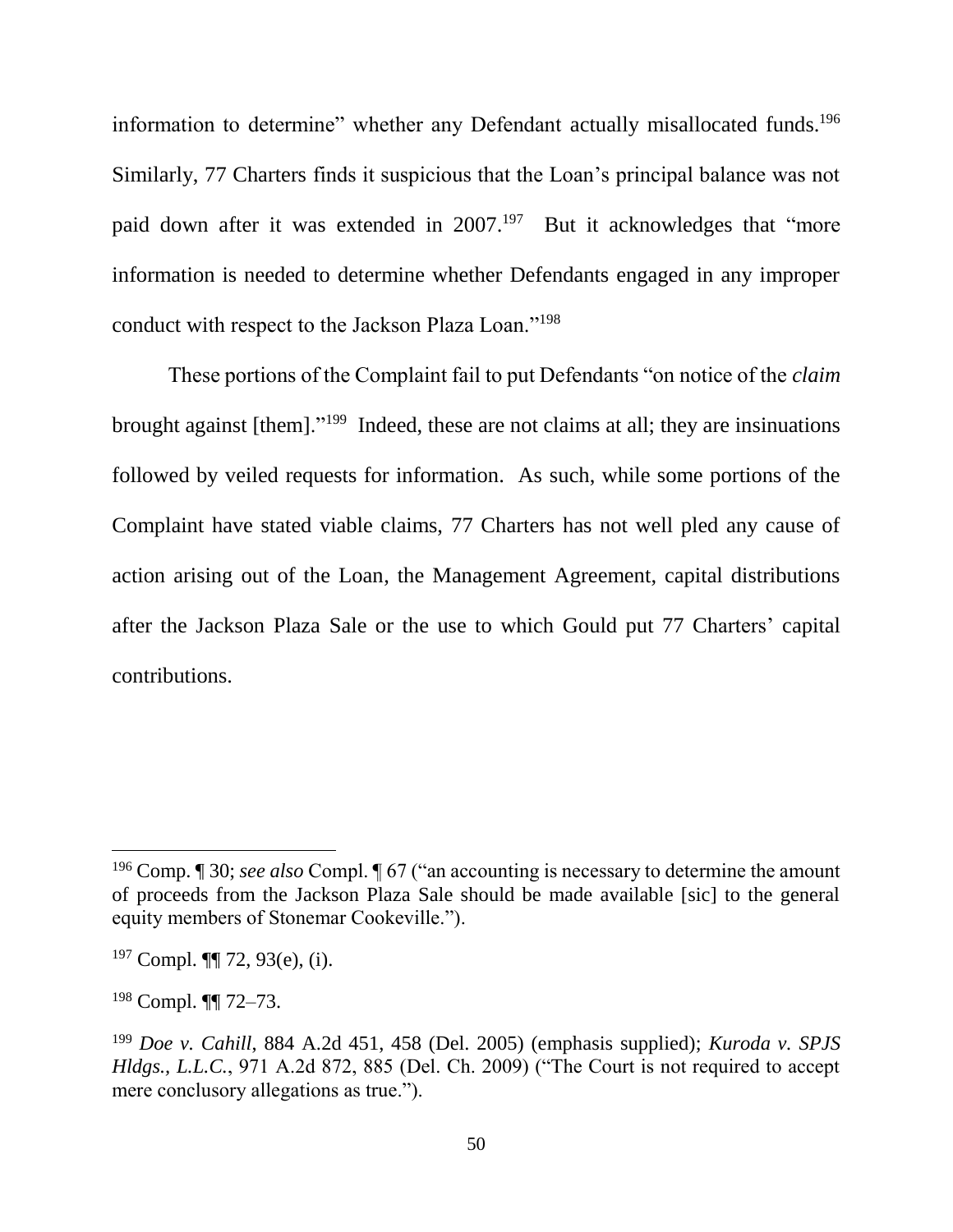\*\*\*\*\*

The determination that 77 Charters has stated a viable, albeit narrow, claim against the Fiduciary Defendants based upon the self-dealing aspects of the Amended CRA has the following implications:

- Counts IV, V and XI for aiding and abetting breach of fiduciary duty and civil conspiracy must be dismissed as to the Fiduciary Defendants. 200
- Count VII for breach of the implied covenant of good faith and fair dealing (the "implied covenant") must be dismissed as to Stonemar MM.<sup>201</sup>
- Given that 77 Charters' breach of fiduciary duty claim based on the Amended CRA will proceed, the Motion must be denied to the extent

<sup>200</sup> *See* Compl. ¶¶ 110–20, 154–60; *CMS Inv. Hldgs., LLC v. Castle*, 2015 WL 3894021, at \*22 n.123 (Del. Ch. June 23, 2015) ("Delaware law generally does not permit a claim against a fiduciary for aiding and abetting a breach of fiduciary duties, because liability in such a situation would be primary (*i.e.*, an actual breach of fiduciary duty)."); *OptimisCorp v. Waite*, 2015 WL 5147038, at \*57 (Del. Ch. Aug. 26, 2015) ("In the fiduciary duty context, conspiracy is treated essentially as coterminous with aiding and abetting. It would make little sense, therefore, particularly given the vicarious liability that attaches to conspiracy, for a lower standard to apply to conspiracy than aiding and abetting. In those instances where a fiduciary takes actions that would amount to aiding and abetting by a non-fiduciary, that conduct amounts to a direct breach of fiduciary duties. Presumably, the same would be true of a conspiracy: an actor's entry into a conspiracy to facilitate another actor's breach of fiduciary duty to an entity to which the first actor owed a fiduciary would itself be a breach of the first actor's fiduciary duties.").

<sup>201</sup> *See Ross v. Institutional Longevity Assets LLC*, 2019 WL 960212, at \*6 (Del. Ch. Feb. 26, 2019) ("To allow a fiduciary duty claim to coexist in parallel with an implied contractual claim, would undermine the primacy of contract law over fiduciary law.").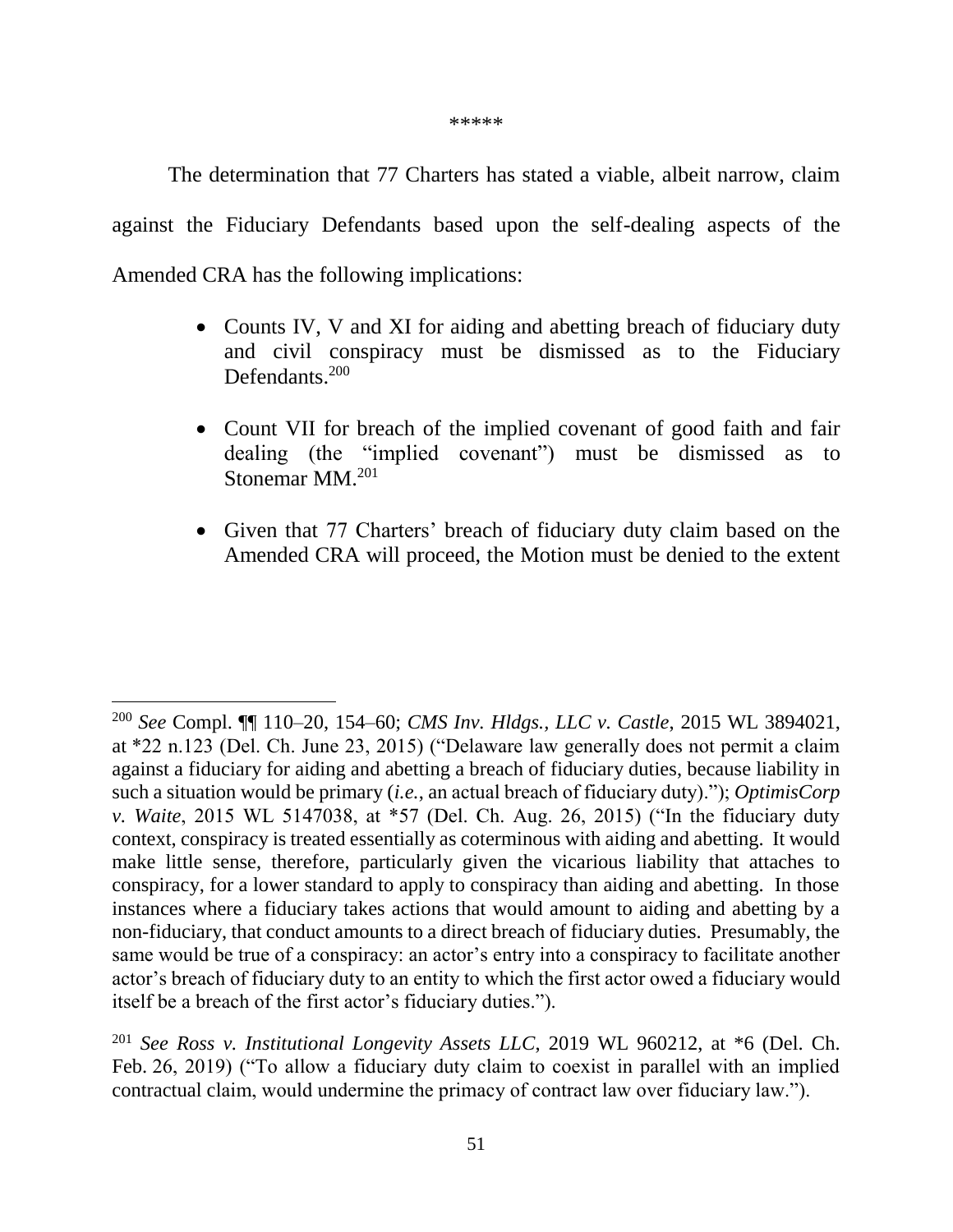it seeks dismissal of the mislabeled Count IX—asking the Court to invalidate the Amended CRA. 202

## **77 Charters Has Not Well Pled Breach of Contract or Implied Covenant Claims (Counts VII and X)**

In Counts VII and X, 77 Charters brings breach of contract and implied covenant claims against Cookeville Corridor and Eightfold based on alleged breaches of the CRA and the SCA.<sup>203</sup> Under Delaware law, "the elements of a breach of contract claim are: (1) a contractual obligation; (2) a breach of that obligation by the defendant; and (3) a resulting damage to the plaintiff."<sup>204</sup>

The construction of a contract is a question of law, and Defendants have no right to dismissal under Rule 12(b)(6) unless "the interpretation of the contract on which their theory of the case rests is the only reasonable construction as a matter of law."<sup>205</sup> If there is more than one "reasonable construction" of contractual language,

<sup>202</sup> *See* Compl. ¶¶ 140–43. *Southpaw Credit Opportunity Master Fund, L.P. v. Roma Rest. Hldgs., Inc.*, 2018 WL 658734, at \*5 (Del. Ch. Feb. 1, 2018) (stating that "a corporate action taken in violation of equitable principles is voidable") (quotation omitted).

<sup>203</sup> *See* Compl. ¶¶ 127–32, 153–60. As noted above, Count VII is dismissed as to Stonemar MM in light of my finding that 77 Charters has well pled a breach of fiduciary duty claim against it based on the Wrongful Acts. *See Ross*, 2019 WL 960212, at \*6 (disallowing a fiduciary duty claim to proceed in parallel with an implied covenant claim based on the same wrongful acts).

<sup>204</sup> *H-M Wexford LLC v. Encorp, Inc.*, 832 A.2d 129, 140 (Del. Ch. 2003).

<sup>205</sup> *CSH Theatres, LLC*, 2015 WL 1839684, at \*8.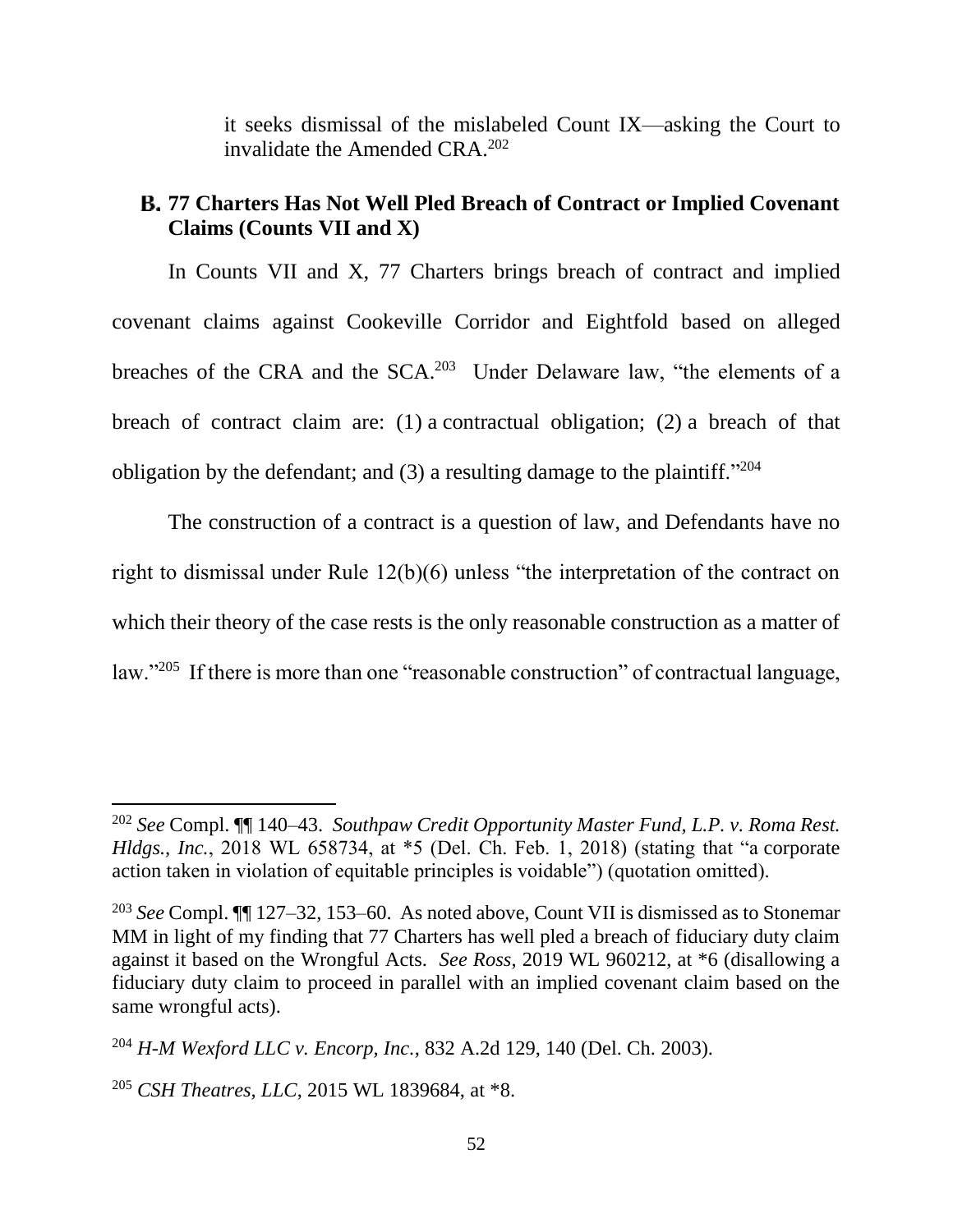then the contract is ambiguous, and Defendants' Motion cannot be granted.<sup>206</sup> Of course, "[a] contract is not rendered ambiguous simply because the parties do not agree upon its proper construction."<sup>207</sup> Instead, the court determines whether ambiguity exists by applying standard canons of contract interpretation. 208

Before 77 Charters even gets in the starting blocks for its contract-based claims, it must contend with the fact that neither Cookeville Corridor nor Eightfold were parties to the CRA or the SCA.<sup>209</sup> "Delaware does not recognize breach of contract claims against non-parties to the contract."<sup>210</sup> The same is true for implied covenant claims.<sup>211</sup> 77 Charters attempts to escape this shortcoming by pleading "Cookeville Corridor and Eightfold . . . became parties to [the CRA] pursuant to section 3.2(a)(iv) upon the transfer of Kimco's interest in Cookeville Retail to Cookeville Corridor."<sup>212</sup>

 $\overline{a}$ 

<sup>208</sup> *CSH Theatres*, 2015 WL 1839684, at \*8.

<sup>209</sup> *See* SCA (recitals); CRA (recitals).

<sup>211</sup> *See Skye Mineral*, 2020 WL 881544, at \*17.

<sup>212</sup> Compl. ¶ 145.

<sup>206</sup> *Id.*, at \*8.

<sup>207</sup> *Rhone-Poulenc Basic Chems. Co. v. Am. Motorists Ins. Co.*, 616 A.2d 1192, 1196 (Del. 1992).

<sup>210</sup> *Mesirov v. Enbridge Energy Co., Inc.*, 2018 WL 4182204, at \*10 (Del. Ch. Aug. 29, 2018).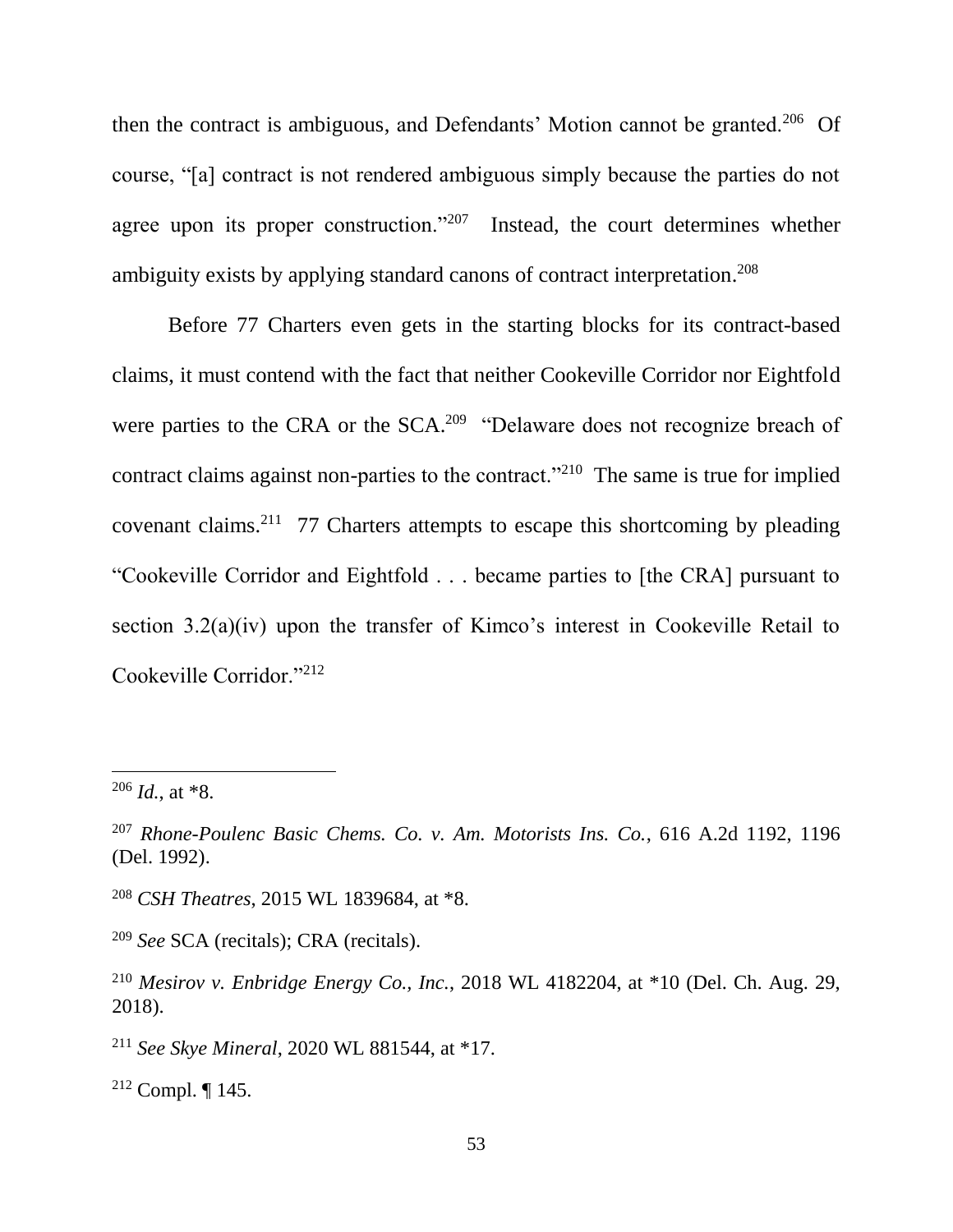Section 3.2(a)(iv) provides, in relevant part

A person to whom a Membership Interest is Transferred may be admitted to the Company as a member only with the consent of the other Member . . . In connection with any Transfer . . . and any admission of an assignee of a Membership Interest . . . the Member making such transfer and the assignee shall furnish the other Member with such documents regarding the Transfer *as the other Member may request* . . . including a copy of the Transfer instrument [or] a ratification or joinder by the assignee of this Agreement.<sup>213</sup>

Based on this language, I gather 77 Charters' theory is that Cookeville Corridor and Eightfold became members of Cookeville Retail not by virtue of their execution of the Amended CRA, but through execution of a "joinder agreement" to the CRA and then subsequent execution of the Amended CRA. $^{214}$ 

For their part, Defendants point to Section 3.3 of the CRA, which allows new members to be admitted to Cookeville Retail as members and their "admission" to be "reflect[ed]... in an amendment to this Agreement."<sup>215</sup> Based on this provision, Defendants contend it is not automatic that Cookeville Corridor and Eightfold would have to join the CRA to become members of Cookeville Retail.<sup>216</sup>

<sup>&</sup>lt;sup>213</sup> CRA § 3.2(a)(iv) (emphasis supplied).

 $214$  Compl.  $\P\P$  43, 145.

<sup>215</sup> CRA § 3.3; DOB at 60.

 $216$  DOB at 60–61.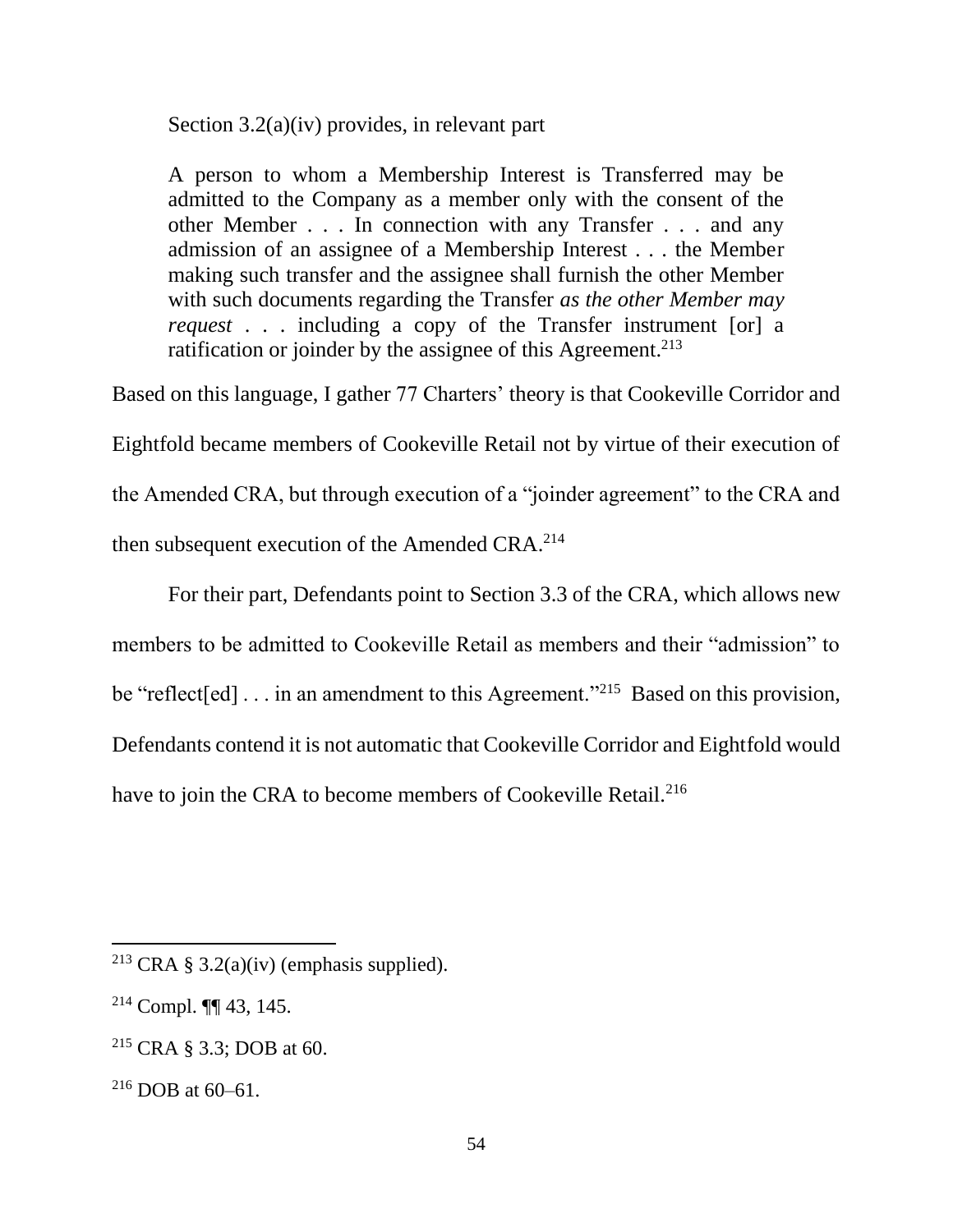77 Charters' interpretation is not reasonably conceivable.<sup>217</sup> The Amended CRA, which 77 Charters incorporates into the Complaint, clearly states "[a]s of the Effective Date, each of [Eightfold] and [Cookeville Corridor] are hereby admitted as a Member" of Cookeville Retail.<sup>218</sup> It is not reasonable, therefore, to infer these entities were already Cookeville Retail members by virtue of a joinder agreement. As Eightfold and Cookeville Corridor were never parties to the CRA or the SCA, Counts VII and X must be dismissed as to these Defendants.

### **77 Charters Has Not Well Pled Unjust Enrichment (Count VI)**

In Count VI, 77 Charters brings an unjust enrichment claim against Gould, Stonemar MM, Cookeville Corridor and Eightfold, alleging these Defendants were unjustly enriched by the Wrongful Acts.<sup>219</sup> "The elements of unjust enrichment are (i) an enrichment, (ii) an impoverishment, (iii) a relation between the enrichment and impoverishment, (iv) the absence of justification, and (v) the absence of a remedy provided by law."220

<sup>&</sup>lt;sup>217</sup> *See* Compl. ¶ 49 (discussing the Amended CRA); Amended CRA § 1.2.

<sup>218</sup> *See* Compl. ¶ 43; Amended CRA § 1.2.

<sup>219</sup> Compl. ¶¶ 121–26.

<sup>220</sup> *Bakerman v. Sidney Frank Importing Co., Inc.*, 2006 WL 3927242, at \*18 (Del. Ch. Oct. 10, 2006).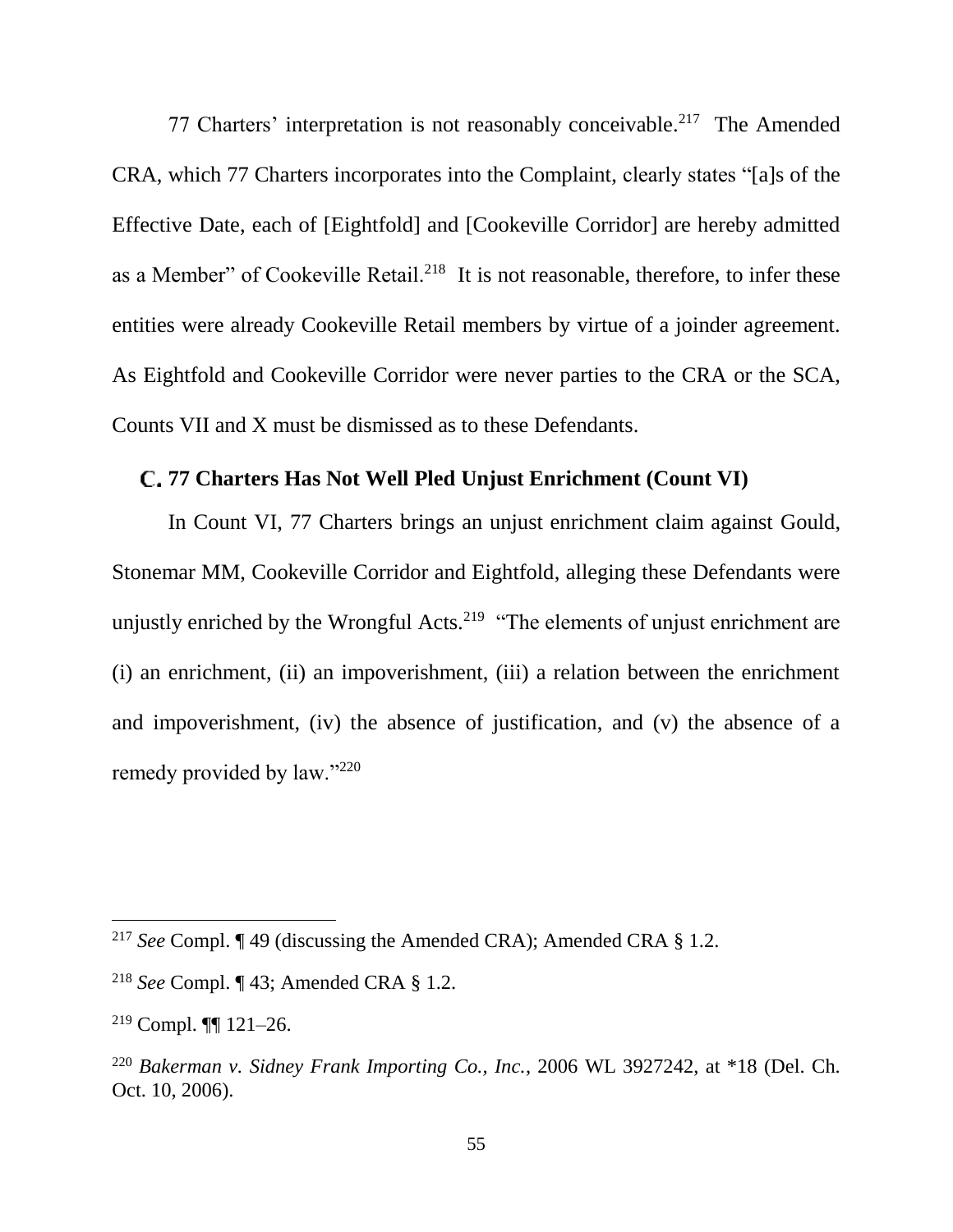The unjust enrichment theory was originally developed "as a theory of recovery to remedy the absence of a formal contract."<sup>221</sup> Accordingly, courts have appropriately resisted attempts to bring unjust enrichment claims when, as here, "the complaint alleges an express, enforceable contract [] controls the parties' relationship . . . even when the enforceable contract gives rise to a fiduciary relationship between the parties." $222$  This is especially true in the alternative entity context where parties have agreed to an operating agreement to "govern the parties' rights." 223

Given that 77 Charters has not alleged that the "validity" of the CRA or the SCA is "in doubt or uncertain," there is no role for an unjust enrichment claim.<sup>224</sup> Here, 77 Charters has pled Stonemar MM, Stonemar Cookeville, Cookeville Retail, Cookeville Corridor and Eightfold all "had a valid contractual agreement in the form

<sup>222</sup> *Id.*

 $\overline{a}$ <sup>221</sup> *Id.*

<sup>223</sup> *Related Westpac*, 2010 WL 2929708, at \*7. Perhaps as an acknowledgment of this barrier to Count VI, 77 Charters purports to bring Count VI in the alternative to "fiduciary principles." Compl. ¶ 126.

<sup>224</sup> *Bakerman*, 2006 WL 3927242, at \*18.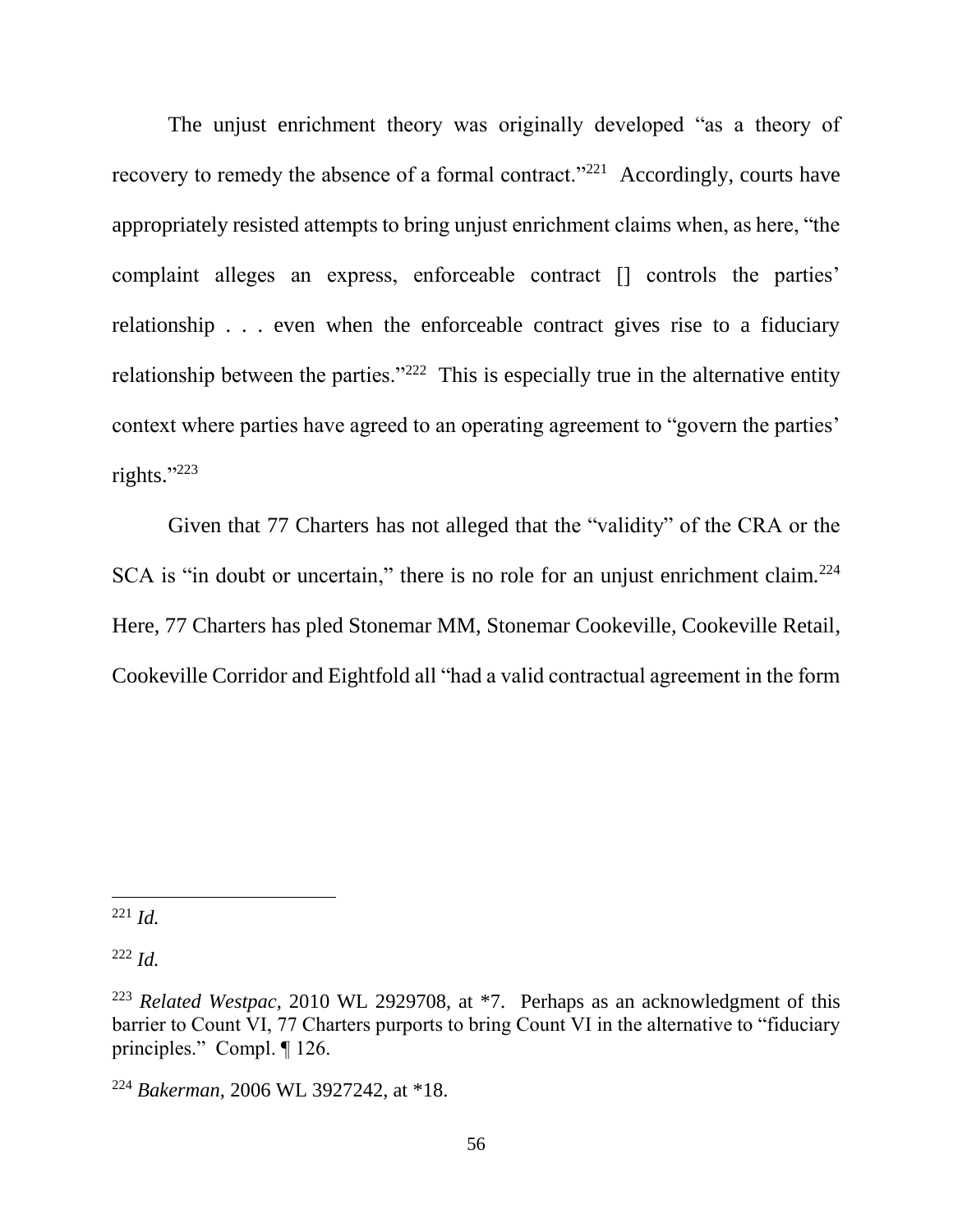of" the CRA and the SCA.<sup>225</sup> 77 Charters cannot "bypass" these agreements with an unjust enrichment claim.<sup>226</sup> Count VI, therefore, must be dismissed.<sup>227</sup>

# **77 Charters Has Not Well Pled Aiding and Abetting or Civil Conspiracy Claims against Eightfold (Counts IV and V)**

In Count IV, 77 Charters alleges aiding and abetting breach of fiduciary duty against Eightfold.<sup>228</sup> To state a claim of aiding and abetting, a plaintiff must plead facts in support of four elements: (1) the existence of a fiduciary relationship, (2) a breach of a fiduciary duty, (3) defendant's knowing participation in that breach and (4) damages proximately caused by the breach.<sup>229</sup> I addressed the first two elements in my previous findings that the Complaint states a reasonably conceivable claim of breach of fiduciary duty against the Fiduciary Defendants. As is often the case in aiding and abetting litigation, given the Court's finding that 77 Charters has

<sup>225</sup> Compl. ¶¶ 128–29.

<sup>226</sup> *Related Westpac*, 2010 WL 2929708, at \*7. Even though Gould is not a party to the SCA or CRA, this court has resisted efforts to "bypass" an operating agreement by bringing unjust enrichment claims against the owners of an entity that was a party to the relevant operating agreement. *See id.* 

 $227$  This conclusion applies with even greater force for Eightfold because, even though Eightfold was not a party to the CRA, for reasons noted elsewhere in this Opinion, 77 Charters has not well pled Eightfold engaged in any unjust or inequitable behavior whatsoever. *See Cantor Fitzgerald, L.P. v. Cantor*, 724 A.2d 571, 585 (Del. Ch. 1998) (stating a claim for unjust enrichment requires an "*unjust* retention" of a benefit) (emphasis supplied).

<sup>228</sup> Compl. ¶¶ 110–17. Count IV as to Gould is addressed elsewhere in this Opinion.

<sup>229</sup> *Malpiede v. Townson*, 780 A.2d 1075, 1096 (Del. 2001).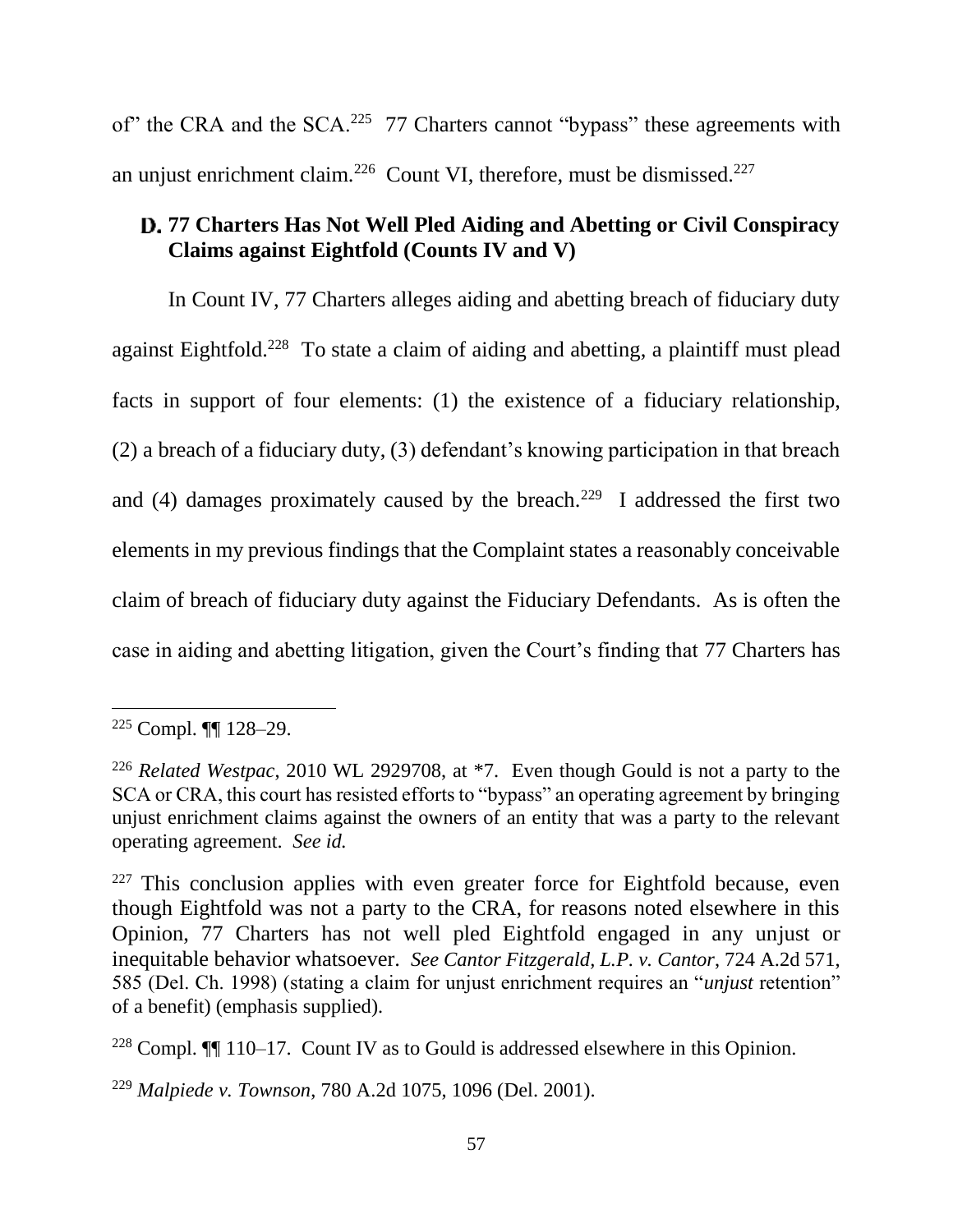pled breach claims, the parties focus their arguments on whether 77 Charters has adequately pled "knowing participation" by the alleged aiders and abettors.<sup>230</sup>

An adequate pleading of "knowing participation" requires the plaintiff to well plead scienter.<sup>231</sup> "To establish scienter, the plaintiff must demonstrate that the aider and abettor had actual or constructive knowledge that their conduct was legally improper," and that he acted with "an illicit state of mind."<sup>232</sup> "This Court has consistently held that 'evidence of arm's-length negotiation with fiduciaries negates a claim of aiding and abetting, because such evidence precludes a showing that the defendants knowingly participated in the breach by the fiduciaries."<sup>233</sup> "[T]he requirement that the aider and abettor act with scienter makes an aiding and abetting claim among the most difficult to [plead and] prove." $234$ 

 $\overline{a}$ 

<sup>232</sup> *Id.* at 862 (internal quotation omitted).

<sup>230</sup> *See* DOB at 48–49.

<sup>231</sup> *See RBC Capital Mkts., LLC v. Jervis*, 129 A.3d 816, 861–62 (Del. 2015) (quoting *Malpiede*, 780 A.2d at 1097).

<sup>233</sup> *In re NYMEX S'holder Litig.*, 2009 WL 3206051, at \*13 n.116 (Del. Ch. Sept. 30, 2009) (quoting *In re Frederick's of Hollywood, Inc. S'holders Litig.*, 1998 WL 398244, at \*3 n.8 (Del. Ch. July 9, 1998) and citing *In re Shoe-Town, Inc. S'holders Litig.*, 1990 WL 13475, at \*8 (Del. Ch. Feb. 12, 1990)).

<sup>234</sup> *RBC Capital Mkts.*, 129 A.3d at 862 (citing cases).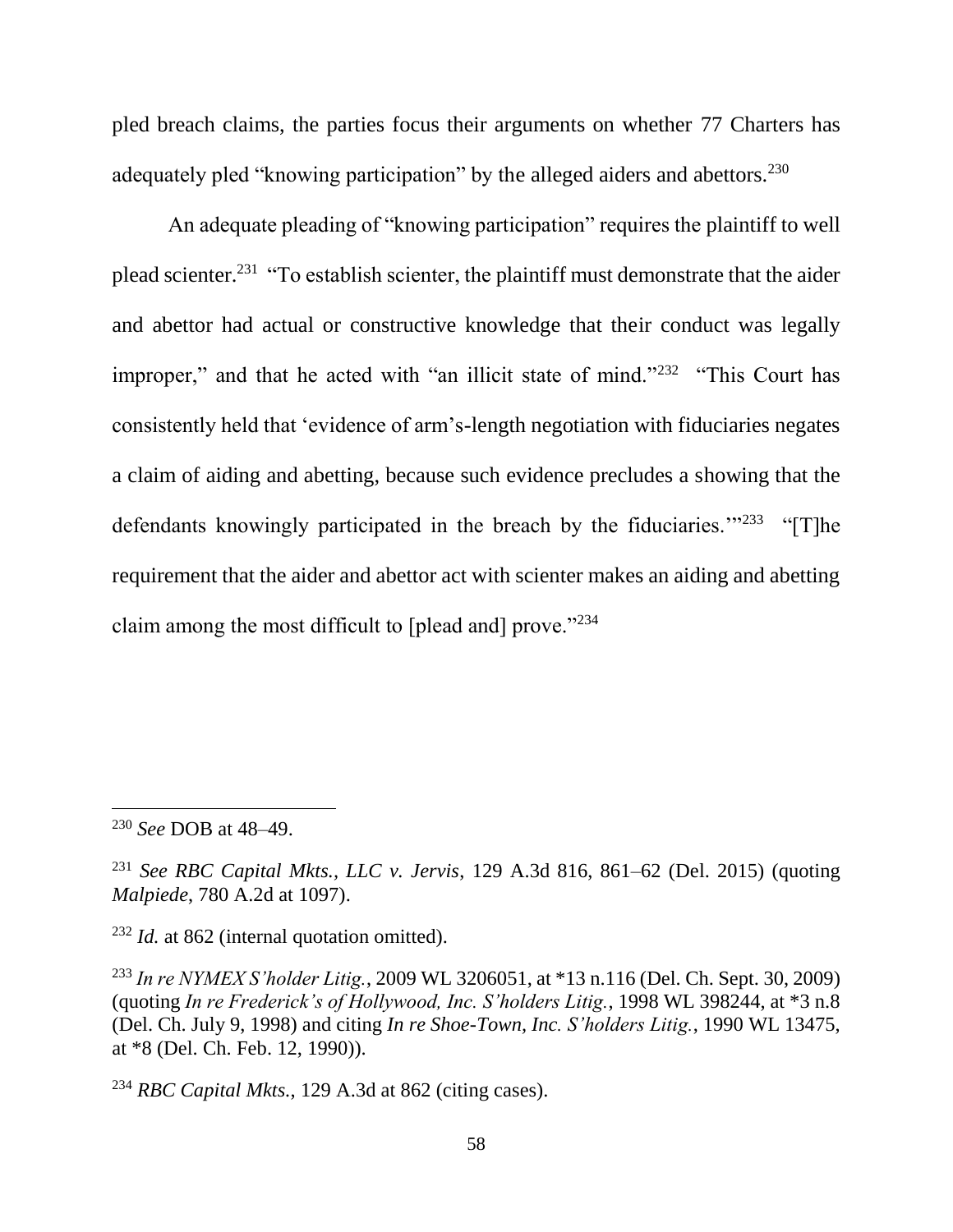Nothing in the Complaint suggests Eightfold was anything other than an arm's-length, third-party purchaser of the Eightfold Interest.<sup>235</sup> 77 Charters' conclusory assertion that Eightfold was "involved" or "aware" of the CRA or the SCA does not suggest "complicity of any kind . . . let alone 'knowing participation' by  $[defendant]$  in a breach of fiduciary duty  $\ldots$  ."<sup>236</sup> Nothing in the Complaint supports an inference Eightfold acted to "create or exploit conflicts of interest" or "agree[]" with the Fiduciary Defendants that they would breach their fiduciary duties by executing the Amended CRA to harm 77 Charters.<sup>237</sup> By itself, being a counterparty to a transaction with a fiduciary does not an aiding and abetting claim make.

77 Charters attempts to salvage an inference of knowing participation by pointing to what it describes as the "suspicious … timing and terms" of the Amended  $CRA<sup>238</sup>$  I struggle to follow this logic. Against the backdrop of Eightfold's

<sup>235</sup> *See* Compl. ¶ 11 (Eightfold is not affiliated with any other Defendant), ¶ 38 (Eightfold acquired the Preferred Interest from Cookeville Corridor).

<sup>236</sup> *In re Frederick's*, 1998 WL 398244, at \*4.

<sup>237</sup> *Malpiede*, 780 A.2d at 1097–98.

<sup>238</sup> PAB at 61. 77 Charters relies on *Microsoft Corp. v. Amphus, Inc.*, 2013 WL 5899003, at \*14–15 (Del. Ch. Oct. 31, 2013), for the proposition that "[t]he knowledge element of an aiding and abetting or conspiracy claim can be satisfied, in certain instances, by participation in a transaction with suspicious terms and timing." PAB at 61. Whatever this generalized statement may mean, *Microsoft* is distinguishable. In that case, a fiduciary "deliberately played down" the value of intellectual property so that he could acquire it for himself and immediately sell it to a third party. The court held Microsoft had well pled an aiding and abetting claim against the third-party purchaser where it had "commenced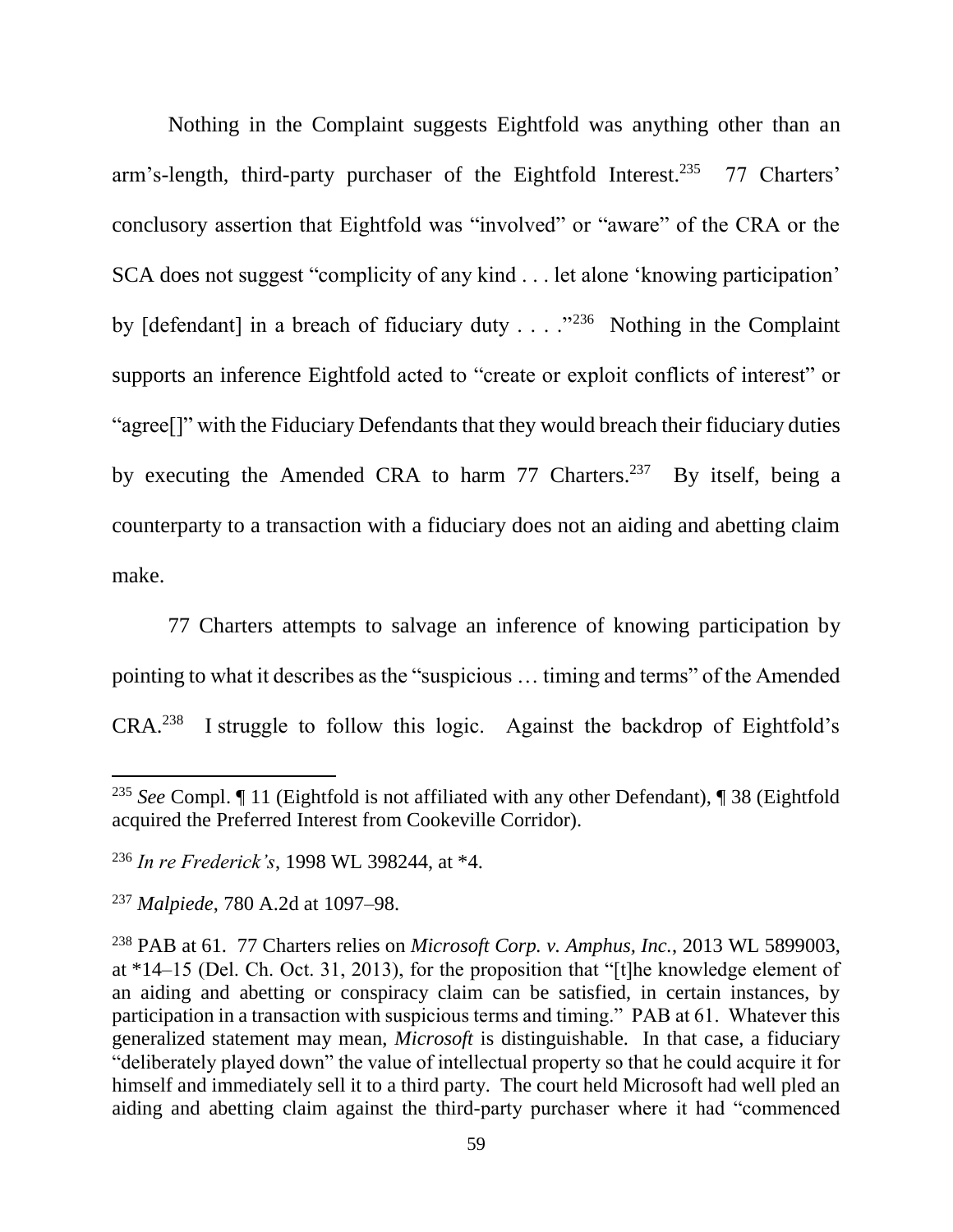substantive right to negotiate terms that benefit itself, I see nothing in the Complaint supporting an inference Eightfold *knew* it was "advocat[ing]" for or "assist[ing]" the Fiduciary Defendants' breach of fiduciary duty.<sup>239</sup> I also struggle to see any cause for suspicion in the timing of the Jacksonville Plaza Sale, which occurred five years after the Kimco Interest Sale.<sup>240</sup> Count IV must be dismissed to the extent it is brought against Eightfold.

In similar fashion, 77 Charters brings a civil conspiracy claim against Eightfold in Count V based upon the same allegedly wrongful conduct.<sup>241</sup> Count V, as pled, is functionally the same as  $77$  Charters' aiding and abetting claim.<sup>242</sup> "The elements for civil conspiracy under Delaware law are: (1) a confederation or

patent litigation" to help the fiduciary extract the intellectual property, "conducted meaningful due diligence" into the fiduciary's acquisition of the intellectual property and "knew" the fiduciary had acquired the intellectual property for inadequate consideration. *Id.* In contrast, 77 Charters' generalized allegation that "Eightfold was involved" in the Kimco Interest Sale fails to support an inference of knowing participation. Compl. 123.

<sup>239</sup> *Malpiede*, 780 A.2d at 1097.

<sup>240</sup> *See* Compl. ¶ 31 (The Kimco Interest Sale occurred on July 1, 2013.), ¶ 57 (The Jackson Plaza Sale occurred on June 27, 2018.).

<sup>241</sup> *See* Compl. ¶¶ 118–20.

<sup>242</sup> *See Allied Capital Corp. v. GC-Sun Hldgs., L.P.*, 910 A.2d 1020, 1039 (Del. Ch. 2006) (recognizing the "functional identity" of the two claims).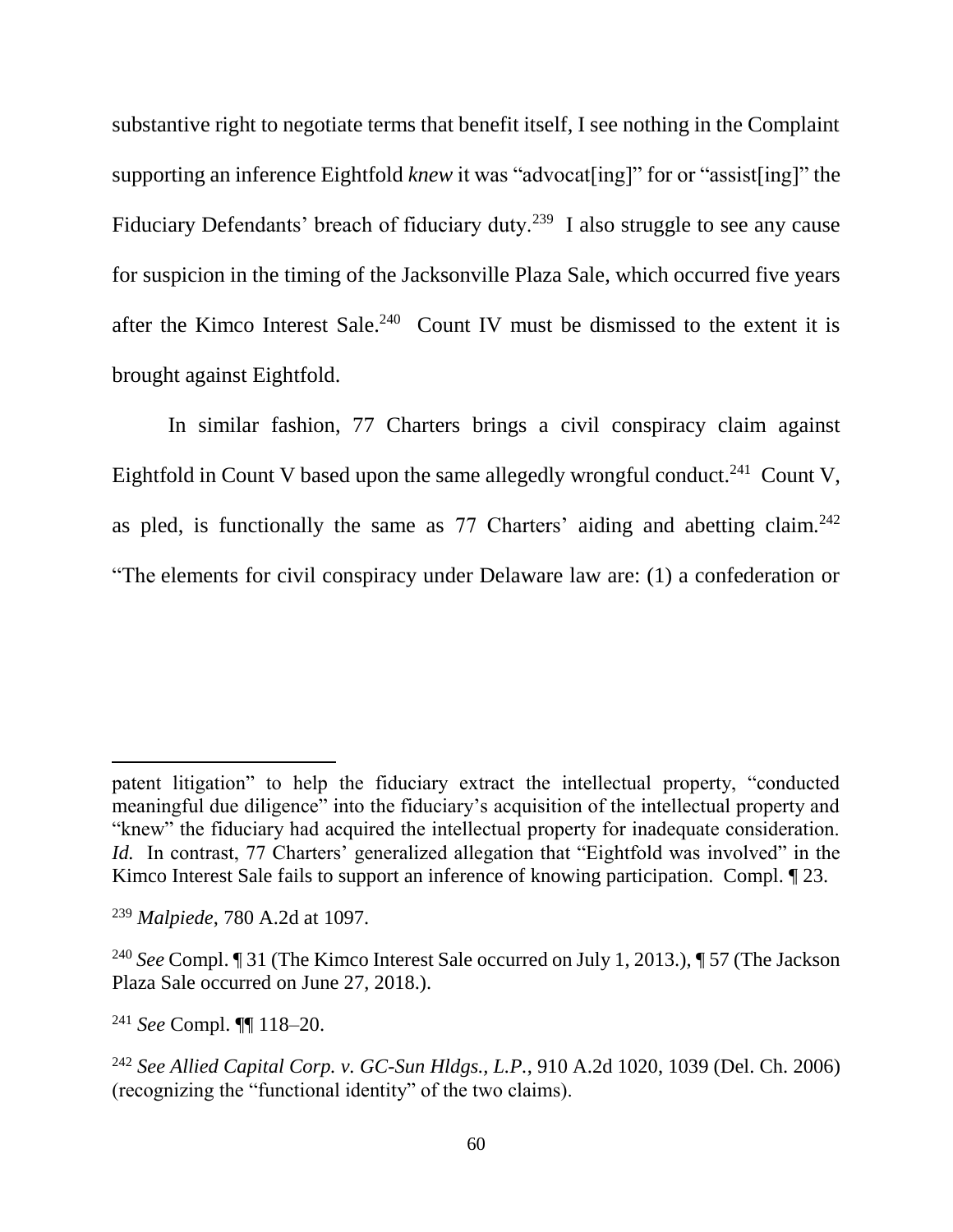combination of two or more person; (2) an unlawful act done in furtherance of the conspiracy; and  $(3)$  actual damage."<sup>243</sup>

For the same reasons discussed above, the Complaint lacks any substantive allegation regarding Eightfold's conduct sufficient to support a reasonable inference that it formed a combination with another Defendant or committed an unlawful act in furtherance of a conspiracy. Count V must be dismissed to the extent it is brought against Eightfold.

## **77 Charters Has Not Well Pled Tortious Interference with Business Relation (Count VIII)**

In Count VIII, 77 Charters brings a claim against Gould, Cookeville Corridor and Eightfold for tortious interference with business relationship.<sup>244</sup> The factual predicate for this claim is Stonemar Cookeville's alleged "reasonable business opportunity to have it or its members purchase" the Preferred Interest and its interest in "continued ownership of Jackson Plaza."<sup>245</sup> "To survive dismissal, a claim for tortious interference with business relations must allege: '(a) the reasonable probability of a business opportunity, (b) the intentional interference by defendant

<sup>243</sup> *AeroGlobal Capital Mgmt., LLC v. Cirrus Indus., Inc.*, 871 A.2d 428, 437 n.8 (Del. 2005).

<sup>244</sup> Compl. ¶¶ 133–39.

<sup>245</sup> Compl. ¶¶ 134–36.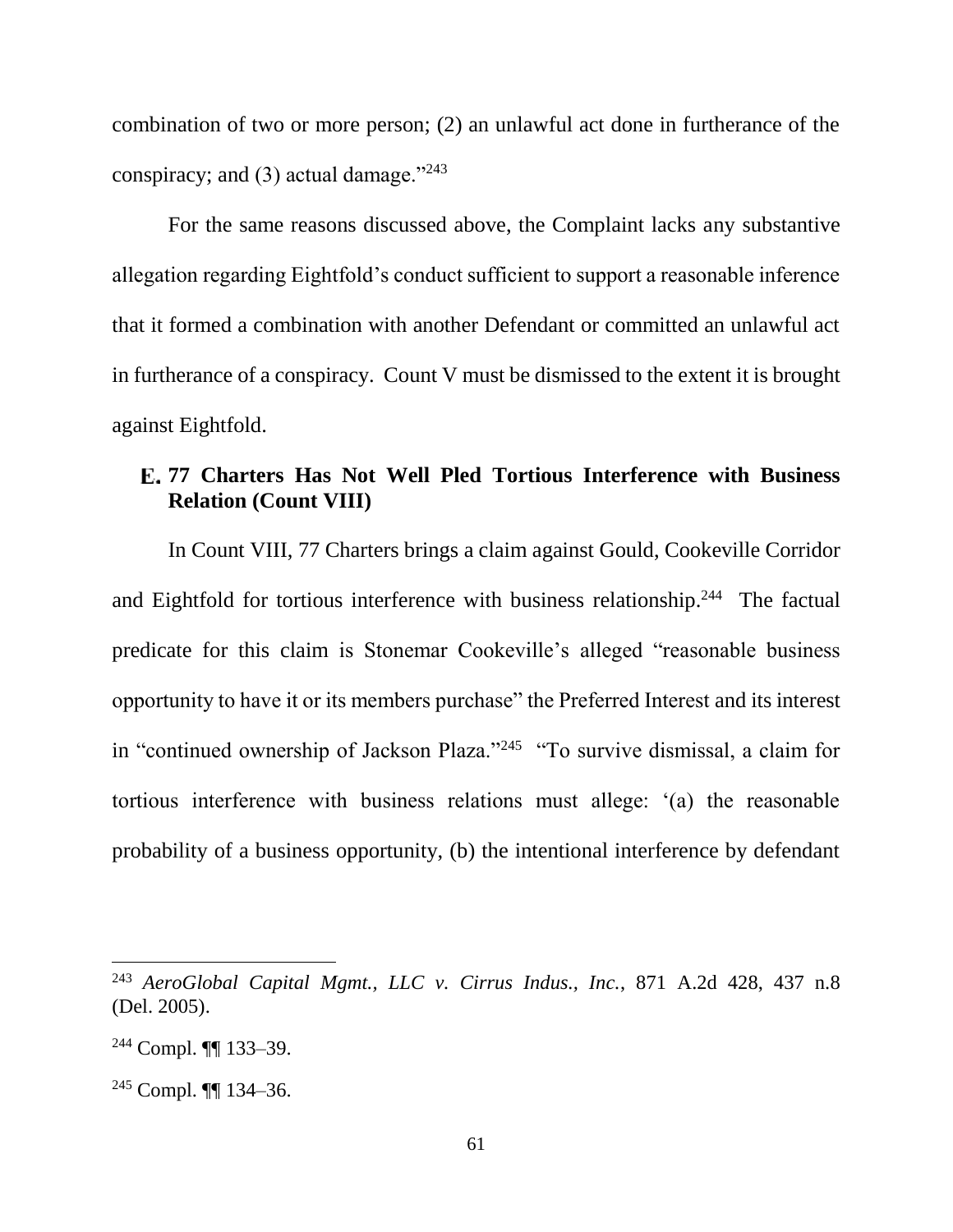with that opportunity, (c) proximate causation, and (d) damages."<sup>246</sup> Such claims must be "considered in light of a defendant's privilege to compete or protect his business interests in a fair and lawful manner." <sup>247</sup> In other words, competition is not tortious unless it is in some way "wrongful."<sup>248</sup>

Here, 77 Charters has not well pled it had a reasonable probability of a business opportunity in either the Preferred Interest or perpetual ownership of Jackson Plaza.<sup>249</sup> As noted, both the CRA and the SCA unambiguously allow Stonemar Cookeville and Cookeville Retail's members to compete with each company's business.<sup>250</sup> It is, therefore, not reasonably conceivable that buying and selling the Preferred Interest, alone, was in some way wrongful. Similarly, 77 Charters has not well pled it had a reasonable expectation in "continued

<sup>250</sup> SCA § 10.4; CRA § 4.9.

<sup>246</sup> *Malpiede*, 780 A.2d at 1099 (quoting *DeBonaventura v. Nationwide Mut. Ins. Co.*, 428 A.2d 1151, 1153 (Del. 1981), *aff'd*, 428 A.2d 1151 (Del. 1981)).

<sup>247</sup> *DeBonaventura*, 419 A.2d at 947; *Orthopaedic Assocs. of Southern Del., P.A. v. Pfaff*, 2018 WL 922020, at \*2 (Del. Super. Ct. Feb. 9, 2018).

<sup>248</sup> *DeBonaventura*, 419 A.2d at 947; *Orthopaedic Assocs.*, 2018 WL 922020, at \*2.

 $249$  Count VIII also fails to state a claim for the independent reason that 77 Charters has not well pled it was "prepared to enter into a business relationship." *See Organovo Hldgs., Inc. v. Dimitrov*, 162 A.3d 102, 122 (Del. Ch. 2017).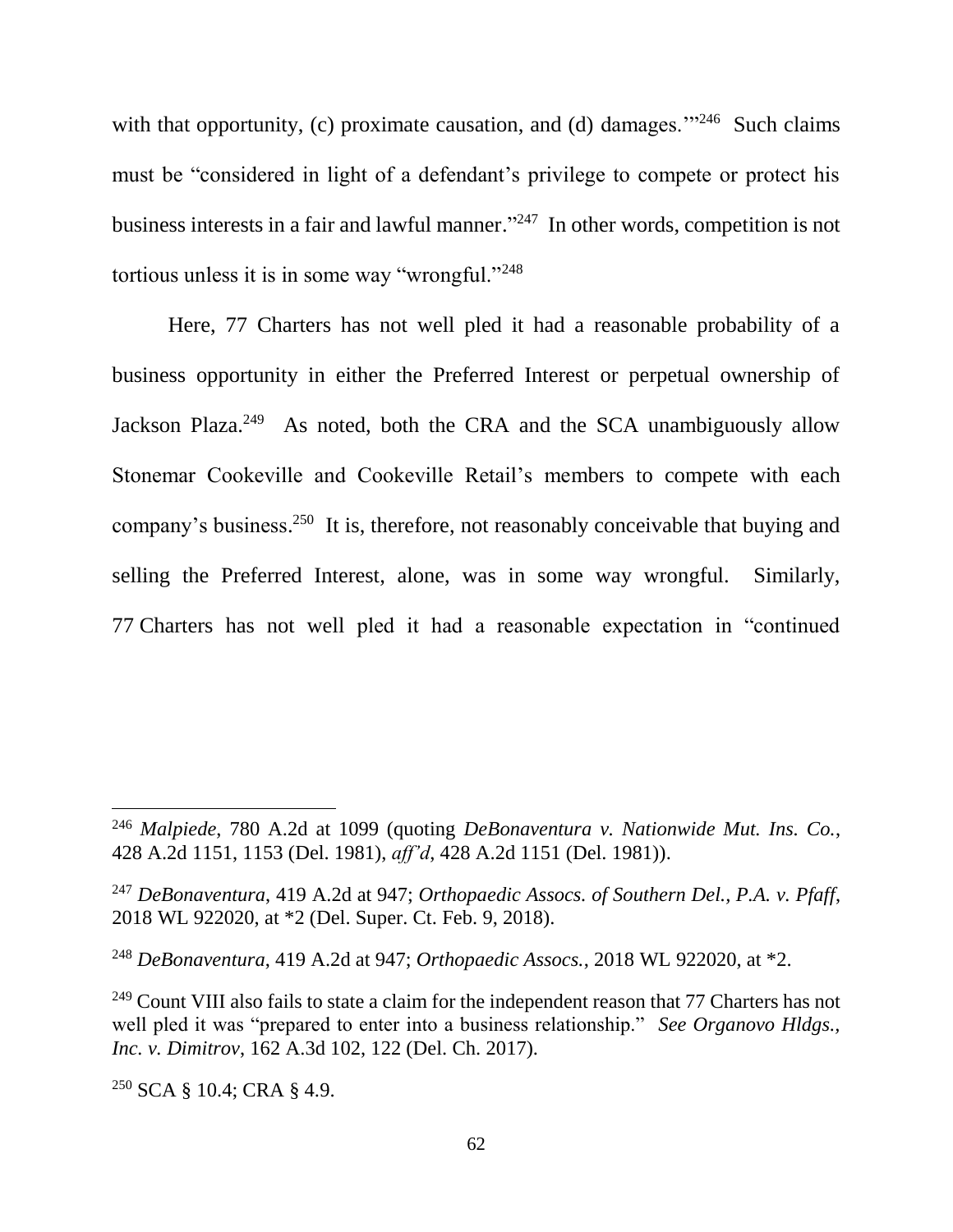ownership" of Jackson Plaza as the CRA specifically contemplated a potential sale of the mall. 251 For these reasons, Count VIII must be dismissed.

# **77 Charters Has Stated a Viable Civil Conspiracy Claim Against Cookeville Corridor (Count V)**

In Count V, 77 Charters asserts a civil conspiracy claim against Cookeville Corridor based on its alleged conspiracy with Gould and Stonemar MM "to commit the Wrongful Acts."<sup>252</sup> Civil conspiracy is "not an independent cause of action" and, as such, the gravamen "of an action in civil conspiracy is not the conspiracy itself but the underlying wrong which would be actionable absent the conspiracy."<sup>253</sup> As noted, "[t]he elements for civil conspiracy under Delaware law are: (1) a confederation or combination of two or more person; (2) an unlawful act done in furtherance of the conspiracy; and  $(3)$  actual damage."<sup>254</sup>

To repeat, nothing about Cookeville Corridor's acquisition of the Preferred Interest, by itself, could constitute an independent "Wrongful Act." On the other

<sup>&</sup>lt;sup>251</sup> Compl. ¶ 135; CRA § 4.1(b)(1) (providing a mechanism by which Stonemar Cookeville and Kimco could approve the sale of the property); SCA § 2.3 (recognizing that the purpose of Stonemar Cookeville is to invest *and* sell property); CRA § 2.5 (same).

<sup>&</sup>lt;sup>252</sup> Compl.  $\P$  118–20. I address Count V as to Eightfold, Stonemar MM and Gould elsewhere in this Opinion.

<sup>253</sup> *Kuroda*, 971 A.2d at 892; *Anderson v. Airco, Inc.*, 2004 WL 2827887, at \*3 (Del. Super. Ct. Nov. 30, 2004).

<sup>254</sup> *AeroGlobal*, 871 A.2d at 437 n.8; *Anderson*, 2004 WL 2827887, at \*3.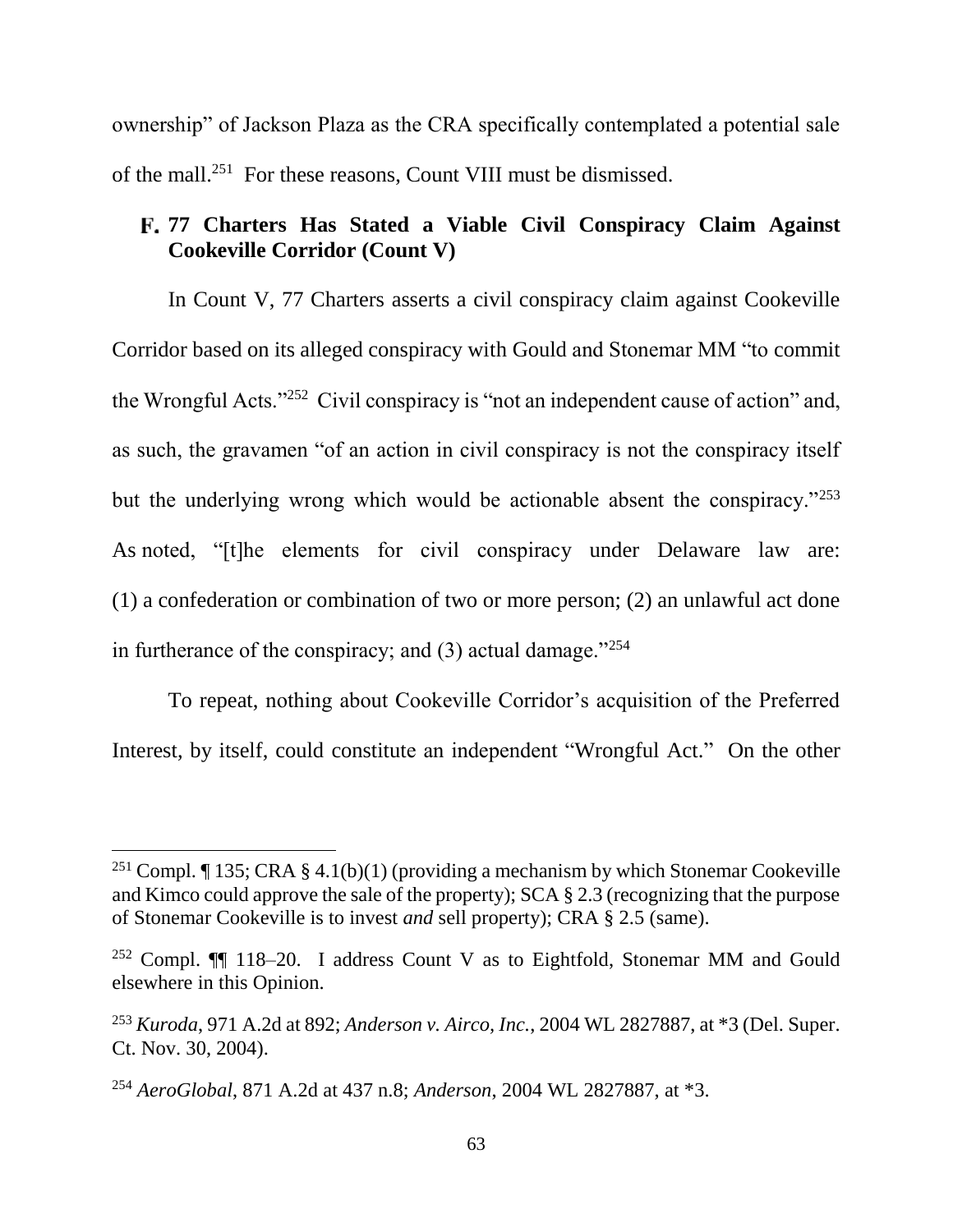hand, I have found it reasonably conceivable that Gould and Stonemar MM breached their fiduciary duties by amending the CRA in a self-dealing transaction. This independent breach of fiduciary duty could support a civil conspiracy claim.<sup>255</sup>

As for the first element, 77 Charters has pled Cookeville Corridor is a whollyowned entity Gould used to amend the CRA.<sup>256</sup> While neither party addresses this issue in its briefs, nothing in Delaware law bars a claim that a corporate parent conspired with a wholly-owned subsidiary to commit a wrongful act.<sup>257</sup> Given that "the knowledge and actions of a corporation's human decision-makers and agents may be imputed to it," the Complaint supports a reasonable inference Gould and Cookeville Corridor agreed wrongfully to execute the Amended CRA.<sup>258</sup>

<sup>&</sup>lt;sup>255</sup> See OptimisCorp, 2015 WL 5147038, at \*56 ("[B]reach of fiduciary duty . . . can form the basis of a civil conspiracy.").

 $256$  Compl.  $\P\P$  10, 43.

<sup>257</sup> *See Allied Capital*, 910 A.2d at 1044. In *Allied Capital*, then-Vice Chancellor Strine rejected the notion "that a parent and its subsidiary cannot conspire with one another because they don't possess two separate corporate consciousnesses (*i.e.*, that they have but one mind) and are thus incapable of agreement." *Id.* Instead, he held, "[t]he fact that a corporation owns all of the equity of another corporation and that both corporations have the same directors and officers does not mean the separate corporations cannot collaborate on a common illegal scheme. It is precisely because the corporations have, as a presumptive matter, a separate legal existence irrespective of their common control, that doctrines like conspiracy and aiding and abetting may have a policy purpose." *Id.*; *see also Skye Mineral*, 2020 WL 881544, at \*10–11 (discussing *Allied Capital*).

<sup>258</sup> *In re Dole Food Co., Inc. S'holder Litig.*, 110 A.3d 1257, 1262 (Del. Ch. 2015); *Stone & Paper Inv'rs, LLC v. Blanch*, 2019 WL 2374005, at \*7 (Del. Ch. May 31, 2019) ("In the case of an entity, an individual defendant's knowledge must be attributed to the entities he controlled and used to effectuate his breaches of duty.") (internal quotation omitted).